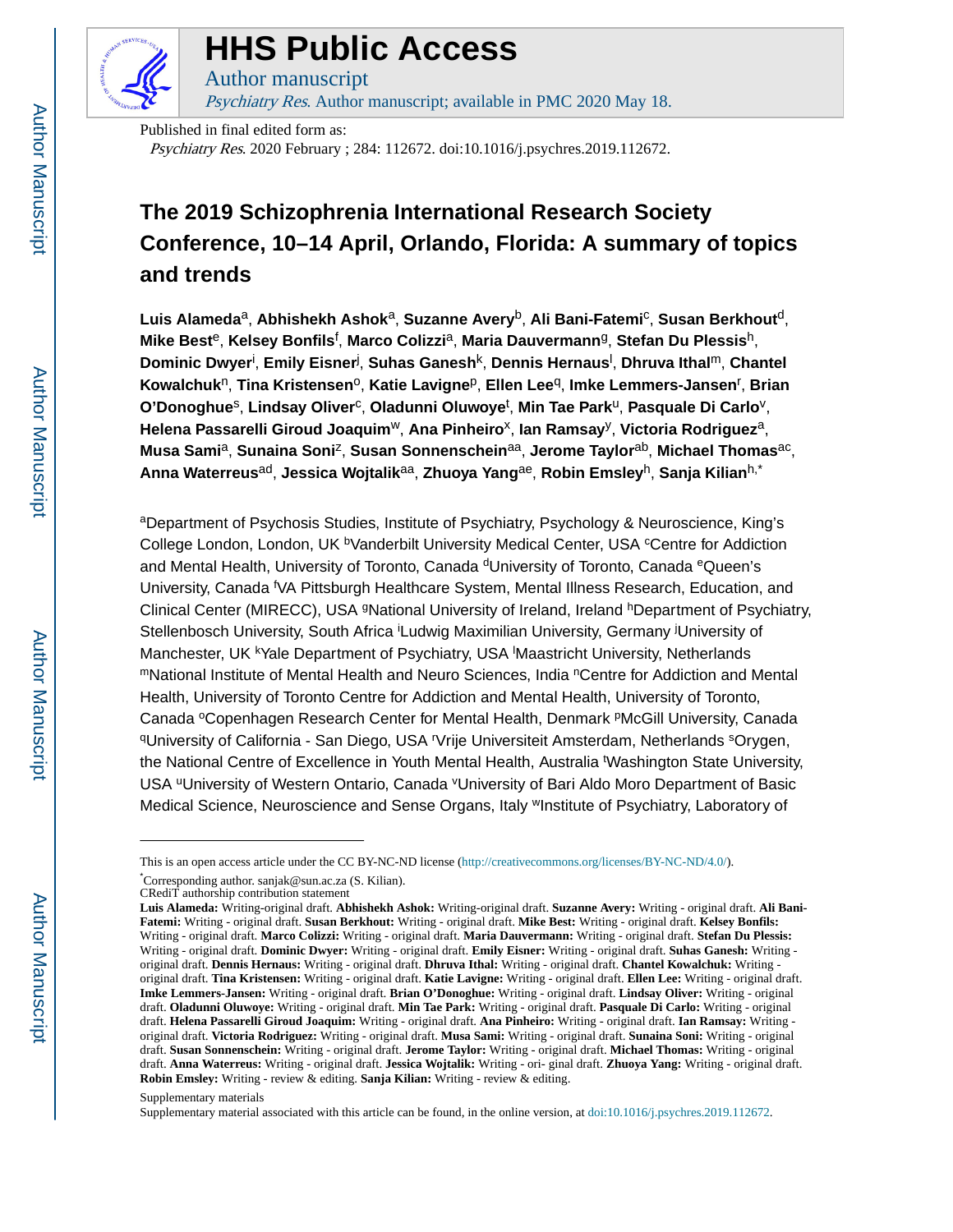Neuroscience, University of Sao Paulo, Brazil <sup>x</sup>University of Lisbon, Portugal <sup>y</sup>University of Minnesota, USA <sup>z</sup>Stress and Cognitive Electroimaging Laboratory, Department of Physiology, All India Institute of Medical Sciences, New Delhi, India aaUniversity of Pittsburgh, USA abUniversity of Pennsylvania, USA <sup>ac</sup>Colorado State University, USA <sup>ad</sup>University of Western Australia, Australia aeInstitute of Psychology, Chinese Academy of Sciences, China

#### **Abstract**

The Schizophrenia International Research Society (SIRS) recently held its first North American congress, which took place in Orlando, Florida from 10–14 April 2019. The overall theme of this year's congress was United in Progress – with the aim of cultivating a collaborative effort towards advancing the field of schizophrenia research. Student travel awardees provided reports of the oral sessions and concurrent symposia that took place during the congress. A collection of these reports is summarized and presented below and highlights the main themes and topics that emerged during the congress. In summary, the congress covered a broad range of topics relevant to the field of psychiatry today.

#### **Keywords**

Schizophrenia; Congress; Schizophrenia research; Rapporteur reports

#### **1. Introduction**

The Schizophrenia International Research Society (SIRS) recently held its first North American congress, which took place in Orlando, Florida from 10–14 April 2019. The overall theme of this year's congress was United in Progress – with the aim of cultivating a collaborative effort towards advancing the field of schizophrenia research.

Judge Steven Leifman opened the congress with his keynote talk, in which he called for an end to the criminalization of mental illness. He highlighted the plight of individuals living with a serious mental illness as well as their families and caregivers who are often forced to turn to the criminal justice system for help, since the mental health system have failed them. There were five plenary sessions during the congress, which addressed the following topics: the effectiveness of cognitive behavioral therapy, the use of stem cells to study schizophrenia, the role played by gluten in the treatment of the illness, the importance of mobile phones in patient care, schizophrenia as a disorder of the self, and schizophrenia and substance use disorder.

Student travel awardees provided reports of the oral sessions and concurrent symposia that took place during the congress. A collection of these reports is summarized and presented below and highlights the main themes and topics that emerged during the congress.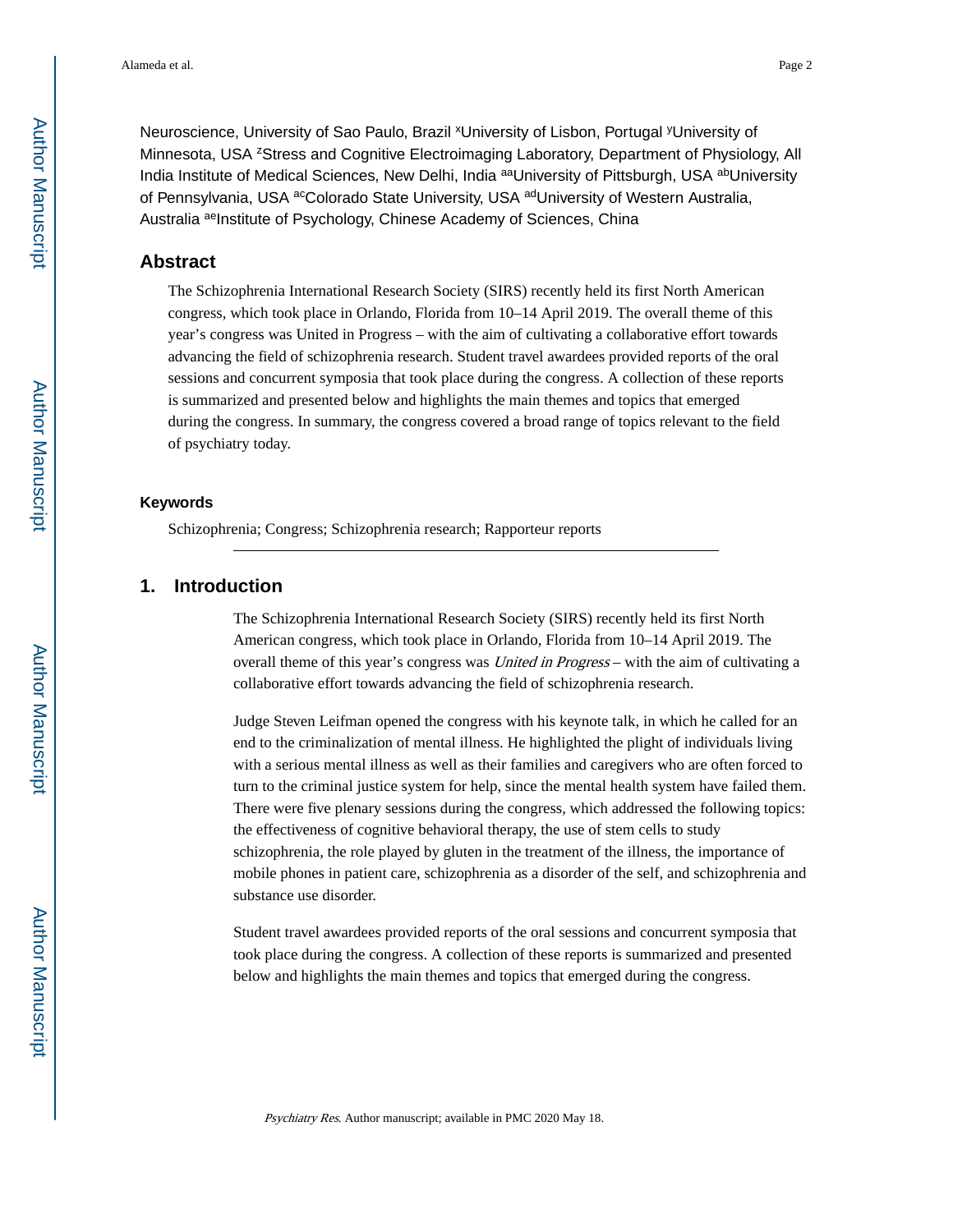#### **2. Environmental risk factors**

The timing of trauma exposure featured in a number of the talks. Michael Bloomfield (University College London, UK) discussed the findings of a systematic review on the effects of developmental stress and trauma on dopamine function. He proposed that divergent alterations in the dopaminergic system occur depending on the timing and nature of developmental exposure. He used positron emission tomography (PET) to investigate the dopamine synthesis capacity in healthy adults who have and who have not been exposed to psychosocial adversity. The study findings suggest that developmental trauma exposure may alter the dopaminergic function at several levels, which in turn may impair a range of neurocognitive processes to induce vulnerability to psychosis.

The importance of the timing of developmental trauma also featured in other talks. Luis Alameda (Institute of Psychiatry, Psychology, & Neuroscience at King's College London, UK) presented a study that explored the association between specific adversity types, the timing of exposure, and the main symptom dimensions in First Episode of Psychosis (FEP). In this study childhood adversities were categorized according to the timing of exposure: early<12 years, and late 12>18 years. While sexual abuse and neglect were associated to the positive dimension, emotional abuse and bullying was associated to the depressive dimension. The timing of exposure of sexual abuse or neglect did not moderate its effect on the positive symptoms. However, only bullying occurring late, and not early, was associated with the depressive dimension. These results suggest specific associations between different adversities and symptom domains, and adolescence seems to be a specific critical period for the effects of bullying on depressive symptoms in FEP. Anthony Grace (University of Pittsburgh, USA) discussed the work he had done on the effect of environmental stress in animal models. He explained that stress is induces the loss of hippocampal parvalbumin (PV) interneurons and leads to an overactive dopamine system. In particular, the timing of exposure to environmental stress is deemed important. Rats exposed to stress later in life did not experience a schizophrenia-like state but instead show signs consistent with depression. He suggests that in adulthood, the perineural nets (PNN) protects PV interneurons and therefore stress experienced during adulthood is associated with a different type of impairment. In another animal study, Xiyu Zhu (University of Pittsburgh Department of Neuroscience, USA) presented data on a rodent model, wherein rats were exposed to either 10 sessions of foot-shock stress, 3 sessions of restraint stress, or combined stressors, delivered either in pre-puberty or in adulthood. Adolescence stress alone, in the absence of prenatal methylazoxymethanol acetate (MAM), produced long-term dopamine hyperactivity and schizophrenia-like behaviors. A distinct pattern of response was observed when the stress exposure occurred during adulthood, suggesting adolescence could be associated with greater stress-sensitivity.

Urs Braun (Central Institute of Mental Health, Germany) highlighted the importance of the social environment when studying schizophrenia. Adverse social environmental factors, such as an urban up-bringing, ethnic minority background and low social status, affect the Anterior Cingulate Cortex (ACC) circuits. However, exposure to resources of resilience, such urban green space and physical activity, also affect the ACC circuits. This is consistent with the idea of potential neural resilience and risk effect converging on the same circuitry.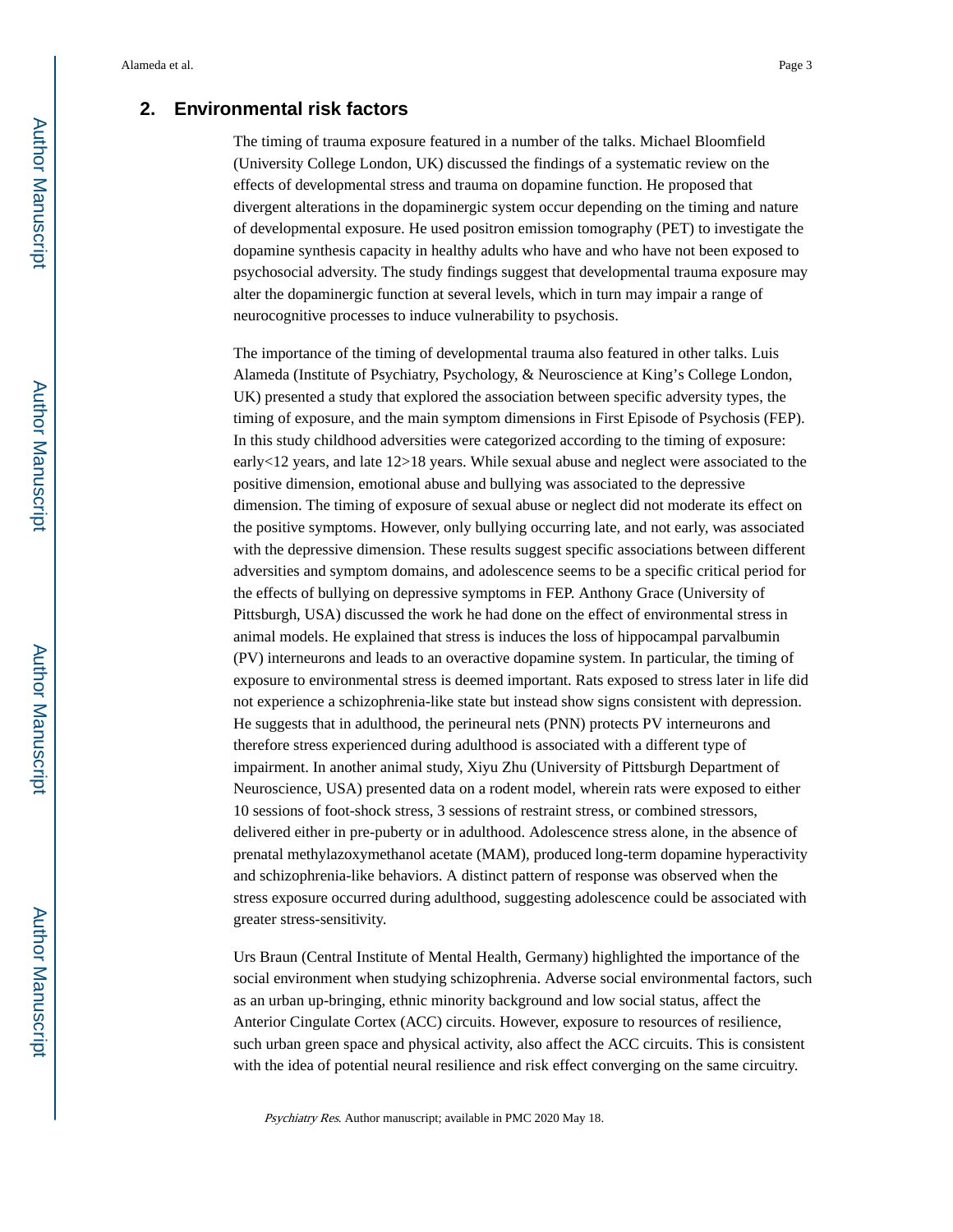Sabina Berretta (McLean Hospital – Harvard Medical School), USA) discussed the role of the amygdala in stress response and anxiety symptoms in schizophrenia and bipolar disorder. When comparing postmortem tissue samples from the amygdala across healthy donors, donors with schizophrenia, and donors with bipolar disorder, somatostatin-expressing neurons were decreased in the lateral nucleus in both patient groups, with respect to healthy donors. This points to a disruption of molecular factors involved in stress and anxiety related symptoms in the amygdala of people with bipolar disorder and schizophrenia.

Daphne Holt (Massachusetts general Hospital, USA) discussed a study conducted in a student cohort. She proposed that there is a mechanistic pathway whereby early stressinduced abnormalities in the functioning of the medial temporal lobe lead to misperceptions and misinterpretations of sensory stimuli. This is based on a study, in non-help-seeking college students with subclinical delusional beliefs, that showed that emotional reactivity partially mediates the association between childhood adversity and psychotic experiences.

The impact of gene-environment interactions featured in the talk of Monica Aas (King's College, London, UK). She discussed the use of polygenic risk score (PRS) to investigate gene-environment interactions in patients with schizophrenia. She presented the findings of a study, which suggest a history of childhood trauma and PRS together explained a larger portion of the variance in case-control classification compared to either childhood trauma or PRS alone. This supports the contribution of both genetic factors and childhood adversity experiences in psychosis. She also presented findings from a study, which explored the associations of hair cortisol levels, childhood trauma exposure, and cognition in patients with schizophrenia ( $n = 25$ ) and bipolar disorder ( $n = 35$ ) relative to healthy controls ( $n =$ 94). Higher hair cortisol levels were observed in patients who reported childhood trauma compared to healthy controls. In a preliminary analysis, marginal associations were also found between hair cortisol levels, global assessment of functioning scores and cognition. This suggests that hypothalamic-pituitary-adrenal axis dysregulation could help characterize a subgroup of patients with schizophrenia and bipolar disorder who experienced childhood maltreatment. In another talk she presented results from an analysis of the relationship between telomere length and childhood trauma exposure in patients with severe mental illnesses. Compared to healthy controls, patients with schizophrenia or bipolar disorder had shorter telomere lengths. Telomere length was not associated with brain volume or clinical features. However, a history of childhood abuse was associated with shorter telomere length in the patient sample.

Raquel Gur (University of Pennsylvania, USA) presented data from a longitudinal study of participants enrolled in the Philadelphia Neurodevelopment Cohort (n~9500) who underwent clinical assessment, neurocognitive testing, and a subsample neuroimaging (MRI) and genomic assessments. Environmental factors assessed included neighborhood characteristics (e.g. crime, household income, marriage status) and a history of exposure to traumatic stressful events. In this study, children at high-risk for psychosis who lived in an unfavorable environment had poorer cognitive performance compared to those living in a favorable environment. Low brain volumes and activation to a threat task predicted vulnerability and symptom persistence. There was a significant interaction between genetic and environmental factors.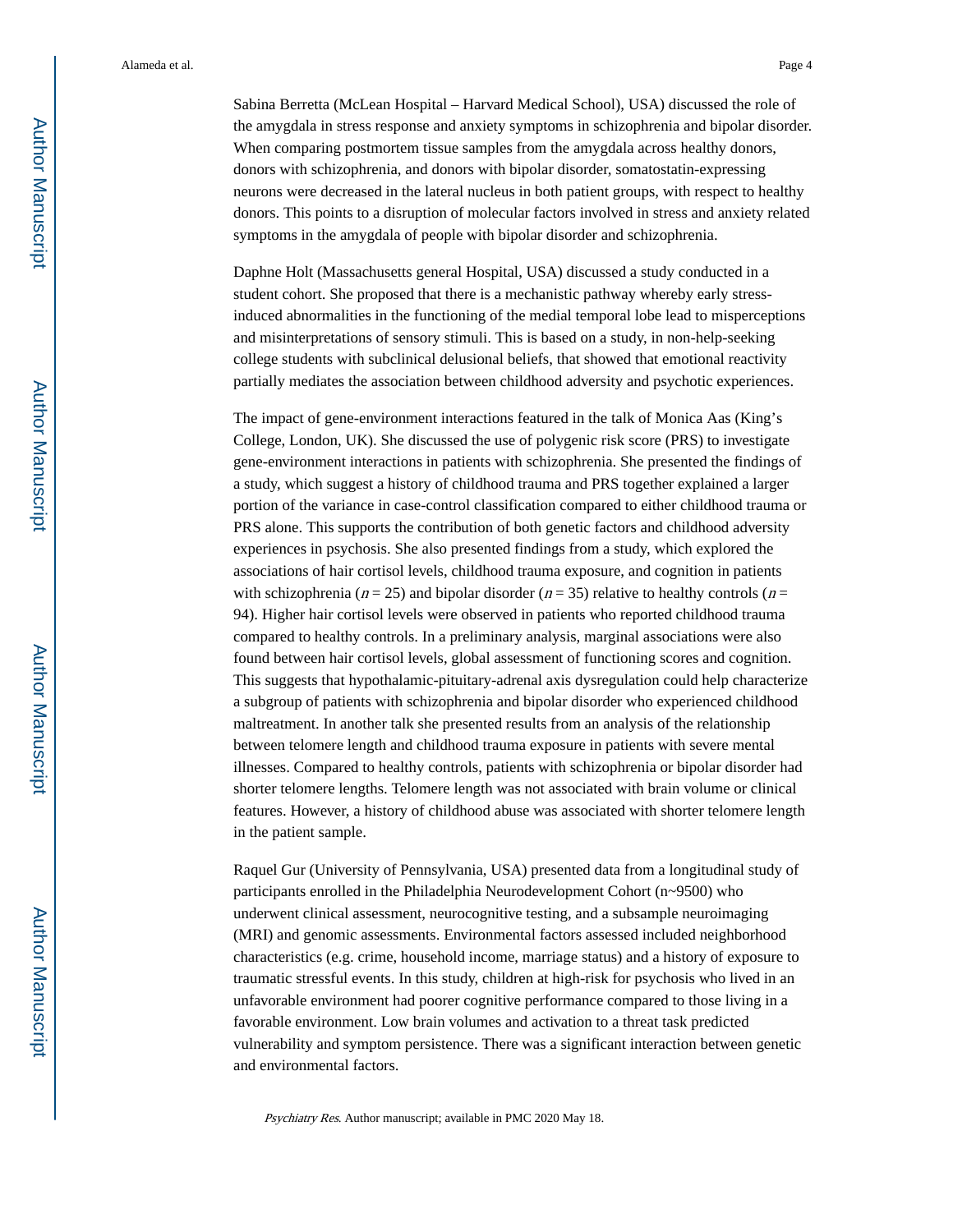Golam Khandaker (University of Cambridge, UK) presented recent work investigating the relationship between childhood infections, intelligence, and the risk of non-affective psychosis in adulthood. The results suggest that early-childhood infection was associated with subsequent lower IQ and increased risk of psychosis. The association between infection and psychosis was mediated and moderated by IQ, and the associations were similar in the general population and in full-sibling pairs discordant for exposure. He concluded that lower

premorbid intelligence in individuals may arise from unique environmental factors, such as early-childhood infection, and early-childhood infection may increase the risk of nonaffective psychosis, partly by interfering with neurodevelopment and partly by exaggerating the effects of cognitive vulnerability to psychosis.

Mary Clarke (Royal College of Surgeons) reported on the recent findings in a Finish cohort suggesting that exposure to stress during pregnancy, especially during late pregnancy, increase the risk of a psychiatric disorder. Specific associations were observed with mood and personality disorders. Interestingly, the odds of a personality disorder increased with the severity of stress exposure, suggesting a dose response association. Importantly, observed associations were not affected by depression during pregnancy.

#### **3. Substance abuse and smoking**

The high incidence of tobacco smoking in schizophrenia patient cohorts came under discussion. Faith Dickerson (Sheppard Pratt Health System, USA) presented findings illustrating an association between cigarette smoking and poorer overall cognitive functioning, a higher incidence of suicide, and premature mortality in schizophrenia. She argued that the evidence clearly contradicts the idea that smoking is merely a means of selfmedication. Instead, she advocates that smoking cessation should be an important target when treating patients living with schizophrenia. Robin Murray (King's College London, UK) reviewed the findings of a meta-analysis, which suggests that the prevalence of tobacco use in first episode patients is higher compared to non-users and smoking is associated with an earlier age of illness onset. He suggests that tobacco smoking may be a causative risk factor for psychosis. The meta-analysis revealed that the effect of smoking is in dependent of cannabis use in first episode psychosis. He proposed that smoking might be related to persistent activation of the dopamine system.

Smoking cessation interventions came under the spotlight. Mary Brunette (Dartmouth Medical School, USA) highlighted the importance of web-based smoking cessation interventions for patients with schizophrenia. Her findings suggest that brief, web-based interventions can be as effective as in-person treatment interventions in terms of motivating patients to stop smoking. However, intensive interventions may be required in order to achieve long-term smoking cessation. Nevertheless, she explained that web-based interventions could be of particular value for patients who do not have access to conventional smoking cessation interventions. Gail Daumit (John Hopkins University School of Medicine, USA) and Eden Evins (Massachusetts General Hospital, USA) are codirecting a randomized clinical trial of a tobacco smoking cessation intervention for persons with serious mental illness that incorporates behavioral counseling and cessation pharmacotherapy tailored to participants' readiness to quit. The intervention also includes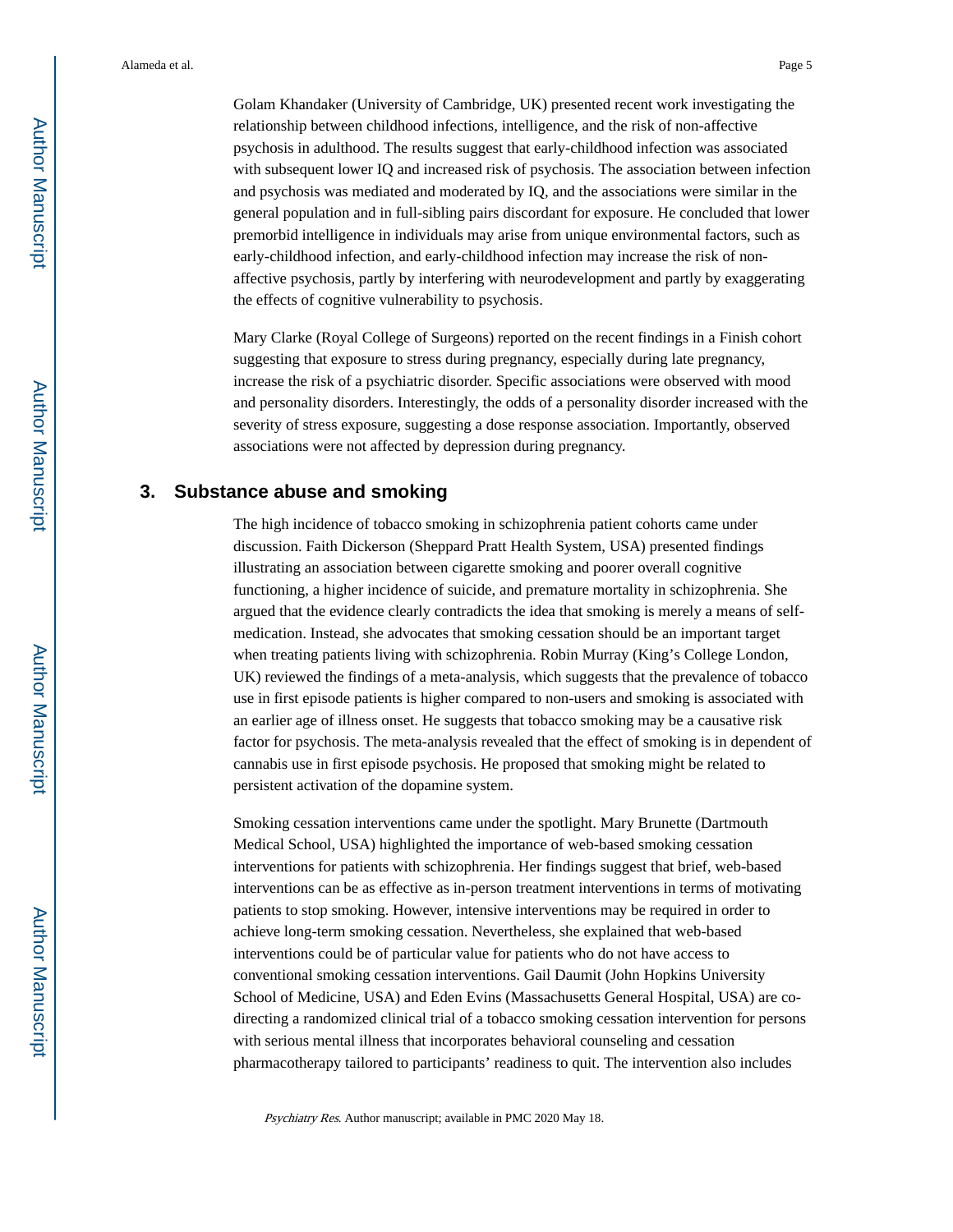weight management counseling and physical activity. She explained that this type of approach is significant as it addresses multiple cardiovascular risk behaviors, in particular as weight gain is often associated with smoking cessation in patients with serious mental illnesses.

In addition to cigarette smoking, substance use was a topic that featured prominently during the congress. Deepak D'Souza (Yale University School of Medicine, USA) proposed that cannabinoid induced acute and persistent psychosis (CIAPP) is a distinct subtype of psychotic disorders. He based this on a prospective study, studying hospitalized CIAPP cases with three control groups, including psychosis unrelated to cannabis, cannabis use disorder, and healthy controls. He found a distinct behavioral, cognitive, and electrophysiological profile of CIAPP. Also, CIAPP patients had fewer residual symptoms with shorter duration of psychosis compared to the psychosis without cannabis use group. Oliver Howes (King's College London, UK) investigated the association between cannabinoid 1 receptor (CB1R) availability and memory in first episode psychosis. He presented findings showing a reduced CB1R availability in first episode psychosis, with hippocampus, striatum, anterior cingulate and thalamus being most significant. He found that in the FEP group there was a lower CB1R in the anterior cingulate cortex (ACC), but a higher activation in the ACC during memory encoding. He concluded that in untreated FEP there is reduced CB1R availability, which is associated with altered cortical function during memory encoding.

Melissa Weibell (Stavanger University Hospital, Norway) presented outcome data from the Scandinavian early Treatment and Intervention in Psychosis Study (TIPS). At 10-year follow-up, on motor speed and verbal learning indices, patients who stopped using substances within the first two years of follow-up, improved over time whereas non-users and users did not. Within the stop-and episodic use groups, patients with narrow schizophrenia diagnoses performed worse compared to patients with other diagnoses on verbal learning and on the overall composite neurocognitive index. Early cessation of substance use was associated with less cognitive impairment and some improvement over time on some cognitive measures, indicating a milder illness course and superior cognitive reserves to draw from in recovering from psychosis. However, the group with continued use had more severe positive and depression symptoms. Musa Sami (Department of Psychiatry, King's College London) presented work on the differences in psychotic experiences between patients with a first episode of psychosis and controls. The findings suggest that cases had more intoxication experiences than controls. The extent of cannabis used predicted both euphoric-like and psychotic-like experiences. However, euphoric or psychotic experiences did not depend on the potency of the cannabis used. Frederika Scheffler (Department of Psychiatry, Stellenbosch University, South Africa) presented data on the differences in hippocampal sub fields volumes in first episode schizophrenia spectrum disorders. She found a significant interaction effect for group by cannabis use. She proposed that the volumetric difference between groups may be due to inflammation or the compensatory changes in schizophrenia, given that the subiculum is associated with the HPA axis and is involved in memory as well as dopamine regulation. Rashmi Patel (King's College London, UK) presented epidemiological data from the Electronic Health Record from the South London and Maudsley NHS Foundation Trust. Of the sample of 29,412 with a psychotic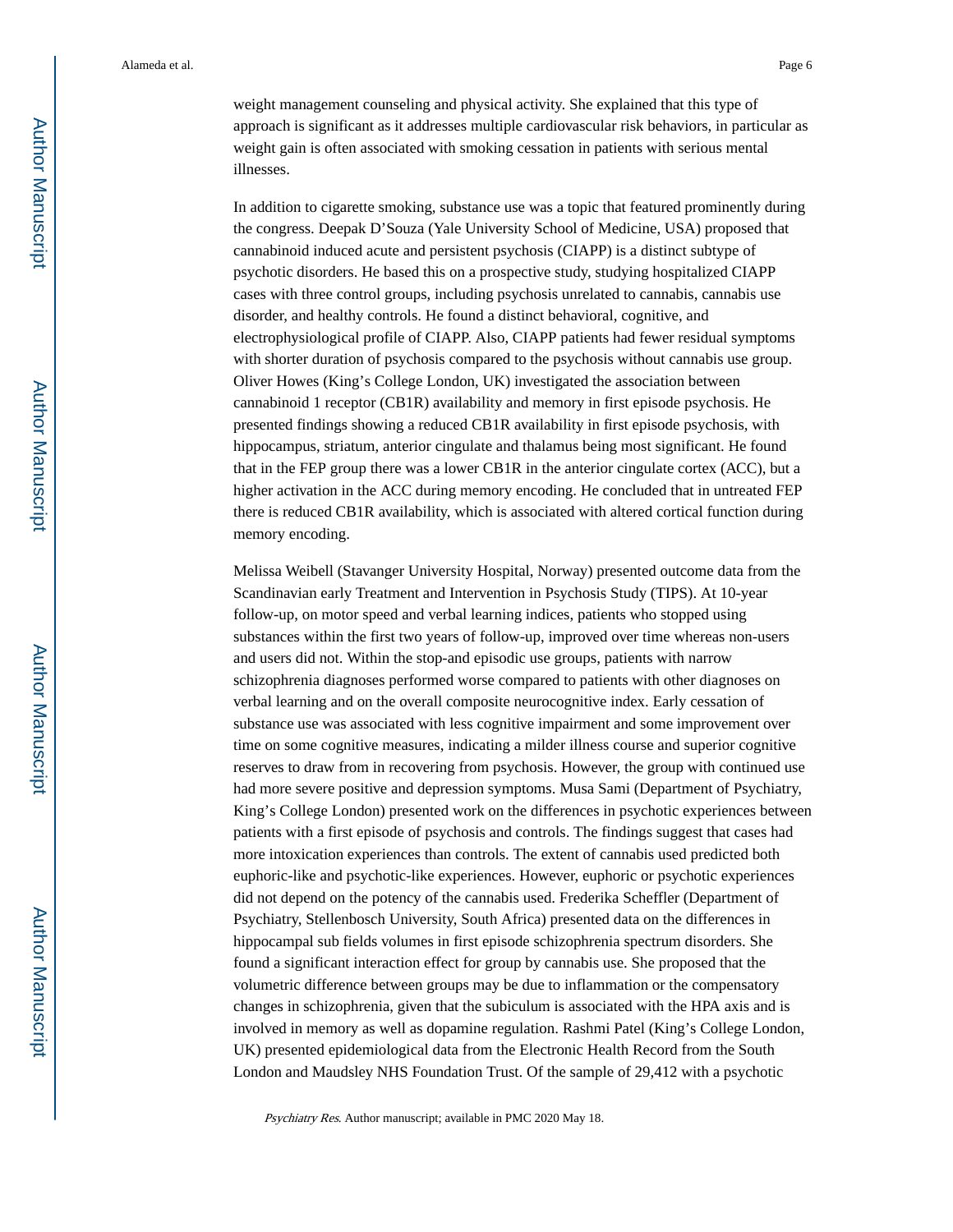illness, 3657 patients had comorbid substance use, the majority being male. Unnatural deaths were three times more common in the comorbid substance use group. He stressed the need for addressing substance use in patients with psychotic disorders. Marco Colizzi (Institute of Psychiatry, Psychology and Neuroscience, King's College London) presented a double blind randomized control trial aimed at investigating in healthy subjects whether altered striatal glutamate measures underlie the acute psychotomimetic effects of intravenous delta 9 tetrahydrocannabinol (d9-THC), which is the psychoactive compound of cannabis. Results showed that compared to placebo, d9-THC increased glutamate + glutamine metabolites (Glx). He proposed that lower baseline Glx in the striatum may be a marker for developing psychotic symptoms following exposure to cannabis.

Luccas Coutinho (Universidade Federal de Sao, Brazil) discussed age of illness onset and cannabis use. He conducted a study including 175 patients with a first episode of psychosis. He found that 41.2% of the sample reported cannabis use and approximately 50% had used cannabis before 16 years of age. The cannabis users had a lower mean age of onset of psychosis. Deidre Anglin (The City College of New York, USA) proposed that aberrant salience could partially explain the association between cannabis use and psychotic like experiences (PLE). She presented findings revealing that frequent cannabis users had higher PLEs and higher scores on the aberrant salience inventory (ASI). Regression models and mediation analysis indicated that recent cannabis use and PLEs were significantly explained by ASI scores.

#### **4. Mental health in children and adolescents**

A better understanding of the risk factors for psychosis in adolescents and children could lead to more effective early intervention programs. Maija Lindgren (National Institute for Health and Welfare, Finland) suggests that psychosis risk symptoms in adolescents are good predictors of persistent psychiatric service use. This is based on the findings of a study that included 715 non-psychotic adolescents (between the ages of 15–18 years). The findings revealed that psychosis risk symptoms (positive, negative, disorganized and general symptom domains) are predictors of continued service-use, even when baseline psychiatric diagnoses and the development of psychosis at follow-up were accounted for. This suggests that even though psychosis risk symptoms are not always indicative of psychopathology, they may be useful for predicting the need for persistent psychiatric care.

Lauren Moran (McLean Hospital/Harvard Medical School, USA) highlighted the potential risks associated with prescription amphetamine use in the treatment of adolescents and young adults with Attention Deficit Hyperactivity Disorder (ADHD). Her findings indicate that amphetamine, in comparison to methylphenidate, is associated with an increased risk of treatment-emergent psychosis in young people with ADHD.

Gregory Strauss (University of Georgia, USA) compared patients with schizophrenia with clinically high-risk youth to determine if reward processing impairments, known to be assoicated with avolition, are present in both groups. The findings point to impaired avolition in both groups. However, in the high risk group the hedonic response was most important, while value representation was most central in the chronic group. He proposed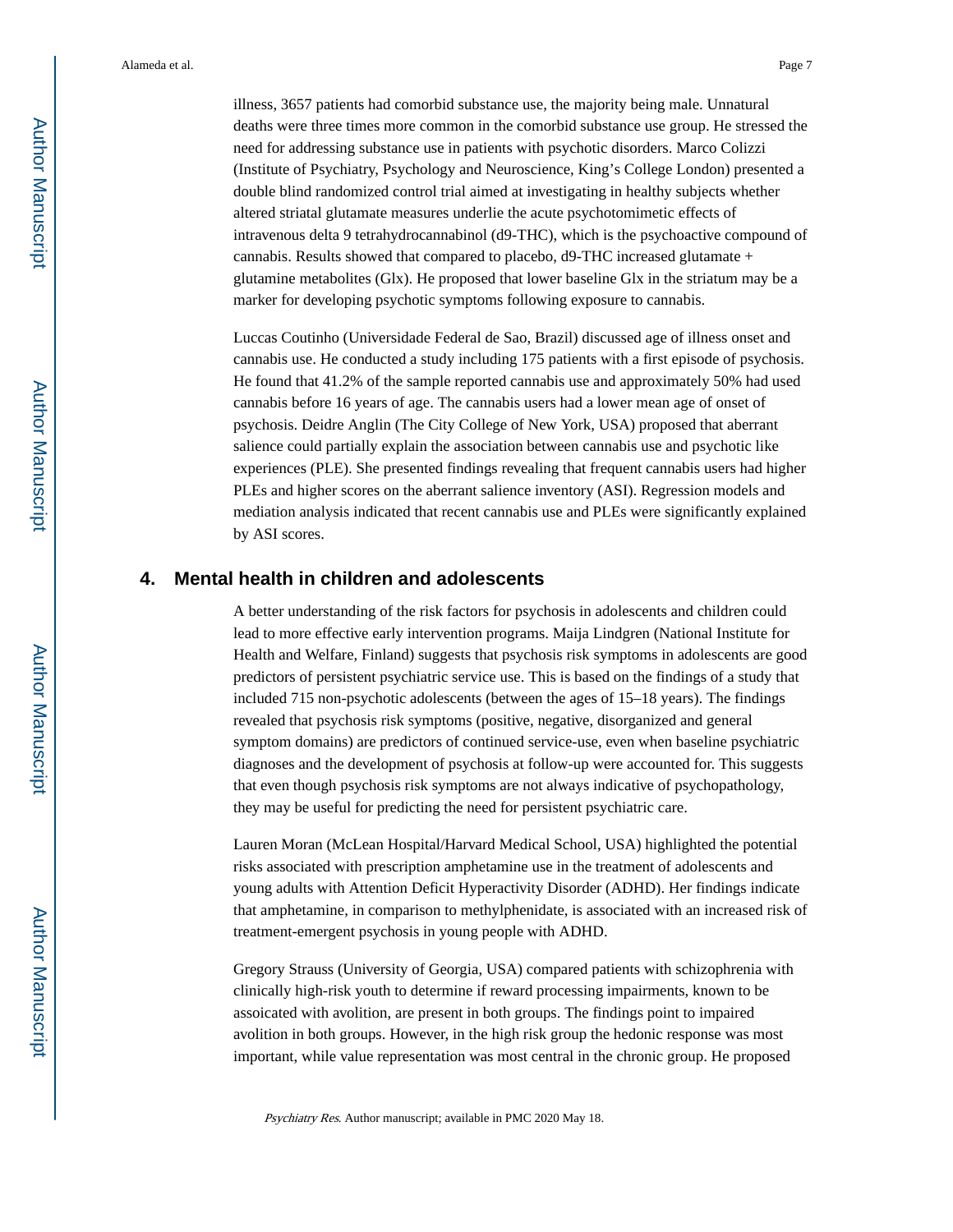that different reward processing domains are more prominent during different phases of the illness.

Benjamin Perry (University of Cambridge, UK) presented findings suggesting that a genetic predisposition for Type 2 Diabetes Mellitus (T2DM) is longitudinally associated with a risk for psychosis. However, it was not found to be a risk factor for depression. His findings are based on a large epidemiological study including more than 4000 participants. He suggests that minor genetic variations, which predispose individuals to metabolic alterations during childhood, may over time increase the risk for diabetes and psychosis.

Paul Allen (University of Roehampton and King's College London, UK) presented a study that compared clinical high-risk (CHR) individuals to healthy controls, to determine if elevated glutamatergic levels are associated with hippocampal dysfunction. They found a positive relationship between glutamatergic metabolite levels (Glx: glutamate and glutamine) and task-related activation in the hippocampus and dorsal striatum in controls and a negative relationship in CHR individuals. It was emphasized that this finding supports existing animal models, suggesting that there is an association between increases in hippocampal glutamatergic metabolite levels and reduced hippocampal function during the development of psychosis.

Alison Yung (University of Melbourne, Australia) presented findings from a study comparing individuals at ultra high risk for psychosis with and without persistent negative symptoms. She found that at baseline those with persistent negative symptoms were more likely to have poor premorbid social adjustment, a history of childhood neglect, and impairment in certain cognitive domains. At follow-up, those with persistent negative symptoms were also more likely to have impaired psychosocial functioning and poorer speed of processing.

The importance of studying genetic liability for schizophrenia in adolescents and children came under discussion. Lotta-Katrin Pries (Maastricht University Medical Centre, Netherlands) proposed that a polygenic risk for schizophrenia moderate the relationship between childhood adversity and psychotic-like experiences. This is based on the findings of a general population twin cohort study including adolescents and young adults. The study showed that the interaction between polygenic risk for schizophrenia and childhood adversity were significant predictors of negative and positive affect, and subtle psychosis expression. In addition, two presenters referred to a family history of psychosis/ schizophrenia in their respective talks, which is a proxy for genetic liability. Nicole Karcher (Washington University School of Medicine, USA) presented findings, from a populationbased study conducted in school-age children between the ages of 9 and 11 years, highlighting predictors of psychotic-like experiences. She identified the following predictors of psychotic-like experiences, namely a family history of psychosis, impaired cognitive functioning as well as internalizing symptoms. Psychotic-like experiences were also related to impaired connectivity within certain neural networks, even when controlling for the abovementioned predictors. Ditte Ellersgaard (Mental Health Centre Copenhagen, Denmark) discussed the findings of a study assessing psychotic-like experiences in children as young as 7 years of age, with a family history of psychotic disorders. Children with a family history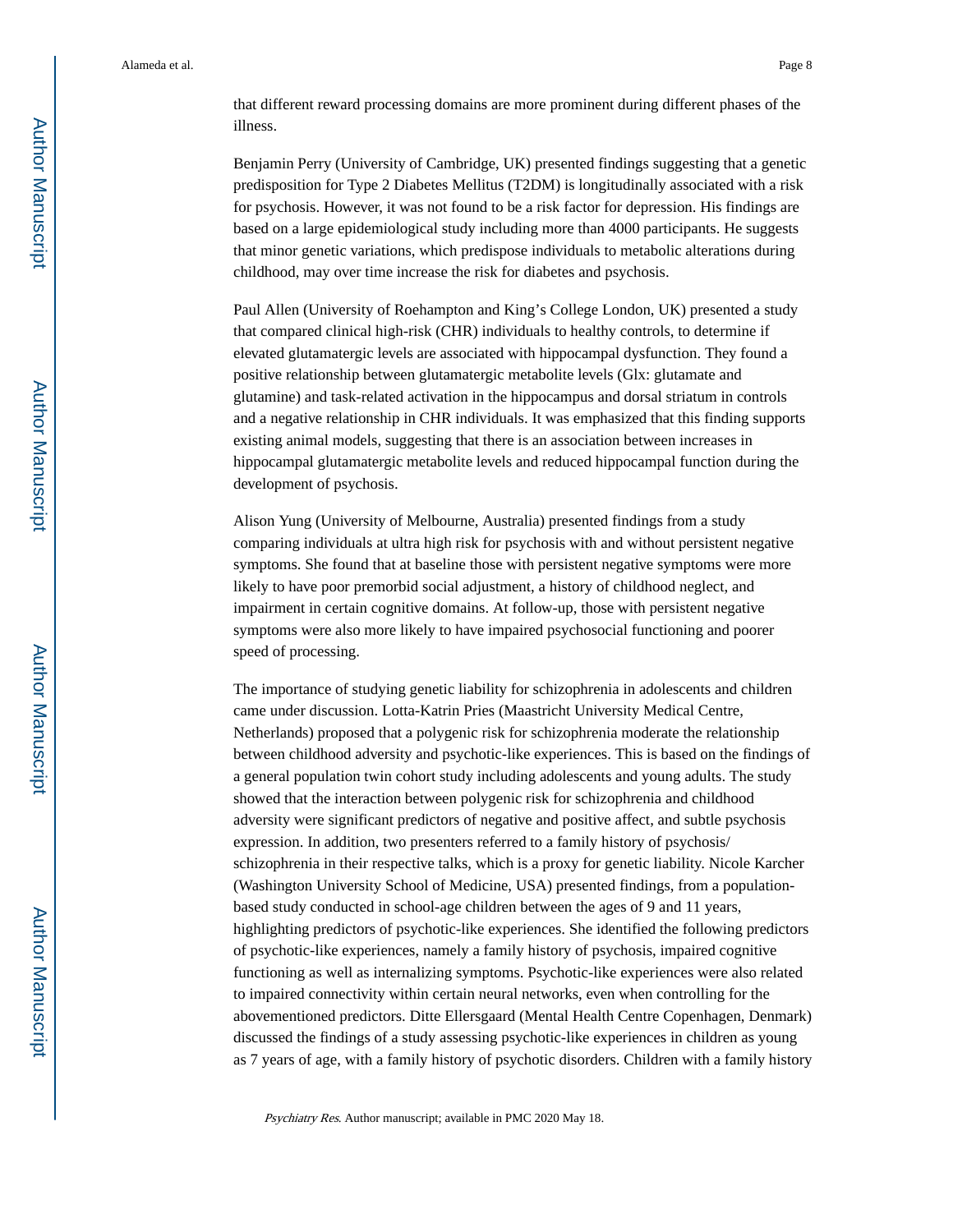Suicidal behavior in children and adolescents featured in two talks. Patricia Graham (The Institute of Living/Hartford Healthcare Behavioral Health Network) emphasized the importance of suicide risk amongst adolescents reporting psychotic symptoms. She found that approximately half of young people enrolled in day treatment program for psychosis reported suicide ideation and past suicide attempts. She proposed that in particular delusions, obsessive compulsive symptoms, cognitive inflexibility, and feeling accepted are important suicide risk factors to consider when treating adolescents. Martin K. Rimvall (Child and Adolescent Mental Health Center, Mental Health Services, Capital Region of Denmark, Denmark) suggests that persistent psychotic experiences in childhood are important risk factors for suicidal behaviour in adolescence. He based this on the findings of a large longitudinal study assessing psychotic experiences in children at age of 11 and again at 16 years.

#### **5. Non-pharmacological interventions**

Cognitive interventions prominently featured in a number of talks. Heather A. Adams (Maryland Psychiatric Research Center, University of Maryland School of Medicine, USA) presented findings from a study which examined the efficacy of cognitive behaviour therapy for psychosis (CBTp) in reducing distress secondary to symptoms, improving functioning, and reducing overall symptoms associated with the illness in a group of 53 inpatients who took part in weekly one-hour illness education sessions. Study participants attended 71% of the offered groups, and 84% showed moderate to high engagement. Distress and symptoms were reduced, and global functioning increased, from baseline to post-treatment. Patients agreed that CBTp helped them to learn skills aimed at improving their daily lives and reported overall satisfaction with the intervention. She highlighted that future CBT interventions should prioritize reduction in distress secondary to symptoms and improvement in overall functioning. The application of cognitive behavioral interventions, particularly with a chronically ill, treatment resistant sample, was discussed. Eva Velthorst (Icahn School of Medicine, Mount Sinai, USA) presented the findings of a randomized control trial assessing the effectiveness of cognitive behavioral therapy (CBT) in the treatment of social withdrawal and negative symptoms in recent onset psychosis. Patients were randomized to either CBT with treatment, or treatment as usual. Initially, the CBT group had greater functional outcomes, however after six months there were no significant between group differences. She suggests that with a longer intervention period, in patients who are more stable, CBT could have a more pronounced effect on social withdrawal and negative symptoms. Jessica Wojtalik (University of Pittsburgh, USA) suggested that the early use of cognitive enhancement therapy (CET) should be considered when treating patients with recent onset schizophrenia. She discussed a randomized control trial conducted in a sample of 106 individuals with early course schizophrenia. Patients were randomized to either receive CET or a comparison treatment (Enriched Supportive Therapy [EST]). Those in the CET condition demonstrated greater gains in social cognition and functioning over 18 months of treatment.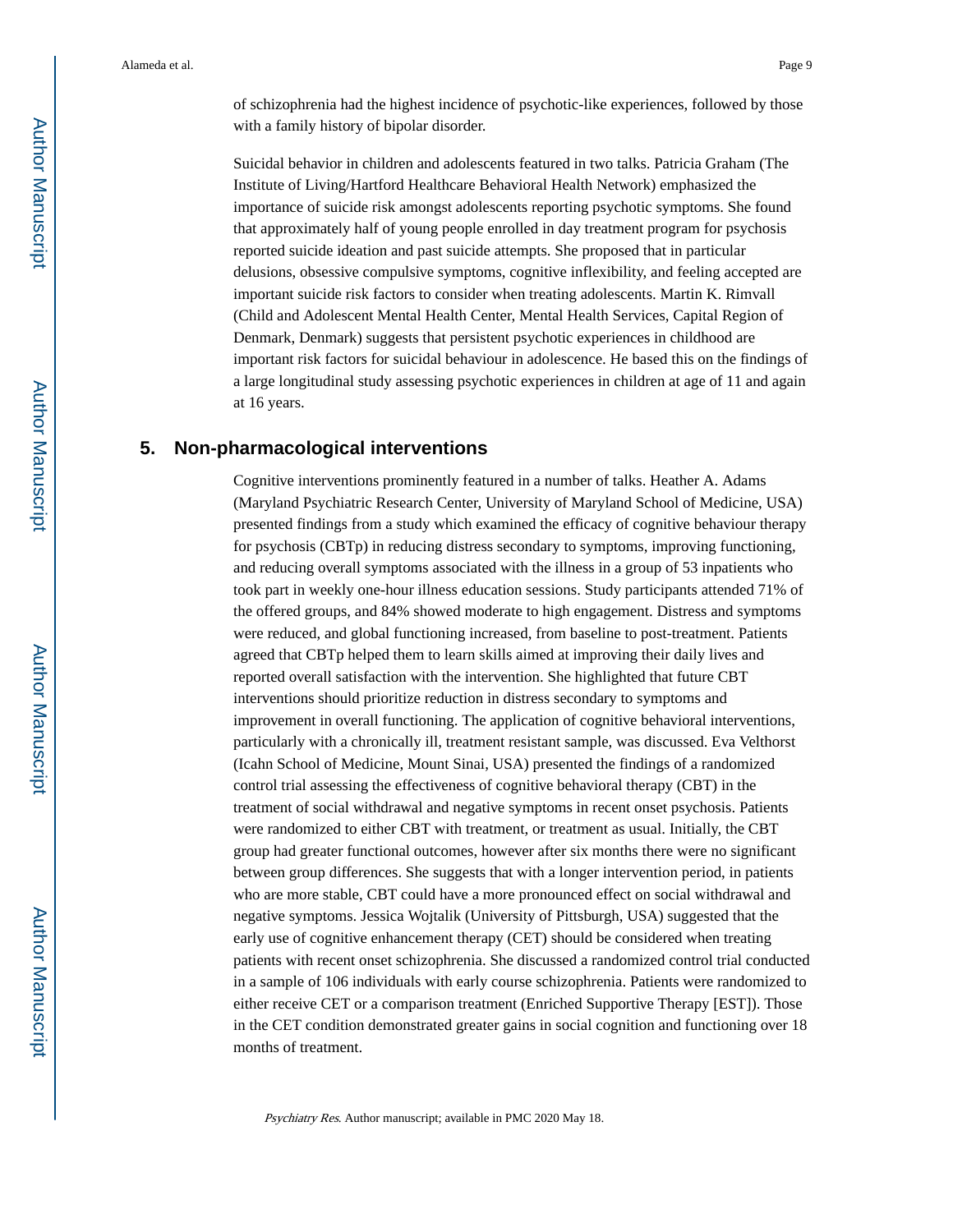Karuna Subramaniam (University of California San Francisco, USA) proposed that social cognitive training could be an effective treatment option for impaired reward anticipation and goal-directed behaviors to earn rewarding outcomes in patients with schizophrenia. She based this on the findings of a double-blind randomized control trial where patients receiving intensive computerized social cognitive training were compared with patients receiving cognitive training without the social component. The group that received the social cognitive training had significantly increased medial prefrontal activity post-intervention which predicted and potentiated patients' goal-directed rewarding outcomes (i.e., their motivation and ability to earn more rewarding outcomes). Related to the topic of social cognitive training, Deepa Purushothaman (National Institute of Mental Health and Neurosciences, India) presented results from a study, which examined the effects of intranasal vasopressin on altruistic behaviour in schizophrenia patients ( $n = 30$ ) compared to healthy controls ( $n = 30$ ). Both groups participated in a "dictator game" which involves choosing whether to keep (less altruistic) or share (more altruistic) money. Patients further received a single dose of either intranasal vasopressin or saline placebo in a double-blind counterbalanced design. Altruistic behaviour was increased in patients treated with vasopressin, and a lesser response was associated with higher childhood trauma exposure. These findings suggest that vasopressin, known to play a role in social cognition in schizophrenia, could also improve altruistic behaviour.

The association between cognitive behavioral intervention and memory improvement was discussed by Martin Lepage (McGill University, Canada). He presented a brief cognitive training, namely Strategy for Semantic Association Memory training (SESAME), which targets the self-initiation of semantic strategies in schizophrenia. SESAME training led to significant improvements in memory performance that were associated with increased activity in the left dorsal lateral prefrontal cortex. These findings suggest the feasibility of a brief cognitive intervention in patients with schizophrenia, which may benefit from improved memory performance, particularly in patients with a greater cortical "reserve".

In addition to more conventional cognitive behavioural interventions aimed at improving memory, Tobias Schwippel (University Hospital Tuebingen, Germany) explored the use of transcranial direct current stimulation (tDCS). He presented findings from a study, which investigated the effects of right dorsolateral prefrontal cortex tDCS on working memory performance in patients with schizophrenia ( $n = 32$ ). In this study, 2 mA (but not 1 mA) tDCS improved working memory accuracy during high cognitive load, and decreased reaction time during mid-to high cognitive load, suggesting a shift towards increased accuracy at the expense of longer reaction times. These findings support the role of tDCS in improving cognitive functioning in schizophrenia. However, higher current intensities might be required in this population relative to healthy individuals. Other presentations on the use of tDCS included that of Priscilla Oomen (UMC Groningen, Netherlands). She described a randomized, double-blind, placebo-controlled trial that compared twice-daily 20-minute treatments of 2 mA tDCS for 5 days to placebo in 54 patients with medication-resistant auditory hallucinations. The trial showed no significant differences between active treatment and placebo. However, this may be due to a small sample size and the lack of clear data regarding the optimal electrode and wiring placement. Amy Pinkham (The University of Texas at Dallas, USA) proposed that an increase in neural activity in the right rostrolateral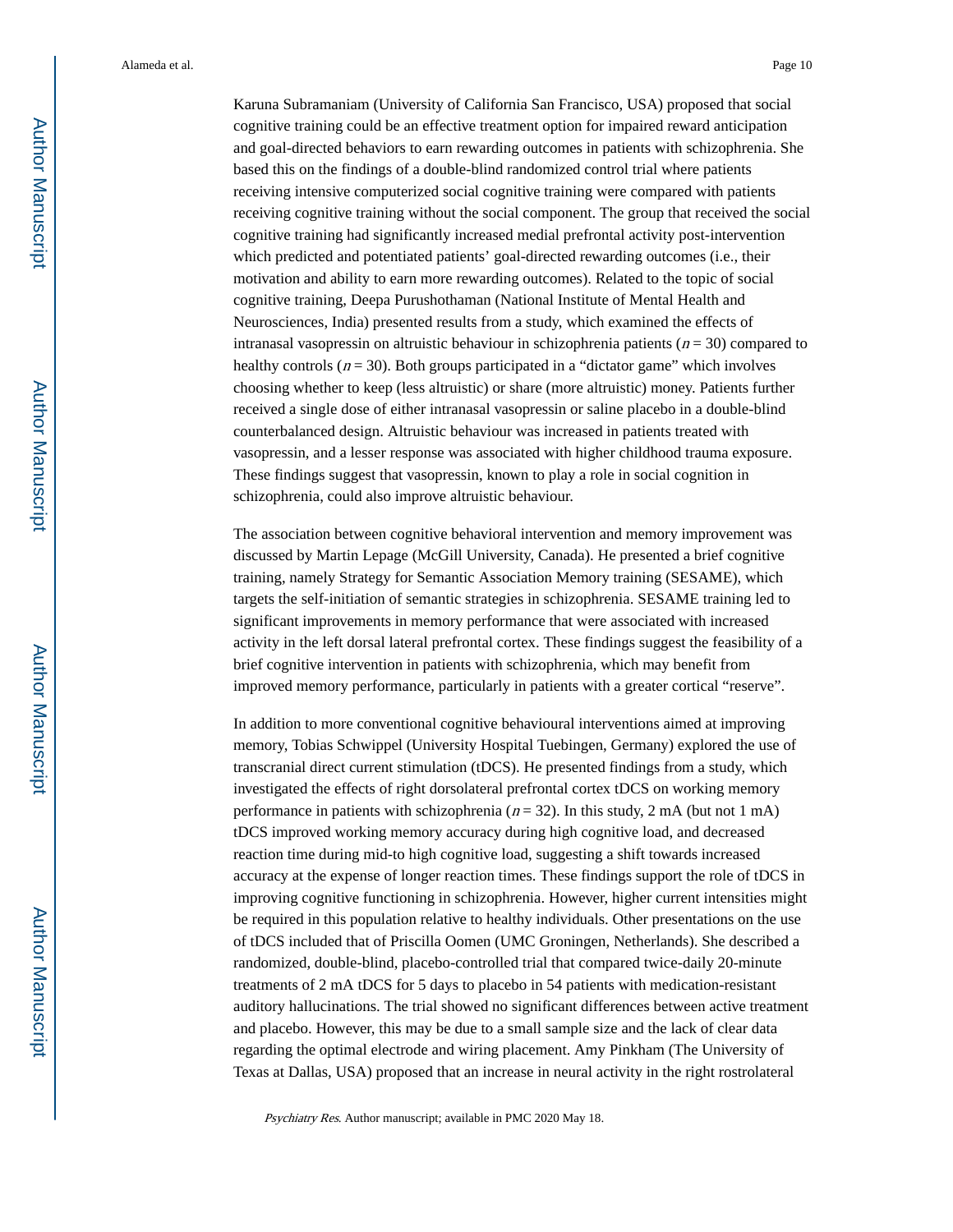prefrontal cortex could be key to improve introspective accuracy in individuals living with schizophrenia. In an attempt to increase neural activity in this region she used tDCS as an intervention. However it did not lead to immediate significant behavioral improvement and instead showed a potential delayed effect on introspective accuracy. She emphasized that more work is needed to determine if a longer duration of stimulation will be more effective.

Susanna Konsztowicz (McGill University, Canada) discussed the effectiveness of a cognitive-behavioral-based intervention in treating illness engulfment. Illness engulfment is a process whereby an individual's concept of themselves becomes defined mainly by their illness. She conducted a trial whereby patients were either assigned to treatment as usual or to a brief cognitive behavioral-based intervention. The intervention reduced levels of illness engulfment and improved self-esteem. However, it did not have an effect on depression and quality of life.

Ian Ramsay (University of Minnesota, USA) discussed the neuro biological underpinnings of cognitive remediation. He presented findings suggesting that improvement in cognitive functioning, with targeted cognitive training, is associated with changes in cortical thickness. He based this on a study comparing the effect of targeted cognitive training in patients with recent onset schizophrenia ( $N = 21$ ) and health controls ( $N = 22$ ). Those with reduced cortical thickness at baseline were better able to make gains with the intervention. Changes appeared in several brain regions over the course of treatment, especially in regions important for cognitive control and auditory processing. Results support the idea that cognitive training can be highly effective, but will be most effective when personalized and targeted to functional and structural brain plasticity methods.

Keith Nuechterlein (University of California, Los Angeles, USA) presented findings from a randomized controlled trial that compared the effects of an individual placement and support plus workplace fundamentals (IPS-WFM) intervention versus conventional vocational rehabilitation plus social skills training on cognitive performance and occupational/ educational reintegration in first-episode schizophrenia. In total, 69 patients took part in one of the two interventions and were assessed on cognition and school/work recovery at baseline, 6 months, and again at 18 months. IPS-WFM doubled the number of patients who returned to work/school within 6 months. In the following 12 months, 92% of IPS-WFM participants remained in work/school. While baseline cognitive deficits predicted work/ school return at 6 months, neither intervention improved cognitive performance over time. Supported employment/education was identified as a powerful tool for helping first-episode patients return to work/school. However, cognitive interventions are still needed and may be particularly useful to further improve outcome.

Clinicians may find it difficult to decide on a specific type of remediation that best suit patients' individual needs. Studies assessing predictors of response to cognitive remediation may be helpful in this regard. Mike Best (Queen's University, Canada) proposed that specific types of cognitive remediation are associated with better outcomes than others. He based this on the findings of a randomized controlled trial, which compared perceptual and executive training in schizophrenia-spectrum disorders. The study found that over time, executive training was associated with greater cognitive improvement as well as functional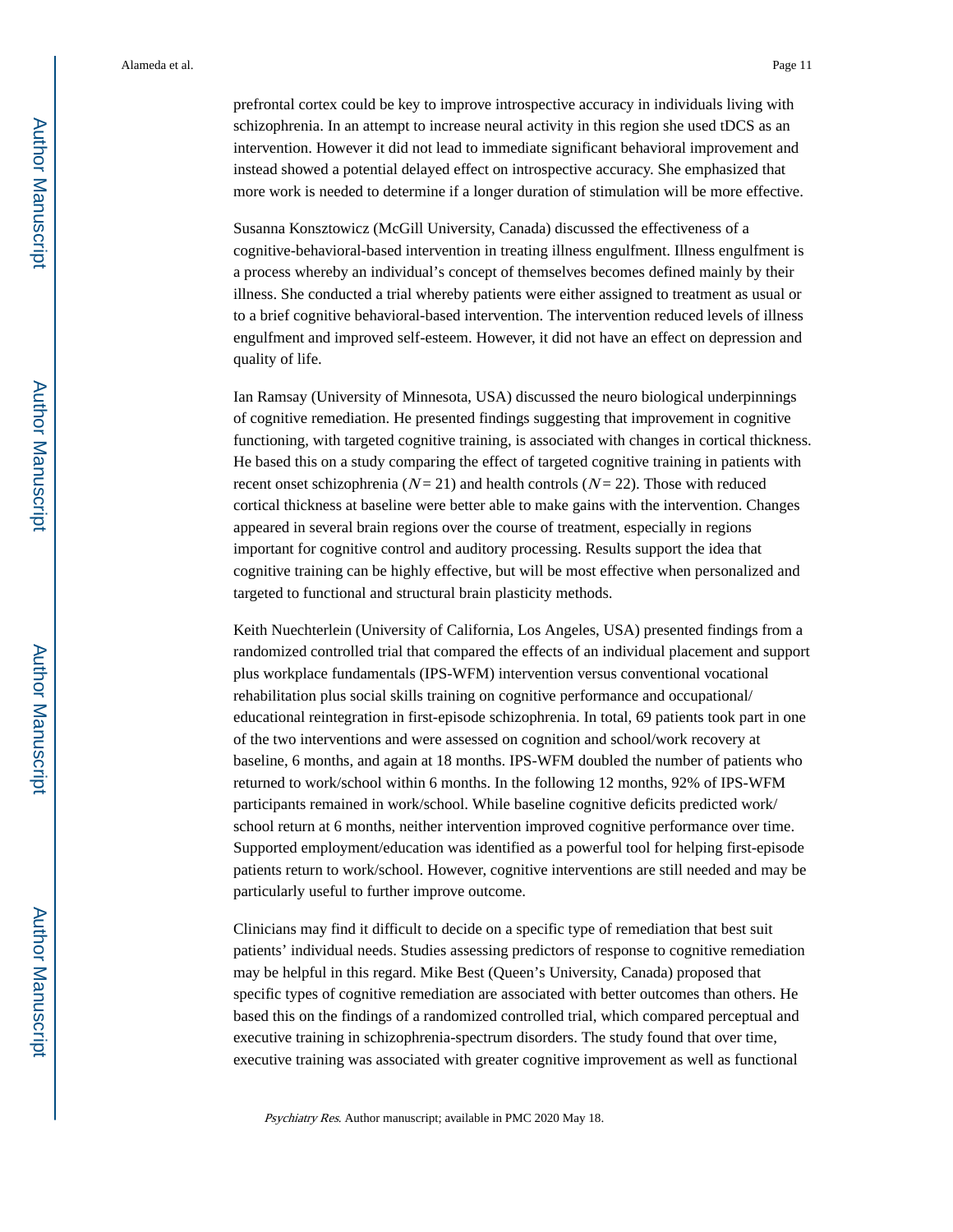outcomes, in comparison to perceptual training. He noted that executive training is potentially an important predictor of treatment outcomes. Similarly, Matthew Kurtz (Wesleyan University, USA) studied predictors of response to cognitive remediation in a secondary data analysis of two RCTs. His findings suggest that baseline executive functioning errors and digit span performance are good predictors of cognitive outcomes in cognitive remediation for schizophrenia. Interestingly, baseline symptoms were not predictors of response. Inconsistent with his hypothesis, age at study entry did not predict the degree of improvement in working memory outcomes across these two RCTs. Lastly, signal detection analysis suggested that cognitive variables at study entry, rather than demographic, illness or symptom variables were most effective at accurately predicting cognitive improvers and non-improvers after CR treatment. Lana Kambeitz-Ilankovic (Ludwig-Maximilian University, Germany) suggests using techniques, such as machine learning, to individualize patient treatment. She presented findings from a study that showed that machine learning, using structural neuroimaging data, can accurately predict which patients with schizophrenia are more likely to show improved functional outcomes following intensive computer-based neurocognitive interventions.

In the future cognitive remediation interventions could take advantage of pupillometry. Jimmy Choi (Olin Neuropsychiatry Research Center, USA) highlighted the benefits of pupillometry-based cognitive training. Unlike conventional computerized cognitive training, pupillometry-based cognitive training adjusts for difficulty level by taking into account effort used and level of engagement on neurophysiologic barometers. This type of cognitive training may be more useful than other types of interventions.

#### **6. Inflammation and immune system**

The theme of inflammation and the blood-brain barrier featured in the talks presented below. Michael Benros (Mental Health Centre Copenhagen, Denmark) reviewed epidemiological findings, which provide evidence for infections, autoimmunity and neuroinflammation as risk factors for psychosis. He explained that individuals that have autoimmune diseases with potential presence of brain-reactive antibodies and that also acquire infections have a further increased risk of psychosis, potentially due to disruption of the blood-brain barrier. Moreover, meta-analysis of CSF studies have indicated that the integrity of the blood-brain barrier is affected in individuals with psychosis. Lastly, he highlighted results from a recent meta-analysis indicating beneficial effect of anti-inflammatory agents in the treatment of psychotic disorders; however, large-scale biomarker-based RCTs are still lacking and needed to identify individual with psychosis that are more likely to respond to anti-inflammatory treatment. Hannelore Ehrenreich (Max Planck Institute of Experimental Medicine, Germany) showed that functional autoantibodies against the N-methyl-D-aspartate-receptor subunit NR1 (NMDAR1-AB) belong to the normal autoimmune repertoire of mammals. She discussed prerequisites for symptomatic consequences and gave examples of inducers of NMDAR1-AB formation or boosting, ranging from infection to chronic life stress, e.g. as experienced upon migration. In situations of chronic life stress, these AB may even have an antidepressant (ketamine-like) action. Matthew Campbell (Trinity College Dublin, Ireland) emphasized the importance of claudin-5 protein levels in schizophrenia. Post-mortem studies in schizophrenia patients suggest a decrease in claudin-5 levels in the frontal cortex,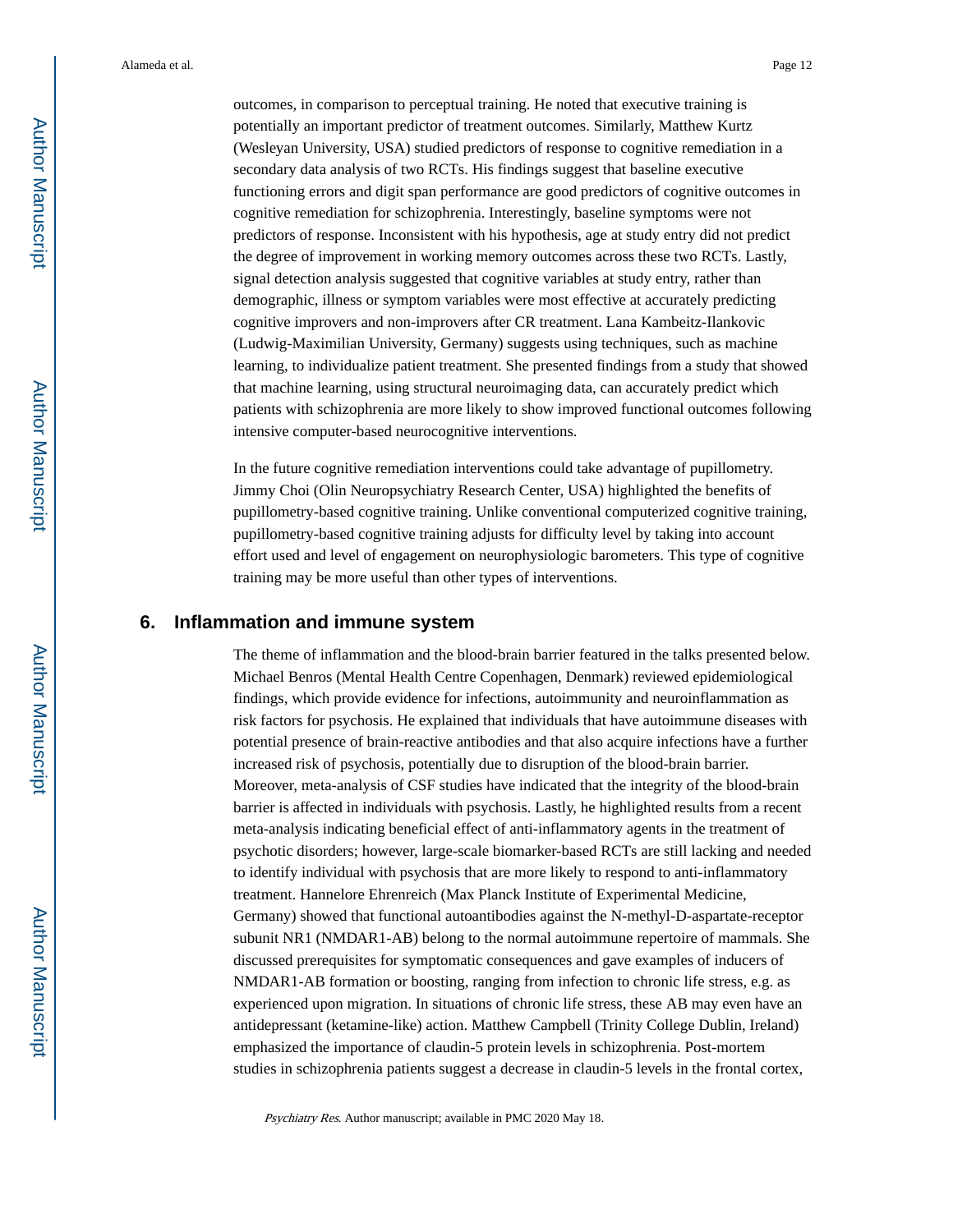which may be related to a blood-brain barrier disruption. He suggests that more attention should be paid to the role played by claudin-5 and how to repair the intergrity of the bloodbrain barrier. Emily Severance (Conte Center for Schizophrenia Research at Johns Hopkins, USA) pointed out that Inflammatory Bowel Disease, Irritable Bowel Syndrome and Coeliac Disease are highly comorbid with psychiatric comorbidities. She proposed that an imbalance of the micro biome in the gut could increase the risk for schizophrenia. She explained that blood-brain barrier impairment as well as blood-gut barrier dysfunction is associated with increased levels of certain autoantibodies in animal and human samples. Katherine Burdick (Brigham & Women's Hospital, Harvard Medical School, USA) discussed research investigating cognition and inflammation. The study found that inflammation contributed significantly to adverse cognitive outcome in patients with both bipolar disorder and schizophrenia. The effect was also evident in remitted patients. Cognitive domains affected by inflammation include cognitive flexibility, reward processing, spatial processing and social cognition. She suggests that inflammation is an important predictor of cognitive impairment not only during active phases of psychosis, but very importantly also in remitted patients. Outi Mantere (McGill University, CAN) reported that insulin resistance was associated with an activation of the peripheral immune system in patients with first-episode psychosis by applying gene expression analysis. These findings may provide implications for add-on treatments to prevent physical complications in psychosis. Jarno Honkanen (University of Helsinki) discussed ongoing work examining the transcriptome of both effector and regulatory T cells in a sample of 32 patients and 48 healthy controls. Preliminary results show potential differences in variation between LPS treated and not treated levels of IL1B, in both cases and controls. These findings may indicate a linkage between peripheral immune system and psychosis. Jarmo Hietala (University of Turku, Finland) presented work using the latest generation of translocator protein (TSPO) ligands in a sample of 14 patients with first-episode non-affective and affective psychosis and 16 healthy controls. Glial TSPO binding was lower in first-episode psychosis and also related to serum cytokine levels. CCL-22 was considered to be of particular importance, as it seems to be elevated in psychosis. Similarly, Simon Cervenka (Karolinska Institutet, Sweden) presented an individual-participant data meta-analysis of TSPO positron emission tomography (PET) studies in schizophrenia. The data together with immune marker analysis support aberrations in both central and peripheral immune cell function in schizophrenia.

Tyler Lesh (University of California, Davis) talked about how animal models can complement human studies and offer additional mechanistic insights. They reported that in humans, maternal infections during gestation increase risk for schizophrenia and other psychiatric dis orders. Based on the maternal immune activation (MIA) model, they sought to test the hypothesis that maternal immune response contributes to changes in the developing brain and behavior of non-human primate (NHP) offspring. Although no significant group by time interactions were identified, a significant main effect of group was identified in both white and gray cingulate cortex free water, with MIA-exposed offspring showing higher free water. These data suggest that extra cellular free water values are increased in MIA-exposed offspring, particularly in the cingulate cortex. These findings parallel human studies identifying increased free water in patients with schizophrenia.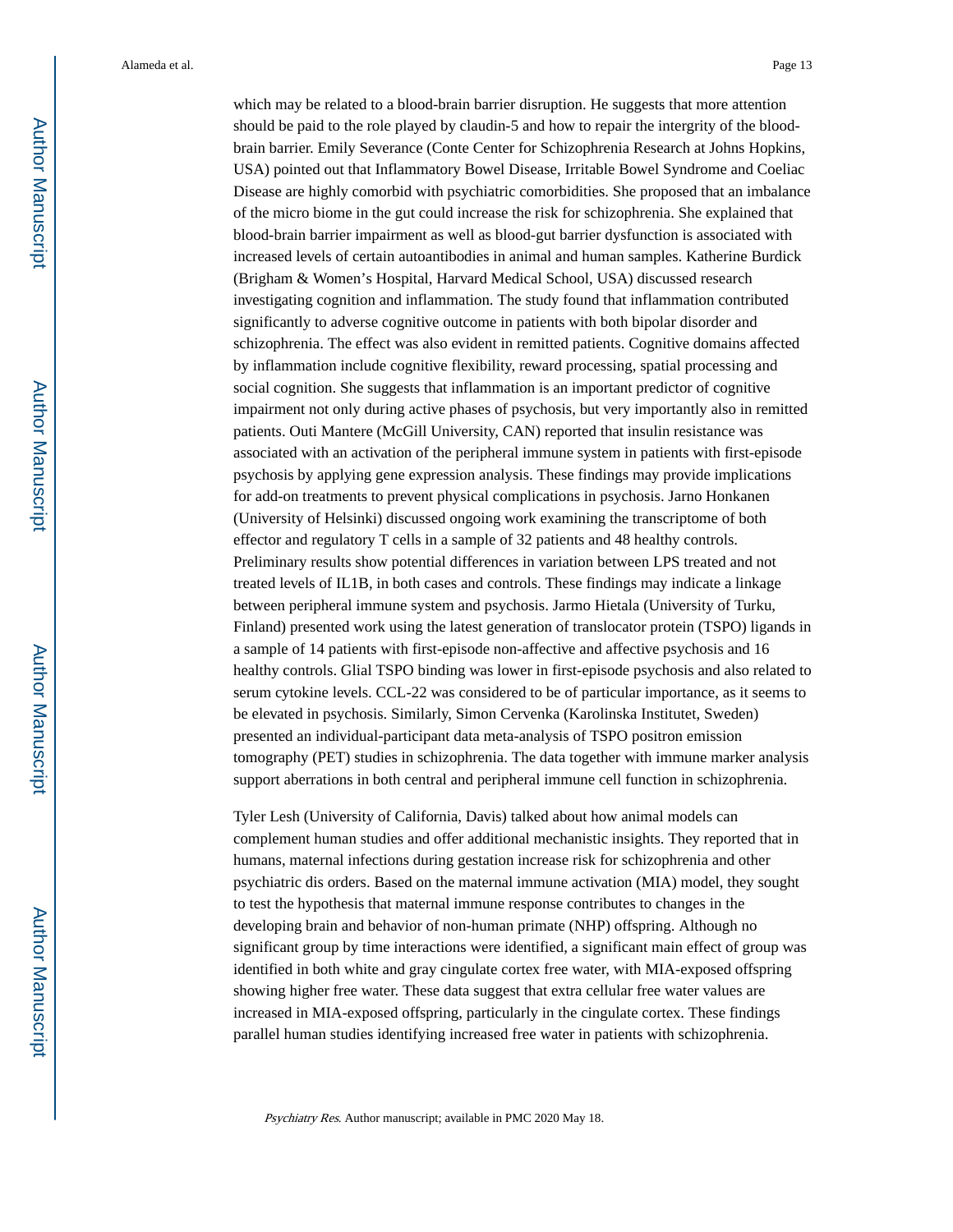#### **7. Disorder of the self**

Lénie Torregrossa (Vanderbilt University, USA) discussed the idea of schizophrenia as a disorder of the self where splitting of different psychological functions, loss of unity of the self, dissociations, and anomalous sense of agency are prominent symptoms. Together with her colleagues, she studied the quality of two internal signals, the heart beat and emotional embodiment, in schizophrenia patients, hypothesizing that such signals would be noisier in patients compared to healthy controls. The study findings suggest that interoceptive accuracy was reduced in patients compared to controls, even after controlling for time perception, body mass index, resting heart rate, and heart rate variability. They also found evidence for a decreased quality in reported bodily sensation of emotions. Together, these results suggest an increased level of internal noise in people with schizophrenia.

Anne Giersch (INSERM French Medical Research Institute, France) explored the possibility of an association between patients' often fragmented experience of time and bodily selfdisturbance in psychosis. She found differences between patients and controls, when using sequential effects and electroencephalogram (EEG). An abnormal sensitivity to subthreshold asynchronies were found in the patient group only. Despite distinguishing events in time unconsciously, patients showed an impairment in predicting sequences which could be related to problems in producing coherent information sequences at the millisecond level.

Neeltje Van Haren (Erasmus Medical Centre, Rotterdam, Netherlands) discussed a study that assessed the role of aberrant multisensory integration (body ownership) and sense of agency in the manifestation of self-disturbances. The study used the rubber hand illusion (RHI) paradigm. Patients with schizophrenia ( $N = 54$ ) had a smaller increase in strength of the subjective illusion after synchronous relative to asynchronous stroking compared to healthy controls  $(N = 56)$ . Also, in the patient group, the subjective RHI correlated with severity of delusions. Proprioceptive drift (estimation of the index finger position) was not affected, thus suggesting selective alterations in embodiment and prime-based agency inference processing in schizophrenia. Furthermore, results suggest that both prime-based agency processing and embodiment underly self-disturbances.

Steven Silverstein (Rutgers University Behavioural Health Care, USA) proposed, in light of evidence for perceptual and cognitive as well as body ownership disturbances in schizophrenia, the possibility of integrating the established notion of schizophrenia as a neurocognitive disorder with the emerging evidence for a disorder of self-experience. He suggested that some of the symptoms experienced by patients with schizophrenia, such as broadened representations of body parts and lengthening of time intervals, may reflect an attempt to compensate for the increased noise and reduced consistency of interoceptive signals. He concluded by suggesting that body-ownership issues in schizophrenia should be viewed from within the perspective of Information Theory.

#### **8. Cognition and functionality**

James Gold (University of Maryland, USA) examined the impact of working memory deficits in schizophrenia. He found that patients, compared to controls, had reaction times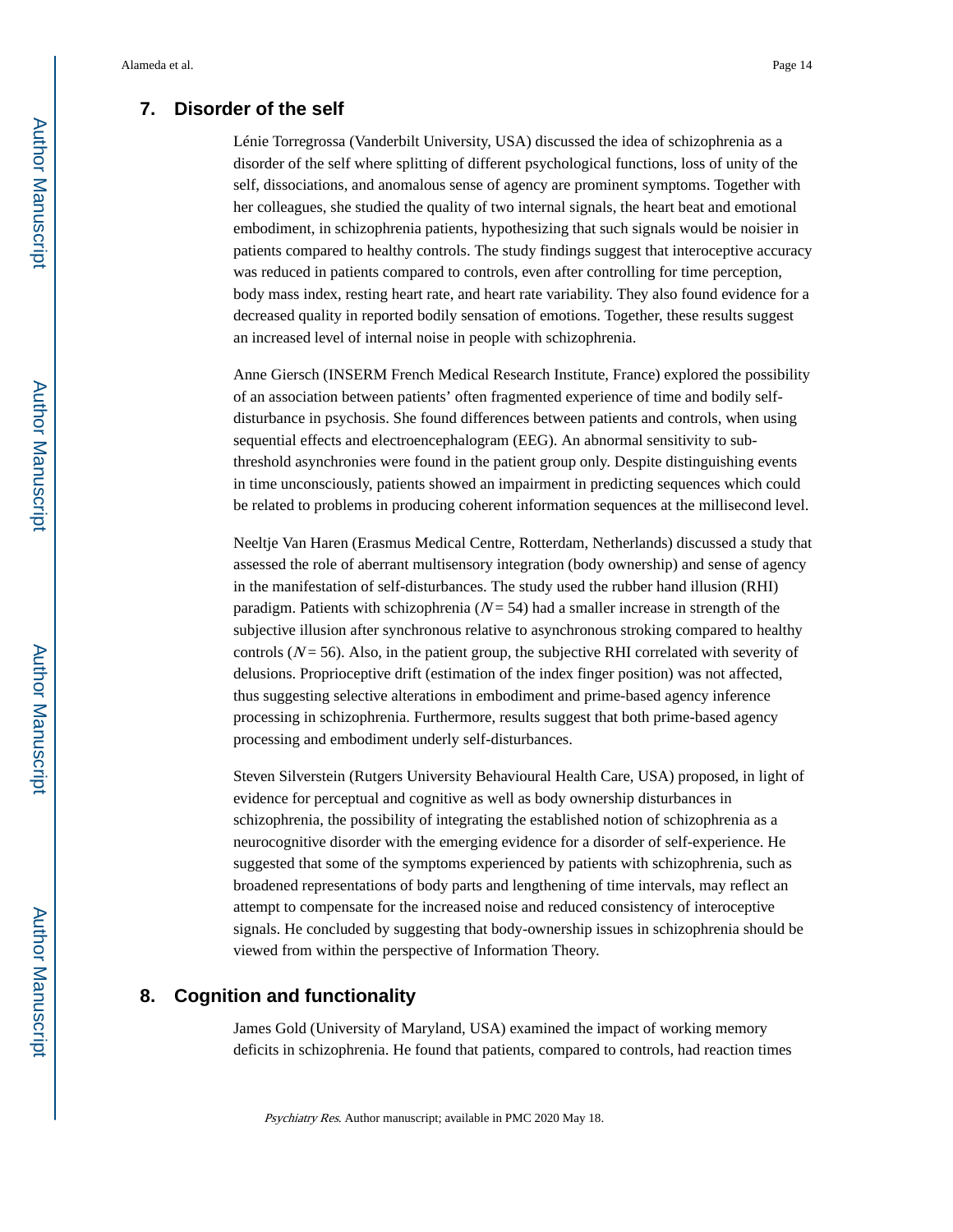that were nearly three times longer when they had to hold a single item in their working memory. This suggests that patients focus too much attention on the single item they have to remember, which impacts on the time they take to respond to a second stimuli. He argues that this explains why some patients living with schizophrenia may have slower reaction times when engaging in complex, multi-tasking activities that require them to store information while performing another task. Relating to the topic of memory impairment, Anne Marie Teti (Institute of Living at Hartford Hospital, USA) presented research that compared time-based relative memory versus events-based prospective memory across the course of schizophrenia. Clinically high-risk ( $n = 25$ ), first-episode ( $n = 20$ ) and chronic ( $n =$ 35) patients showed time-based prospective memory impairment compared to controls ( $n =$ 29), while only chronic patients showed impairment in events-based prospective memory. Attention deficits also increased from high-risk to first-episode to chronic patients. The findings suggest that time-based prospective memory impairments are evident in high-risk and first-episode patients and may represent a promising target for compensatory interventions to improve long-term functioning.

MacKenzie Jones (University of Miami, USA) found in both healthy controls and in patients with schizophrenia that an overconfidence in your ability to perform on a social cognitive task is not related to actual task performance. Instead, a sense of confidence was related to higher levels of self-reported depression in the patient group. This suggests that patients' current mood may be an important contributor to poor social functioning.

Improving functional outcomes and community integration was an important theme that emerged during the congress. Els van der Ven (Columbia University, USA) discussed 1-year trajectories of social and occupational functioning among a large cohort  $(n>600)$  of people with recent-onset psychosis receiving early intervention services in the US. Four distinct trajectory classes of social and occupational functioning were identified. The converging (59.2%) group had disparate trajectories (low occupational, higher social) which eventually converged. The other groups had high-stable (14.8%), moderate-stable (14.7%) and lowimproving (11.4%) trajectories. She found that improvements in symptoms were most noticeable in the first six months of enrolment. In particular, a female gender, being employed or in school at enrolment and private insurance status were associated with the most favorable trajectory of social and occupational functioning. Jonathan Wynn (VA Greater Los Angeles Healthcare System UCLA, USA) discussed the role of motivation as a predictor of community integration at baseline and 12 months later in homeless veterans with psychosis. He emphasized the importance of interventions targeting motivational challenges to improve community integration of homeless individuals after they are housed. Philip Harvey (Leonard M Miller School of Medicine, University of Miami, USA) reported on performance-based functional capacity measures in patients with schizophrenia using the Virtual Reality Functional Capacity Assessment Task (VRFCAT). The results revealed that patients with higher scores on reduced emotional experience were able to engage in socially relevant virtual reality simulations, in that their performance was significantly poorer on social relevant compared to solitary activities. The results pointed to the differential validity of solitary compared to socially relevant virtual reality simulations and their impact on patients who manifest social anhedonia and amotivation.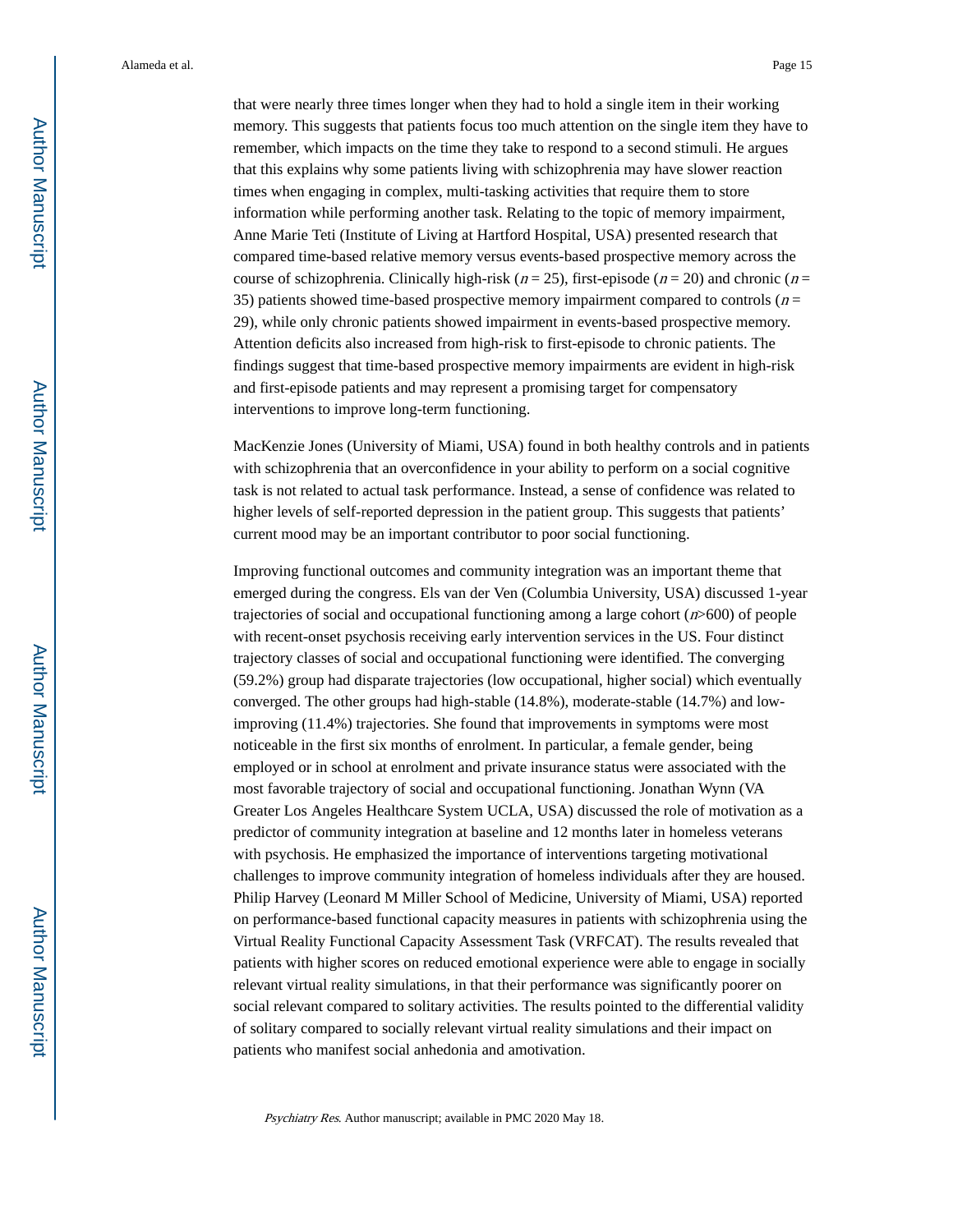#### **9. Neurocognition**

Alfredo Sklar (Western Psychiatric Hospital, USA) presented a study investigating deficits in selective attention early in the disease course, through neurophysiological evoked responses to identify the pattern of cortical activity associated with those impairments through cortical source localization of evoked responses. Results revealed a selective attention deficit in first episode schizophrenia. Source localization analyses revealed that different patterns of cortical activity were associated with the impairment, with healthy controls showing more activity in efficient, parallel search regions across tasks and first episode patients showing more activity in inefficient, serial search mechanisms in response to a minor attention related challenge. This suggests that even during the early course of the illness, cognitive control mechanisms are disrupted.

Jun Miyata (Kyoto University, Japan) proposed the jumping to conclusions (JTC) bias of patients with schizophrenia, which is related to delusion, is associated with abnormal transition between brain states. This is based on a study including resting state functional magnetic resonance imaging data using Energy Landscape Analysis (ELA) of networks of interest (NOIs). Results showed that low-energy, stable brain states were characterized by either consistently deactivated or consistently activated brain states of all NOIs, while highenergy, unstable brain states were characterized by activation and deactivation of saliencerelated NOIs. Healthy participants showed significant correlation between more conservative decision making and more frequent transition between these two brain states. This relationship was broken in schizophrenia patients, with near-trend level correlation between more hasty decision making (JTC) and more frequent transition.

Ilvana Dzafic (Queensland Brain Institute, Australia) presented a study examining regularity learning in the psychosis spectrum, extending into the healthy population, in both stable and changing conditions. The study included a total of 66 participants, 22 of whom had schizophrenia, 22 of whom were healthy controls, and 22 of whom were non-psychotic patients (i.e., had a different psychiatric disorder). Both clinical groups were worse than controls in regularity learning, but regularity learning was also associated with a continuous measure of psychic experience administered across groups, suggesting psychic experience is the driving factor, rather than a categorical diagnosis. Regularity learning errors and predictor error attenuation were related, linking implicit and explicit regularity learning behavior. The findings also revealed greater connectivity in the left primary auditory cortex in schizophrenia, suggesting a compensatory role.

Kathryn Lewandowski (Harvard Medical School/McLean Hospital, USA) reported on the findings from a study investigating the cognitive profile, clinical symptom severity, community functioning and resting state brain connectivity in patients with psychosis and healthy controls. There was reduced network connectivity in frontoparietal and motor networks in both cognitively intact and impaired patients compared to controls. Furthermore, in the cognitively impaired group additional connectivity reductions were identified in particular sub-networks. Her work emphasizes the importance of studying the neurobiological correlates of impaired cognitive functioning in psychosis.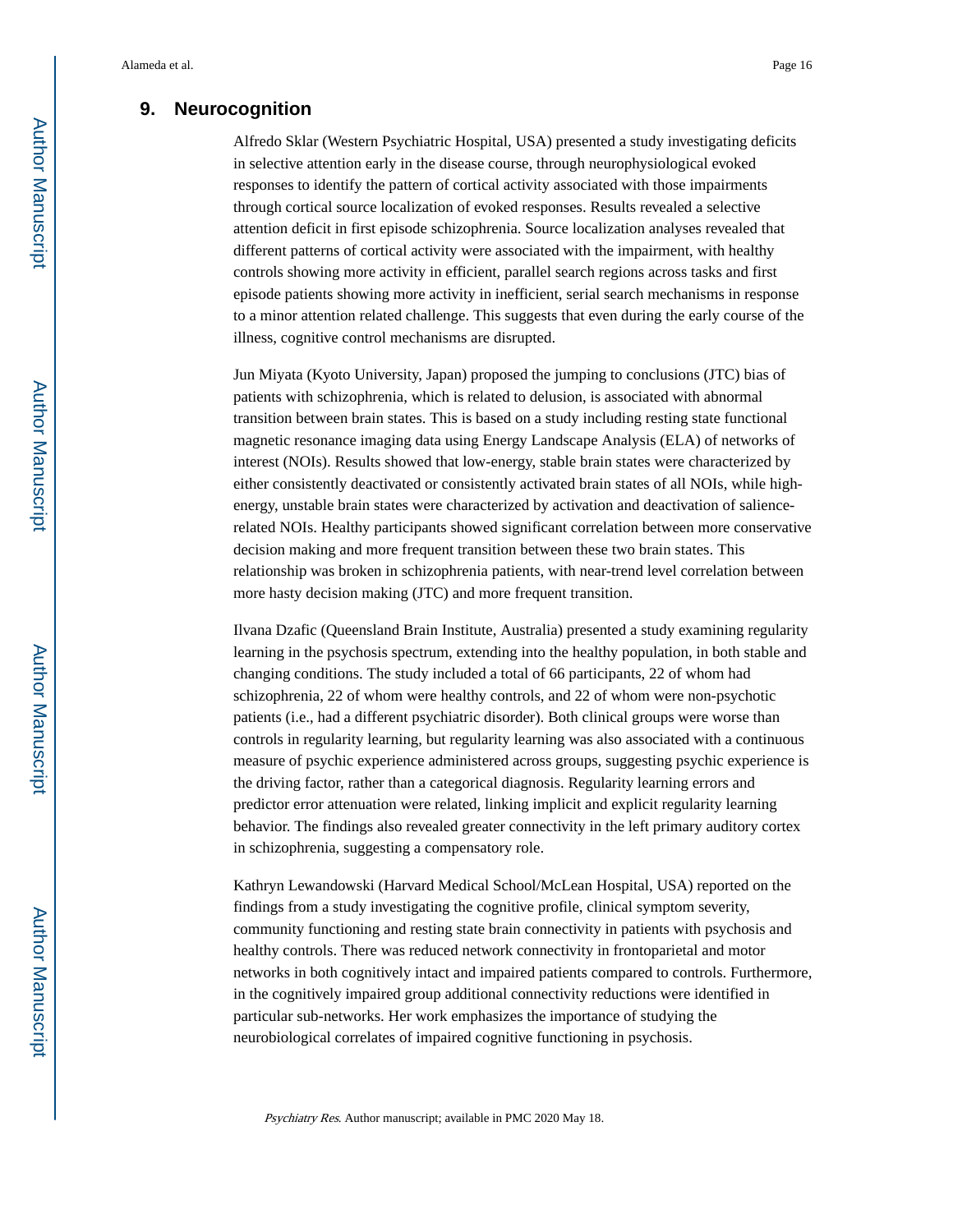Cassandra Wannan (University of Melbourne, Australia) presented a study on the neural correlates of visuospatial associative memory performance. It was found that in comparison to healthy controls, chronic and first episode psychosis patients have impaired visuospatial associative memory. In patients these impairments were related to hippocampal subfield volumes in the CA4/dentate gyrus and the stratum. The same was not found in the controls. She proposed that specific hippocampal subfields, such as the hippocampal stratum layers and the dentate gyrus, may be particularly sensitive to the effects of chronic stress and inflammation.

Various other presenters implicated the important role played by the hippocampus in schizophrenia. Alison Preston (University of Texas at Austin, USA) discussed the neural mechanisms that mediate the effects of past experiences on future learning. Knowledge extraction occurs by representing commonalities and differences between past and present events to sustain flexibility and decision-making in new contexts. Such capabilities are enabled by memory integration, a process through which related events become interconnected in the brain. She used an associative memory inference task during functional magnetic resonance imaging to study processes underlying learning and inferential judgment. Patients with schizophrenia showed impaired performance at the inference task, as well as, aberrant anterior hippocampal-posterior mPFC signaling. This suggests that hippocampal novelty signaling may be critical for memory integration and may underlie memory deficits in schizophrenia. Daniel Ragland (University of California at Davis, USA) presented a model in which dorsolateral PFC (dlPFC) and hippocampal deficits may be at the heart of relational memory impairments in people with schizophrenia. He discussed a study that found that individuals with schizophrenia can encode item specific information to support familiarity-based recognition, but are disproportionately impaired in relational encoding and recollection, which involve the functioning of medial temporal lobe and prefrontal cortex. Similar abnormalities are observed in first episode psychosis and individuals at high-risk for psychosis, suggesting that episodic memory impairment predates disease onset. Suzanne Avery (Vanderbilt University, USA) presented work on relational memory and hippocampal function in cohorts of early and chronic patients with schizophrenia. Participants underwent a relational memory task during functional magnetic resonance imaging. They were exposed to repeated face and object images to study novelty response and habituation. Both early and chronic schizophrenia patients showed impairments in relational memory ability compared to healthy individuals. Relational memory impairments were associated with hippocampal habituation deficits in both the early and chronic course of the illness. This strengthens evidence supporting the role of the hippocampus in relational memory impairment in schizophrenia.

#### **10. Neurobiology**

Karen Tangmose (Copenhagen University, Denmark) proposed that thalamic glutamate levels are involved in the neural coding of prediction errors (the difference between what we expect and what actually happens) in patients with schizophrenia. She based this on findings of a study examining glutamatergic levels in the thalamus and its relationship with striatal prediction error coding in a first episode treatment naïve cohort. The study results suggest that there is a trend toward higher glutamate levels in patients versus controls. Also, a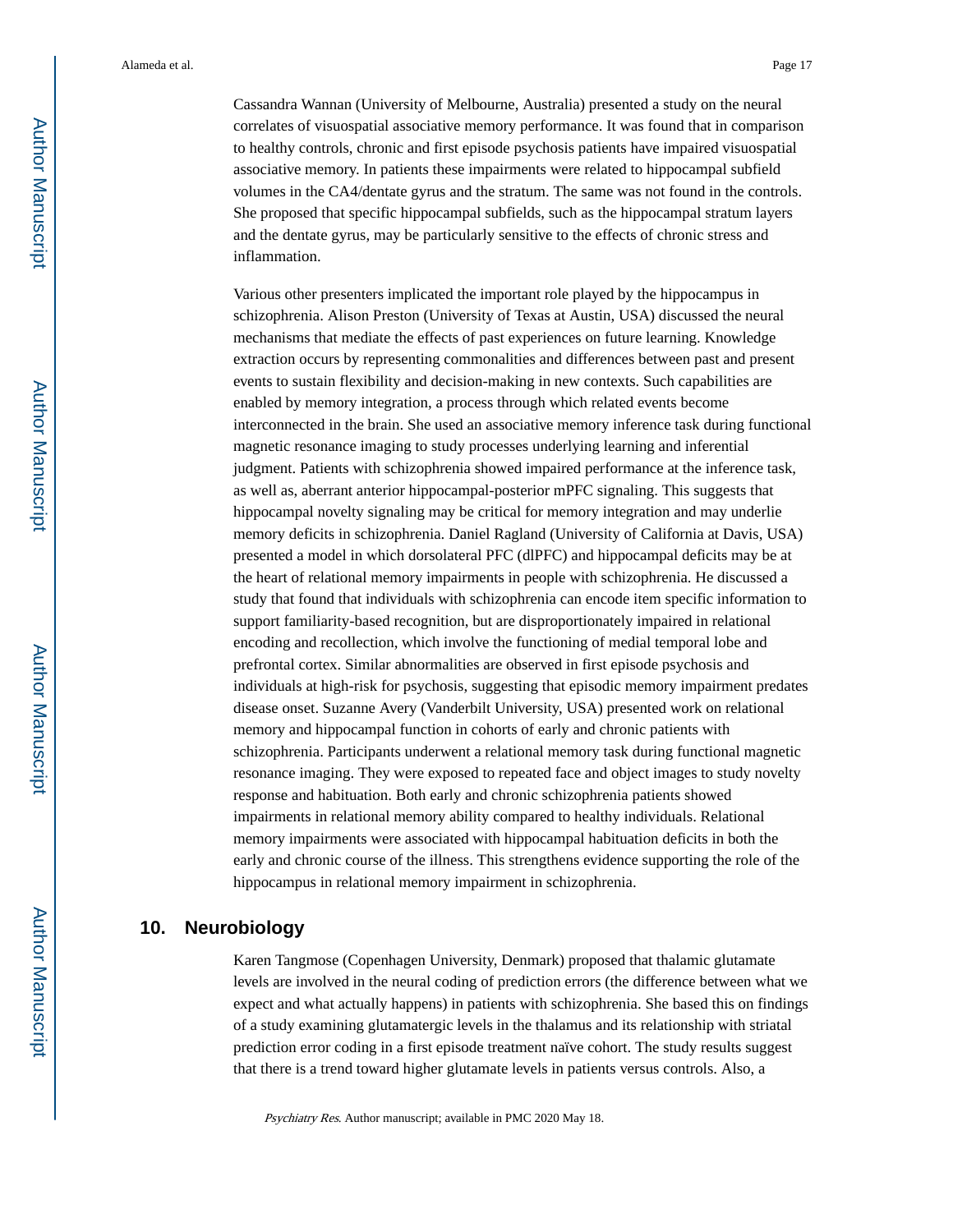negative correlation was found between thalamic glutamate and prediction error signal in patients only.

Abanti Tagore (University of Toronto, Canada) proposed that cortical hypodopaminergia underlies cognitive impairment in schizophrenia. She based this on a positron emission tomography (PET) study examining the release of cortical dopamine during a cognitive challenge in healthy controls (HC), people with first episode psychosis (FEP), and participants at clinical high-risk for psychosis (CHR). Results revealed that when comparing FEP and HC, the FEP group had significantly less dopamine release than healthy controls in the anterior cingulate cortex and a trend toward less dopamine release in the dorsolateral prefrontal cortex, but there were no differences between groups when comparing CHR and HC.

Daniel Lodge (UT Health San Antonio, USA) discussed the prospects of targeting hippocampal interneurons as an early intervention approach for schizophrenia treatment. The experiments by his group involved a developmental disruption model of schizophrenia with prenatal methylazoxymethanol acetate (MAM) rats that is known to recapitulate some of the histological, neurophysiological and behavioral alterations of the syndrome. He presented data that examined the hypothesis that restoring GABAergic signaling would result in the rescue of the phenotype in the MAM rat model. The findings revealed an overexpression of the α5 GABA receptor subunit and was associated with increased tonic GABA currents, decreased ventral hippocampal activity, normalization of aberrant dopaminergic neuronal population activity in the ventral tegmental area, and reversed the deficits in extracellular set shifting. This provided a proof of concept regarding the underlying circuit level pathology in the MAM model in hippocampal parvalbumin interneurons.

Zheng Li (National Institute of Mental Health, USA) presented on the regulation of dendritic spine development during adolescence by Dysbindin-1 gene. In a set of experiments she investigated dysbindin-1 null mutant mice and its influence on dendritic spine morphology, synaptic transmission and spatial working memory. She found that the mice had a decreased number of dendritic spines in adolescence but not in adulthood. This was shown to be overexpression of surface dopamine 2 receptor (D2R), leading to internalization of GluN2B and reduction of cAMP, which in turn inhibit spine maturation. The specificity of D2R activation and GluN2B inhibition as the underlying mechanisms was demonstrated with agonist Quinpirole and antagonist Ro25–6981 respectively, demonstrating the endocytosis of GluN2B with D2R activation. The specificity of these effects in adolescence was demonstrated by treating the mice with D2R antagonists in adolescence but not in adulthood. This suggests that there is a critical window of intervention in adolescence that could prevent cognitive dysfunction.

Min Tae Park (University of Western Ontario, Canada) reported on the use of the previously validated MAGeT Brain algorithm to study the hippocampal subfields in First-Episode Psychosis and whether anomalies correlate with glutamate receptor density. Authors leveraged high resolution 7T brain MR images, previously published atlases of the serotonin receptor system, and gene expression data from the Allen Human Brain Atlas to test for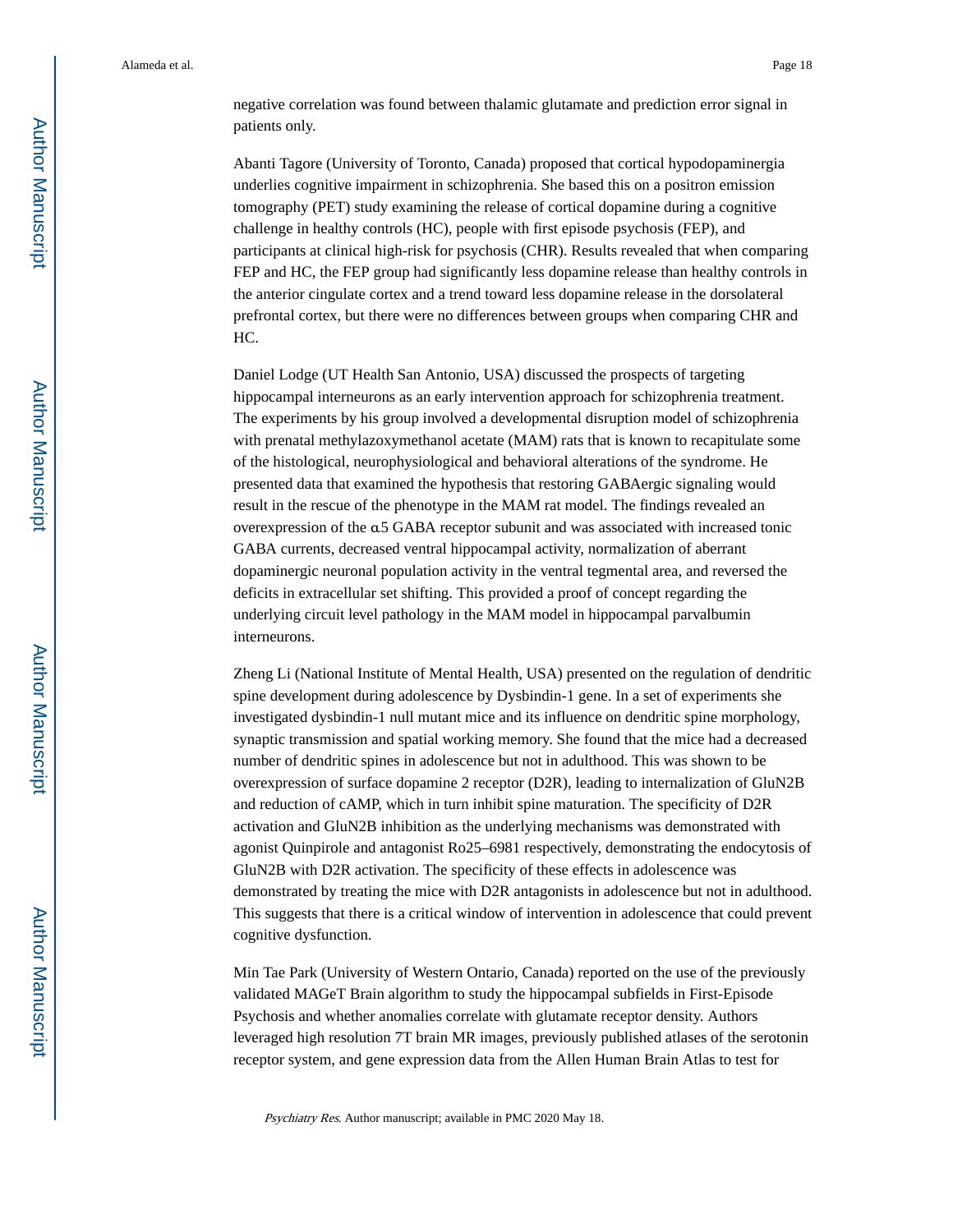correlations between serotonin and glutamate receptor genes. Results show selective reduction of the hippocampal subfields in early psychosis in line with previous findings, with CA4-dentate gyrus demonstrating greatest reductions. Gene expression analysis indicated 5-HTR1A and 5-HTR4 receptor subtypes as predictors of AMPA and NMDA expression. Volumetric differences in the subfields correlated most strongly with 5-HT1A and 5-HT4 receptor densities. Overall, results demonstrate glutamate-driven hippocampal remodeling in FEP.

Laurence Coutellier (The Ohio State University) discussed how the brain specific transcription factor Npas4 mostly expressed in excitatory cells is associated with cognitive impairments, i.e., deficiency in npas4 leads to cognitive deficits. Npas4 regulates the adolescent development of prefrontal PV system. Also, adolescent (but not adult) deletion of Npas4, as well as specific deletion of Npas4 in parvalbumin interneurons, lead to cognitive deficits. These data show that the brain specific transcription factor Npas4 may be an important molecular mediator of the effects of the developmental NMDA receptor hypofunction on PV-I dysfunction, thereby contributing to cognitive deficits.

#### **11. Imaging studies**

The findings of studies using the ultra-high field 7-Tesla MRI were presented in a number of talks. Lena Palaniyappan (University of Western Ontario, Canada) presented findings from a study, which aimed to explore the contribution of brain glutamate and glutathione concentrations to the prediction of early treatment response in first-episode schizophrenia patients ( $n = 26$ ). Low glutamate levels were associated with poorer social and occupational functioning at baseline, while higher baseline glutathione were associated with a decreased time to respond to antipsychotic treatment. In particular, it took patients with high glutathione levels only four weeks to achieve a 50% reduction in symptom severity, compared to nine weeks in patients with low glutathione levels. These findings support the added value of measuring glutathione levels for improved early prognostication and tailoring of treatment in first-episode schizophrenia. Adrienne Lahti (University of Alabama, Birmingham, USA) presented results from a study, which sought to explore the relationship between cortical glutamate/GABA levels, blood-oxygen level dependent response during a cognitive task, and functional brain connectivity during resting state in first-episode psychosis patients ( $n = 21$ ) compared to healthy controls ( $n = 21$ ). In this study, glutamate levels were lower in patients versus controls, and showed opposing associations with the blood-oxygen level dependent response in the two groups. This suggests that the dynamics of major neural networks disrupts the relationship between cortical glutamate levels and the blood-oxygen level dependent response during the resting state. Hilleke Pol (University Medial Centre Utrecht Brain Centre, Netherlands) presented data on the relationship between brain GABA/Cr concentrations and cognitive performance in schizophrenia patients  $(n = 17)$  compared to healthy controls  $(n = 23)$ . In this study, medical prefrontal GABA concentrations were lower in patients com- pared to controls, and associated with better cognitive functioning. These findings support the notion that changes in brain metabolism, including altered cortical GABA levels are associated with cognitive performance in schizophrenia. Sophia Frangou (Icahn School of Medicine at Mount Sinai, USA) presented data from a study, which explored the use of ultra-high field brain imaging to detect intra-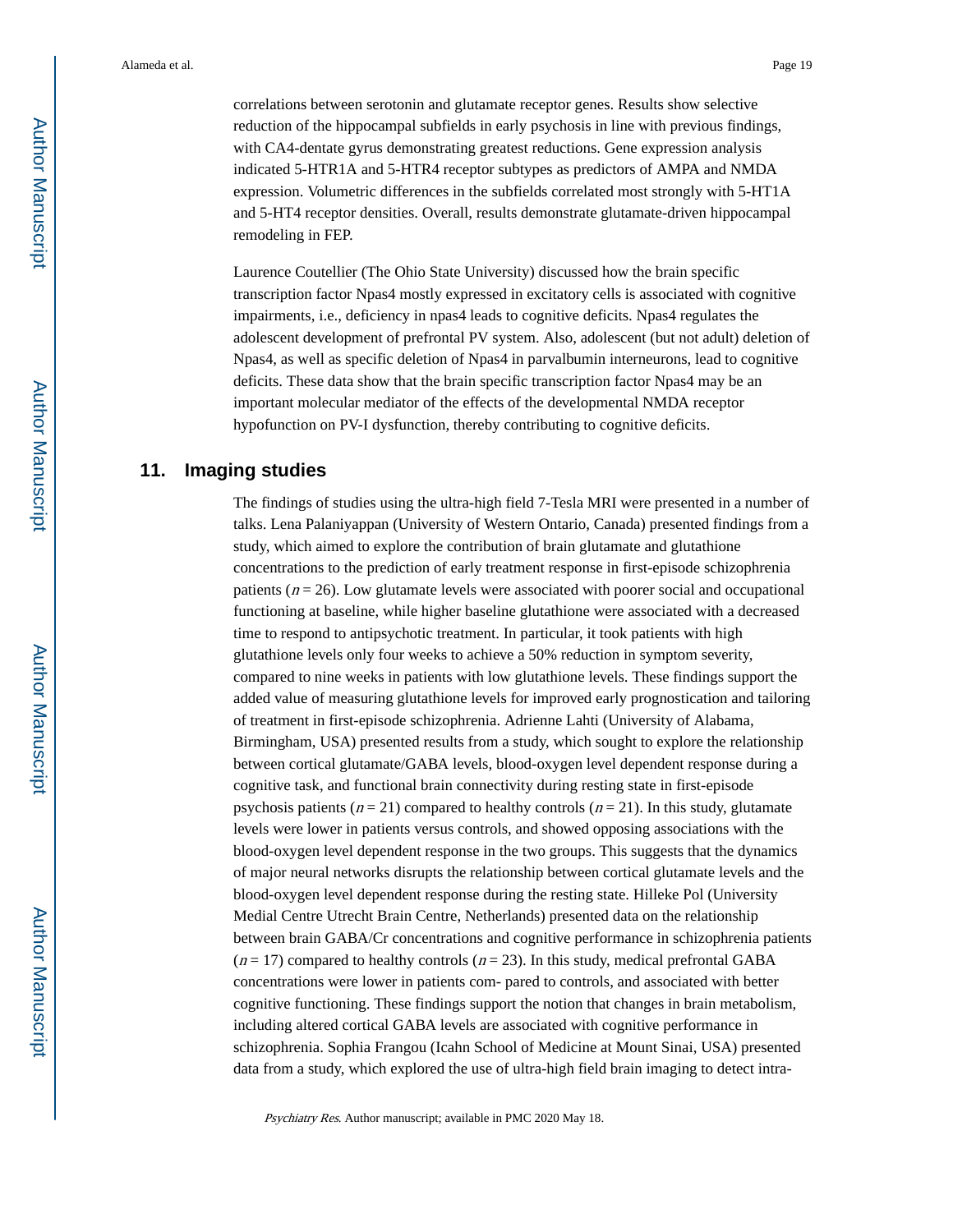cortical myelination abnormalities in recent-onset schizophrenia patients ( $n = 17$ ) and healthy controls ( $n = 22$ ). In this study, patients showed abnormal "flattening" of the myelin distribution curve, in frontal, visual, auditory and somatosensory areas The findings indicate that intra-cortical myelin imaging can be used to identify regions showing evidence of early neurodevelopmental abnormalities in cortical organization.

Achim Burrer (University Hospital of Psychiatry, University of Zurich, Switzerland) presented a study that investigated whether motivational deficit in healthy individuals with schizotypal personality traits (SPT) and patients with first episode psychosis (FEP) are associated with reduced striatal volume and reduced thickness of the orbitofrontal cortex (OFC). Results showed a negative association between apathy and lower volume of right nucleus accumbens and putamen bilaterally in individuals with SPT. In patients with FEP, apathy was negatively associated with reduced OFC thickness. No structural associations were identified with diminished expressivity. Thus, structural correlates of apathy could be observed in healthy individuals with high SPT, and in patients with first episode psychosis.

Gemma Modinos (Institute of Psychiatry, Psychology, & Neuroscience at King's College London, UK) presented a multi-site case control meta-analysis of structural MRI scans in non-help seeking individuals with schizotypy, based on the notion of dimensional continuity on the psychosis-spectrum between the general population and patients with psychosis. Results showed a significant reduced volume of left putamen in high schizotypy compared to low schizotypy. The results support a profile of subcortical abnormalities involving the striatum in healthy individuals with subclinical psychotic-like experiences.

Philipp Homan (Feinstein Institute for Medical Research, USA) proposed that alterations of certain connectome measures could be implicated in cognitive deficits in individuals with schizophrenia. The graph theoretical approach of cortical network mapping was applied to diffusion weighted imaging and structural MRI data to derive measures of network organization and network efficiency and a regression analysis was used to predict individual variation of higher cognitive and social cognitive performance. The main findings revealed that impairments specifically in reasoning capacity were significantly associated with rich club organization in patients.

Vishnu Murty's (Temple University, USA) presented a study investigating the interaction between contextual information, episodic memory and large-scale memory networks in first episode psychosis. In this study patients showed a trend towards greater connectivity within the anterior medial networks compared to controls, while completing a resting-state scan. While there were no group differences with regard to the posterior medial networks, the integrity of posterior medial networks predicted individual differences in the organization of verbal learning. He concluded that interactions across large-scale memory networks might influence the types of contextual information that patients used during verbal learning.

Lindsay Oliver (University of Toronto, Canada) presented a study aimed at detecting functional connectivity in separate subnetworks underlying the same complex social cognitive task in individuals with schizophrenia spectrum disorders and healthy controls. The findings revealed that in low performers, greater functional connectivity across social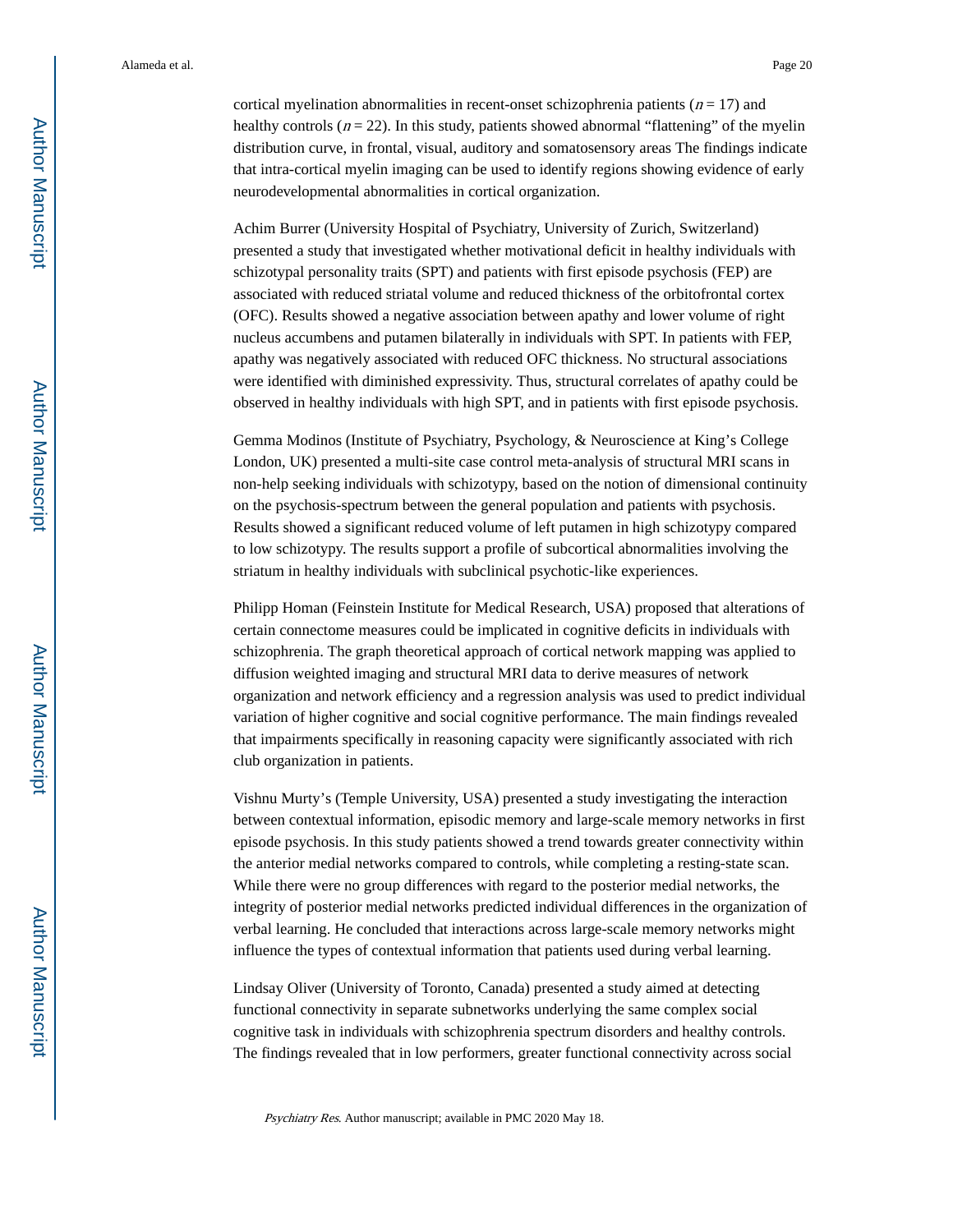cognitive subnetworks was associated with lower social cognitive performance when compared to high performers across both patients and controls. A combination of both upregulated and downregulated mirroring, empathy, and mentalizing networks were related to better social cognitive performance.

#### **12. Big data**

Bo Cao (University of Alberta, Canada) introduced the term 'big data' as a relative term that can be differently defined dependent on one's perspective (i.e. data volume, data variety or data velocity) or one's intention of analyzing the data. He discussed his study, which focused on identifying and predicting biomarkers in medication-naïve individuals with first-episode schizophrenia and predicting individual responses to antipsychotic treatment within the field of precision medicine with the use of machine learning. The main findings of the study were that the identification of patients (balanced accuracy: 78.6%) and the antipsychotic treatment response prediction were successful (balanced accuracy: 82.5%) with using functional connectivity data.

Jennifer Coughlin (John Hopkins Medicine, USA) discussed the utility of imaging in psychiatric research – and PET imaging in particular. PET imaging may optimize diagnostic precision through the development of novel radiotracers for targeting key proteins relevant to psychosis. One of such new developments is  $[18F]FNDP$ , which binds soluble expoxide hydrolase. Other new radiotracers relevant to study of neuroimmunity were also presented. She proposed incorporating PET imaging in clinical research protocols that focus on studying the neuroimmune response in psychosis, which can run parallel to study of biomarkers in blood or cerebrospinal fluid. She also emphasized a need for a consortium platform to share PET data to move the field forward. Another talk referring to the role played by consortia is that of Neda Jahanshad (Keck School of Medicine, USA). She emphasized the main goals of the Enhancing Neuro Imaging Genetics Through Meta Analysis (ENIGMA) consortium, namely to overcome major shortcomings of structural neuroimaging studies in schizophrenia, including incorrect or lack of statistical correction and the lack of replication studies due to the use of different scanners and underpowered candidate neuroimaging genetic studies. She mentioned that the ENIGMA Genome-wide Association study (GWAS) of subcortical structures, with approximately 15,000 subjects, showed highly consistent and replicated data across sites. She also referred to the fact that the latest GWAS resulted in optimized replication data of structural cortical measures across the whole human brain, including measures of surface area and cortical thickness that allows one to study age effects across the lifespan.

However, challenges with the use of big data were also discussed. In particular, the long duration of collaborative projects across many different sites and the agreement on harmonized protocol steps. Ofer Pasternak (Harvard Medical School, USA) proposed the development of data harmonization to overcome some of these challenges. In particular, he discussed advanced diffusion MRI acquisition and analysis methods based on Free-Water Imaging to improve specificity in a harmonized schizophrenia diffusion tensor images (DTI) data set.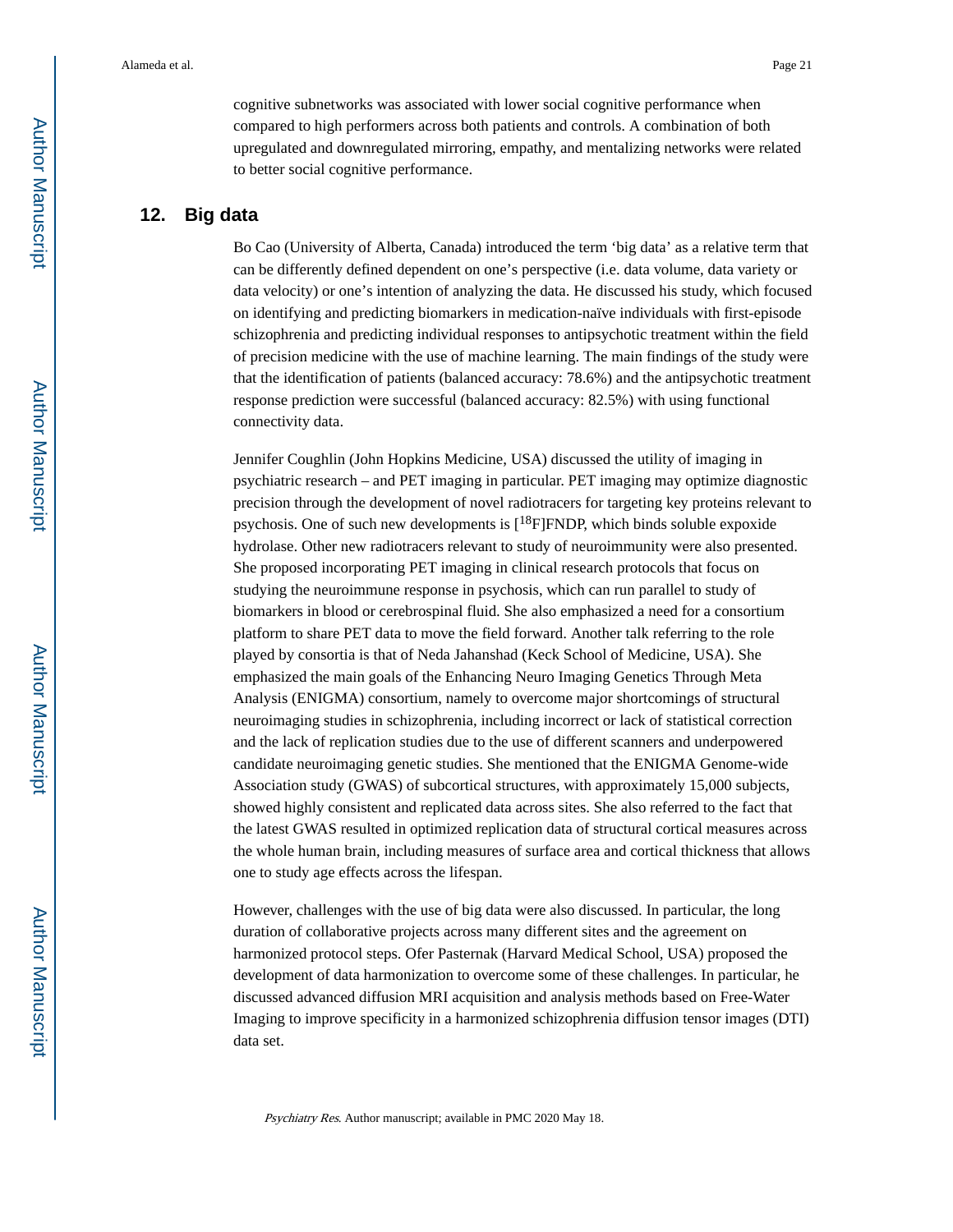#### **13. New paradigms of discovery**

Roman Kotov (Stony Brook University, USA) discussed the value of using a dimensional approach to diagnosing patients with psychotic disorders. He discussed the usefulness of a hierarchical, multi-dimensional framework of symptoms and traits, called the Hierarchical Taxonomy of Psychopathology (HiTOP). HiTOP is a model that characterizes psychopathology dimensionally rather than binary absent/present states. According to this model schizophrenia can be categorized into two distinct spectra, namely psychoticism and detachment with various symptom dimensions falling under each spectra. He suggests that this framework has greater validity and reliability than conventional diagnostic manuals.

Brett Clementz (University of Georgia, USA) discussed the Bipolar Schizophrenia Network for Intermediate Phenotypes (B-SNIP) project, which used biotypes to diagnose patients with schizophrenia. He explained that there are different levels of intrinsic activity across the different biotypes, which is not evident when comparing patients across diagnostic and statistical manual of mental disorders (DSM) categories. His team furthermore found that by using the biotypes and deviations in level of intrinsic neural activity they were able to accurately predict which patients are more likely to respond to different treatment types. In future, clinicians might find the use intrinsic neural activity useful as a biomarker for differential treatment response. Similarly, Rebekah Trotti (University of Georgia, USA) presented findings from the bipolar schizophrenia network on intermediate phenotypes (BSNIP) study in which the authors compared emotional scene processing between healthy controls ( $n = 197$ ) and patients classified across three biotypes, i.e. those with 1) low cognitive control and low sensorimotor reactivity ( $n = 198$ ), 2) low cognitive control and high sensorimotor reactivity ( $n = 176$ ), and 3) high cognitive control and average sensorimotor reactivity ( $n = 243$ ) using EEG. Principal component analysis identified two components of interest, namely an occipital component involved in early visual processing, and a later emotionally-driven central parietal component. Patients in the first group ( $n =$ 198) differed the most from the other study groups on both components. These findings suggested that the BSNIP biotypes may be a useful for distinguishing psychosis patients in terms of emotional scene processing and may represent an index of functional impairment.

Michael Kirschenbaum (Zucker Hillside Hospital, Psychiatry Research, USA) studied Google search entries in people with first-episode psychosis. He found that the majority Google searches were not related to mental health and of those that were related to mental health, the searches often targeted delusion related content, illicit drugs, or motivational deficits. He proposed that Google search content differs from clinical intake documentation and suggests that online search behavior can provide a unique source of patient information.

Emily Eisner (University of Manchester) presented results from a pilot study that explored the feasibility, acceptability and validity of a smartphone application (ExPRESS) used to assess early signs and basic symptoms as putative predictors of psychosis relapse. Patients diagnosed with psychosis ( $n = 18$ ) used the application for six months, during which they were prompted by the application to indicate their mood, symptoms, and early signs of relapse. Over the course of the study, participants completed 65% of the application assessments and completion declined gradually over time. Greater depression and fear of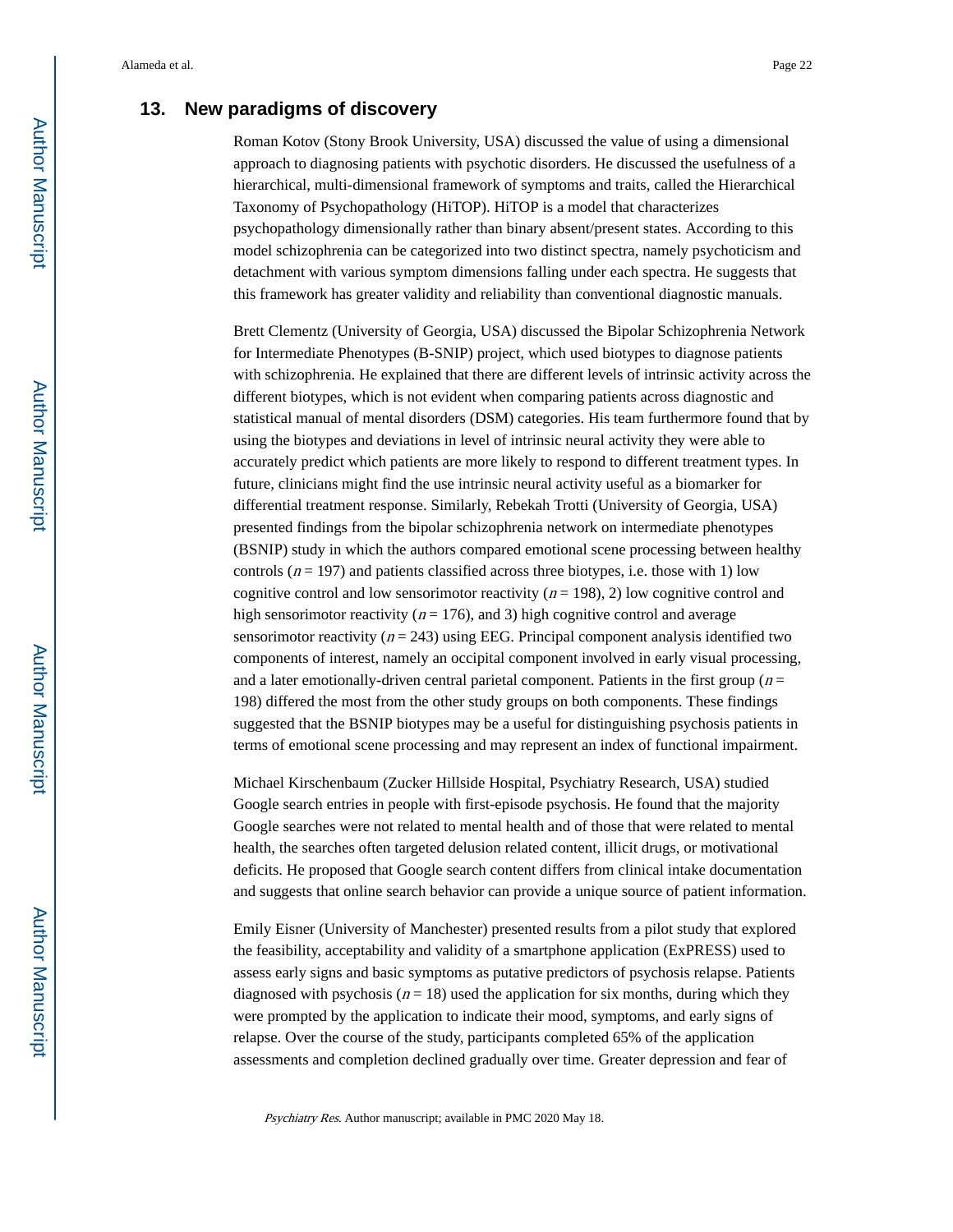relapse at baseline was associated with decreased likelihood of completing the application. The application showed high acceptability and good predictive validity in terms of predicting symptoms over a period of three weeks. These findings indicated that app-based monitoring is a feasible, acceptable and valid means of predicting and assessing relapse that will decrease the burden on both patients and caregivers.

Robert W. Buchanan (University of Maryland School of Medicine, USA) introduced the notion of identifying individuals with schizophrenia spectrum disorders based on the neural strategy used to perform the 'Imitate/Observe' fMRI task, rather than based on their clinical diagnosis. In this study, Ward's hierarchical clustering of fMRI data during the social cognitive task was applied to characterize participants into groups dependent on shared or similar neural patterns of neural network activation. They were able to identify three clusters with distinct patterns of neural circuit engagement during the performance of the Imitate/ Observe task, which were not related to clinical diagnosis or clinical site. There were significant differences in social cognitive and neurocognitive test performance across the three clusters.

Aristotle Voineskos (Centre for Addiction and Mental Health, Canada) presented findings from a multi-center prospective study, which investigated the neural underpinnings of social processes in schizophrenia spectrum disorders. Study measures included neuroimaging, cognitive assessment, and several behavioral tasks. The study used a data-driven approach to identify functional MRI biomarkers of social function and cognitive performance. The study also identified three data-driven clusters of participants based on patterns of neural activity during the facial imitate/observe functional MRI task, and interestingly cluster membership was not related to schizophrenia diagnosis. Relating to the theme of neurobiological underpinnings of social processes as relevant markers, Erin Dickie (University of Toronto, Canada) discussed the advantages of using the personalized intrinsic network topography (PINT) approach when studying potentially relevant biological markers in individuals with schizophrenia. She applied this newly developed toolbox to resting-state data collected as part of the Social Processes Initiative in Neurobiology of the Schizophrenia(s) SPINS study and other datasets on an individual level. The main findings were that correlations between well-established cortical networks and the striatum as well as the cerebellum were increased in both patients and controls when using PINT compared to group templates. When patients and healthy controls were compared, statistically robust reduced and increased functional connectivity patterns of cortical-subcortical connections were found. The PINT approach may be more useful than previous group-based approaches.

#### **14. Treatment outcomes and clinical trials**

Findings from the amisulpride and olanzapine followed by open label treatment with clozapine in first-episode schizophrenia (OPTiMISE) study were presented. Mark Weiser (Sheba Medical Center, Israel) explained that individuals presenting with a first episode of psychosis often respond well to antipsychotics but frequently experience a relapse, particularly when antipsychotics are discontinued. His talk focused on the prediction of subsequent relapse among those who met remission criteria during the OPTiMISE study. In multivariate analyses, cannabis was the only statistically significant predictor of relapse. He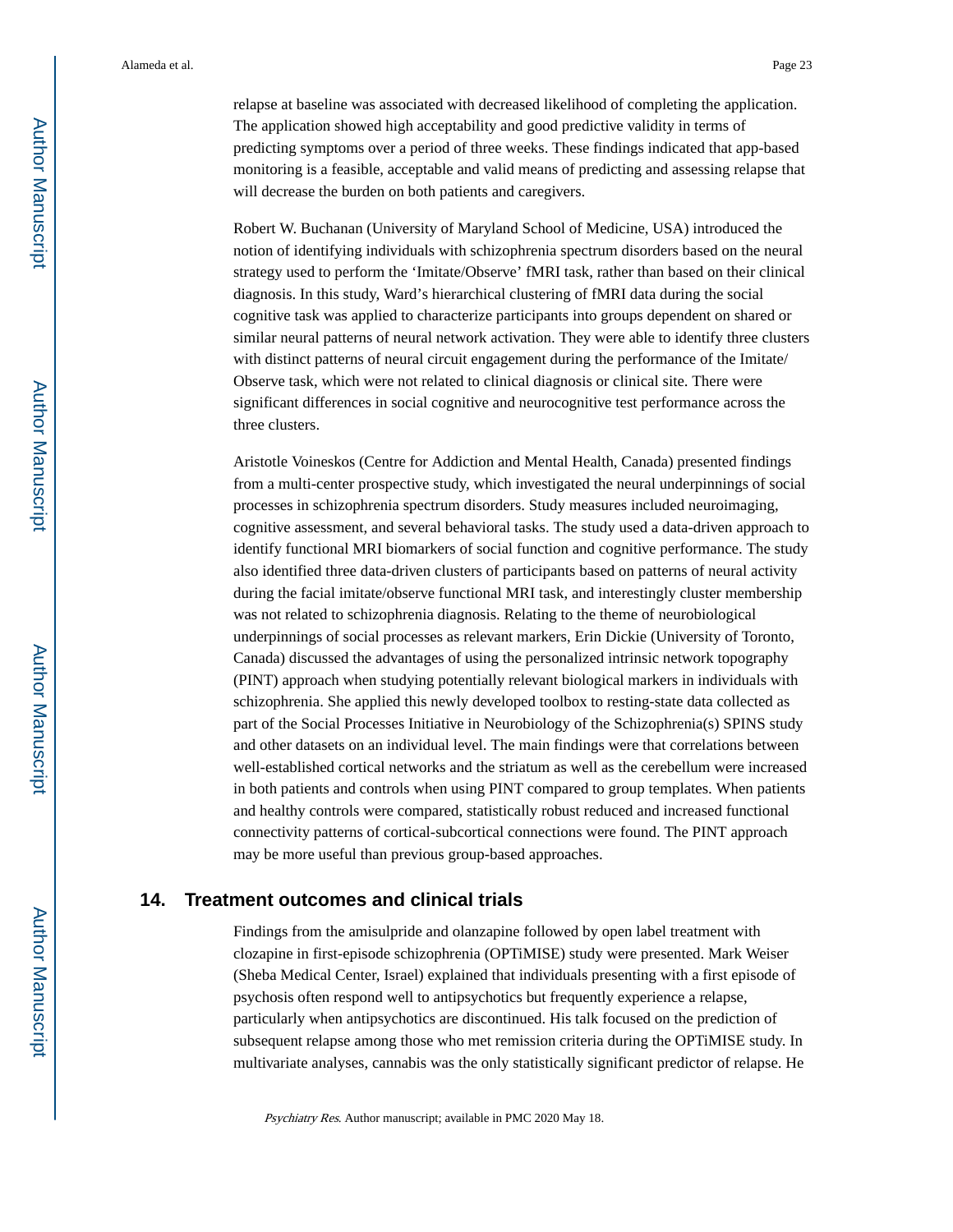noted that this corresponds with findings from previous studies showing that cannabis is an important relapse predictor given that cannabis affects dopamine release, which is related to symptom severity. However, he also raised the possibility that cannabis use may be simply a marker of a more severe type of illness. Armida Mucci (University of Campania L. Vanvitelli, Italy) focussed on the prevalence and impact of persistent negative symptoms (not confounded by depression or extrapyramidal symptoms) in the OPTiMISE sample. Negative symptoms were associated with poor psychosocial functioning. Persistent negative symptoms predicted the worse psychosocial functioning at the end of all treatment phases and were the most resistant to antipsychotic treatment including clozapine. Lone Baandrup (Psychiatric Center Glostrup, Denmark) examined the psychometric properties of the negative symptom sub-scale of the positive and negative syndrome scale (PANSS), using data from phase 1 of the OPTiMISE study. Rasch models were used to investigate whether the information kept in the seven negative symptom items was exhausted by the sum across items. Based on the findings of the rasch analysis she found that the negative symptom subscale did not possess the necessary properties to be a valid rating scale: items were inconsistent and did not allow calculation of sufficient individual scores containing complete negative symptom information for each participant. In contrast, an individual item approach better fulfilled the criteria of the Rasch model: the sum score for each negative symptom item across visits was a sufficient measure of the latent initial value.

A number of presenters focused in their talks on predictors of treatment outcome. Kate Merritt (Institute of Psychiatry, Psychology, & Neuroscience, King's College London, UK) discussed the relationship between symptomatic reduction and change in glutamate during initial antipsychotic treatment using proton magnetic resonance spectroscopy. The results revealed that the nature of the response to antipsychotic medication could be related to the pattern of changes in glutamatergic metabolite levels over the course of treatment, emphasizing the links between treatment response and alterations in central glutamate function. Jennifer Barnett (Cambridge Cognition, UK) suggested that latent inhibition, a learning phenomenon known to be disrupted in schizophrenia, may be a potential biomarker for stratification in schizophrenia drug development. Their study established a reliable measure of latent inhibition and showed it could be modified by both pharmacological and clinically-relevant manipulations in healthy volunteers by using double-blind crossover designs. Brian Miller (Augusta University, USA) identified significant correlations between cytokine levels and psychopathology scores in patients with schizophrenia using a meta analysis approach, which may benefit understanding and treatment of schizophrenia. In particular, they suggest that these modest but significant correlations are indicative of a biological gradient across the disease course that should be further explored in relation to the underlying pathophysiology of schizophrenia. Cameron Carter (UC Davis Health System, Imaging Research Centre, USA) found that baseline frontoparietal task-related activity significantly predicted clinical improvement after one year of treatment in patients with early psychosis. He also indicated the potential utility of functional magnetic resonance imaging in personalized medicine, as treating patients presenting with low frontoparietal activation by specialized intervention may improve outcome. Daniel Martins-De-Souza (University of Campinas, Brazil) identified biomarkers predictive of response to medication in plasma from patients before and after treatment with antipsychotics. They sought to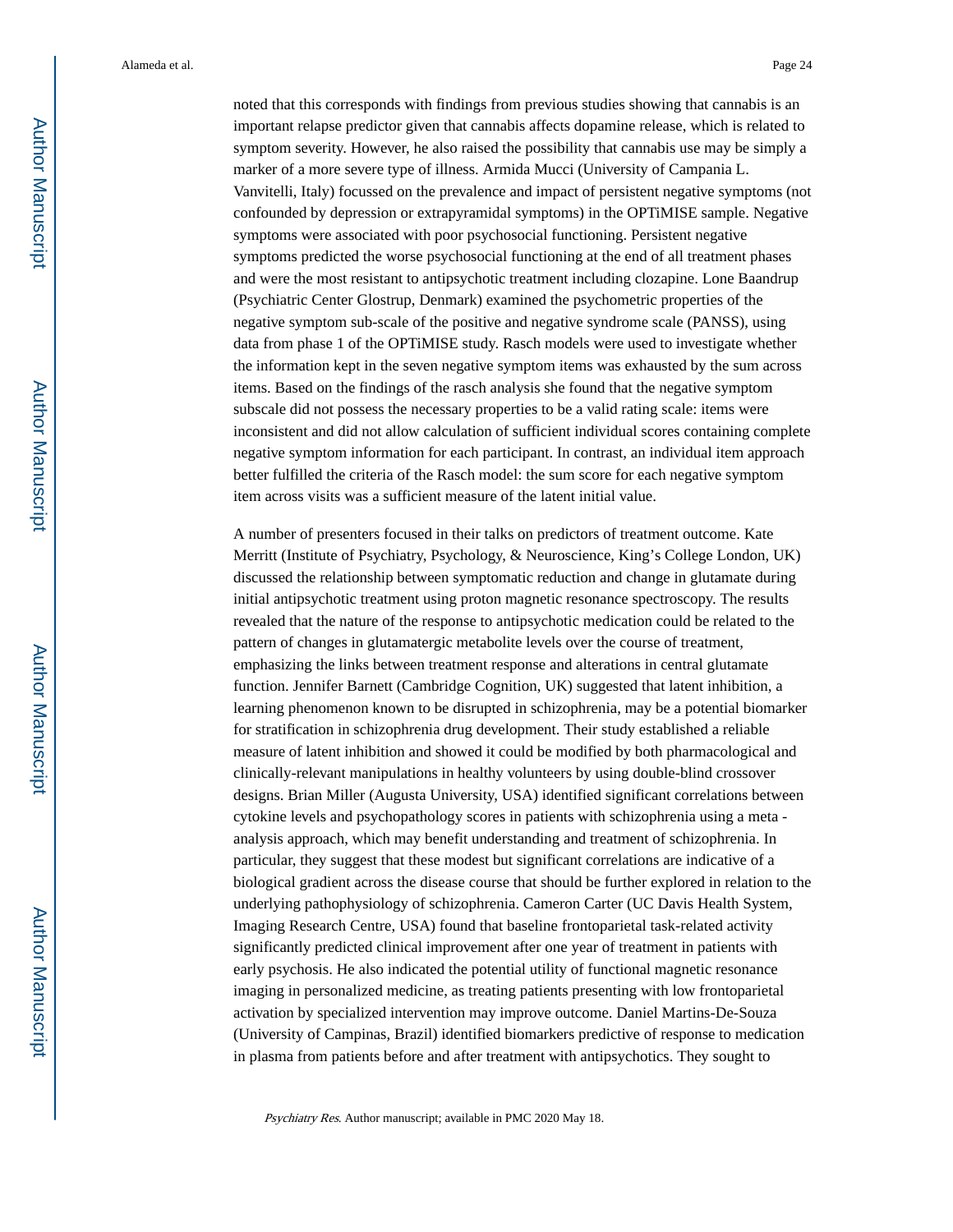validate the main biological processes previously found associated with schizophrenia, such as tripartite synapses, spliceo somas, myelination and alterations associated with energetic pathways, as well as the role of the endocannabinoid system in glia.

The following talks highlighted the theme of recovery and relapse. Sidhant Chopra (Brain and Mental Health Hub, Monash University, Australia) discussed the protective effects of atypical antipsychotics on grey matter decline in psychosis. The relationship between greater volumetric increase in the pallidum and better symptomatic outcome suggests a key role of this structure in mediating symptom recovery. Jose Rubio (Northwell Health, USA) presented on the incidence rate and risk factors of relapse in patients diagnosed with a schizophrenia spectrum disorder on maintenance treatment with long acting injectable antipsychotics, for whom treatment adherence was confirmed. In a national cohort, the results revealed that over a follow-up period of up to 20 years, almost one third of patients relapsed despite ongoing antipsychotic treatment. Greater risk was observed for younger individuals and also for lower clinical stability achieved despite antipsychotic treatment.

Olivier Corbeil (Mental Health University Institute of Quebec, Québec, Canada) examined the association between aripiprazole exposure and problem gambling in patients treated for first-episode psychosis. The results revealed that the use of aripiprazole was associated with more than a 10-fold increased risk of problem gambling. These findings highlight the need to systematically evaluate gambling history in all first-episode patients at entrance in firstepisode psychosis programs.

Ina Weiner (Tel-Aviv University) presented data on maturation-dependent efficacy of an ultra-low dose (0.045 mg/kg) of risperidone in preventing structural brain and behavioral abnormalities in adult female and male rats prenatally exposed to polyinosinic-polycytidilic acid (poly-I:C). Based on previously published trajectories of structural and behavioral deficits in poly-I:C offspring of both sexes, RIS was given in four different time-windows (TWs) between young adolescence and young adulthood. Adult poly-I:C offspring of both sexes had smaller hippocampus, striatum, and prefrontal cortex volumes and larger lateral ventricles volumes, disrupted latent inhibition LI and excessive response to amphetamine. In both sexes, RIS prevented both structural and behavioral abnormalities when given at TWs prior to but not after the emergence of behavioral abnormalities. Because behavioral abnormalities emerged later in females than males, RIS was effective longer in females. These results demonstrated that prevention of behavioral abnormalities required reversal of structural deficits and that efficacy of prevention is lost with maturation.

Amanda Lyall (Brigham & Women's Hospital, Harvard Medical School) reported results from a clinical trial wherein participants were scanned at treatment onset and then randomly assigned to 16 weeks of treatment with either risperidone and omega-3 or risperidone and placebo. Participants were also scanned at the end of the clinical trial. Their results suggest that omega-3 supplementation may partially attenuate risperidone treatment-related white matter alterations in patients with recent-onset psychosis.

Clinical trials on the efficacy of antipsychotic drugs in the treatment of cognitive impairment associated with schizophrenia (CIAS) came under discussion. Stephen Brannan (Karuna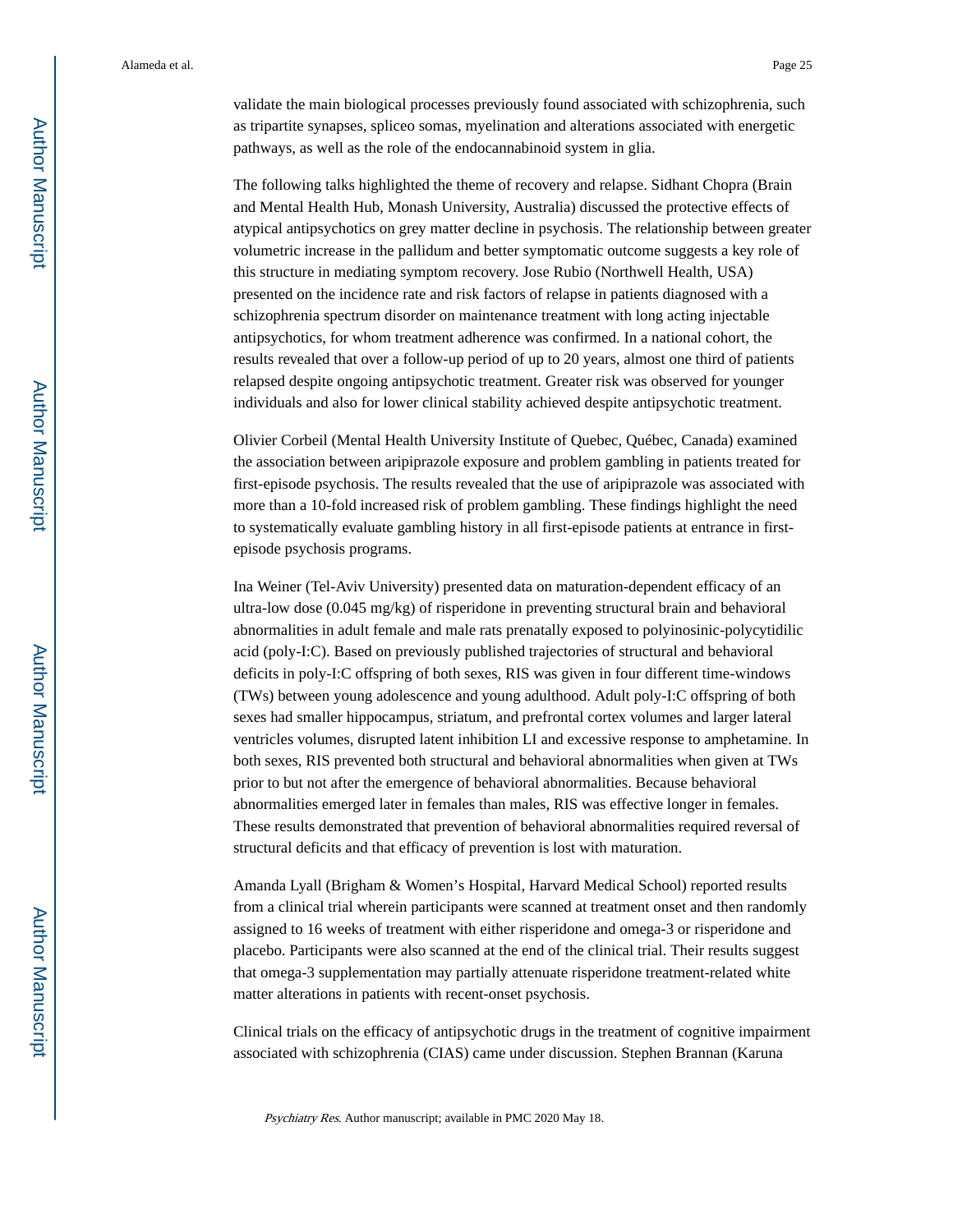Pharmaceuticals, USA) reported on lessons learned from Forum's two global, placebo-controlled, Phase III trials in stable patients with Cognitive Impairment Associated with Schizophrenia (CIAS). All treatment groups showed improvement, including the Placebo group. The post hoc analyses revealed the following. Firstly, learning effects can be sustained, it is not easy to get to the "plateau" where learning ceases to increase between testing (i.e. the frequency of testing may be a factor, regional differences add to the variance of a global program, differences in experience in rating the outcome measures can be critical raters should thus be experienced, low enrolling sites add to the variance and harm potential drug-placebo differences). Subjects who are substantially noncompliant add to the variance. Increasing enrollment speed can have deleterious effects (i.e. subjects "stable" on two antipsychotics had much larger placebo responses than those stable on one antipsychotic, subjects enrolled at the end of the study had substantially different responses than those enrolled at the beginning of the study). Lastly, the impact of which antipsychotic subjects were stable on played a role (i.e. the greater the sedative properties, the less the cognitive benefit, anticholinergic properties-the greater the effect, the less the cognitive benefit). Kiri Granger (Cambridge Cognition, UK) investigated individual level trajectories of cognitive performance among patients with schizophrenia enrolled in a multi-national Phase II clinical trial. They conducted a re-analysis of an existing trial on 463 patients with schizophrenia. Participants completed two different neurocognitive test batteries, the Cambridge Neuropsychological Test Automated Battery (CANTAB) and the MATRICS Consensus Cognitive Battery (MCCB) at four time points: screening, baseline, week 6 and 12. Individual level trajectories of cognitive performance revealed that patients who performed below the normative mean at screening, showed a consistent improvement in their performance across the rest of the study, while patients who perform in the healthy individual range did not improve. John Hutchison (Autifony Therapeutics, UK) presented on AUT00206, a novel drug that modulates Kv3.1 and Kv3.2 channels. In animal models, it showed an increase of the activity of parvalbumin interneurons and a rescue of cognitive function. The potential of AUT00206 has been evaluated first in healthy volunteers (Phase 1a) and subsequently in patients (Phase 1b). Potential effect of the drug on cognitive performance was evaluated with the Cambridge Neuropsychological Test Automated battery (CANTAB); potential effect on neural circuitry was assessed from measurement of auditoryevoked potentials, including the mismatch negativity (MNN) response. Phase 1a support the safety and potential efficacy of AUT00206. The phase 1b is currently underway to establish whether AUT00206 can positively impact cognitive outcomes. Interestingly, Jack Cotter (Cambridge Cognition, UK) presented the findings of a systematic review of clinical trials published between 2000 and 2019. The findings revealed that only 11.5% of pro-cognitive pharmacotherapy trials conducted in patients with schizophrenia required the presence of an objectively assessed cognitive deficit as part of their patient eligibility criteria. This is important as recent evidence has suggested that up to a quarter of patients exhibit 'normal' cognitive performance (relative to matched healthy controls), and that these individuals are significantly less likely to exhibit changes in cognition when participating in intervention trials. He suggested that the exclusion of these patients, or at least the stratification of patients based on cognitive performance at baseline, could provide additional statistical power to observe pro-cognitive treatment effects in clinical trials.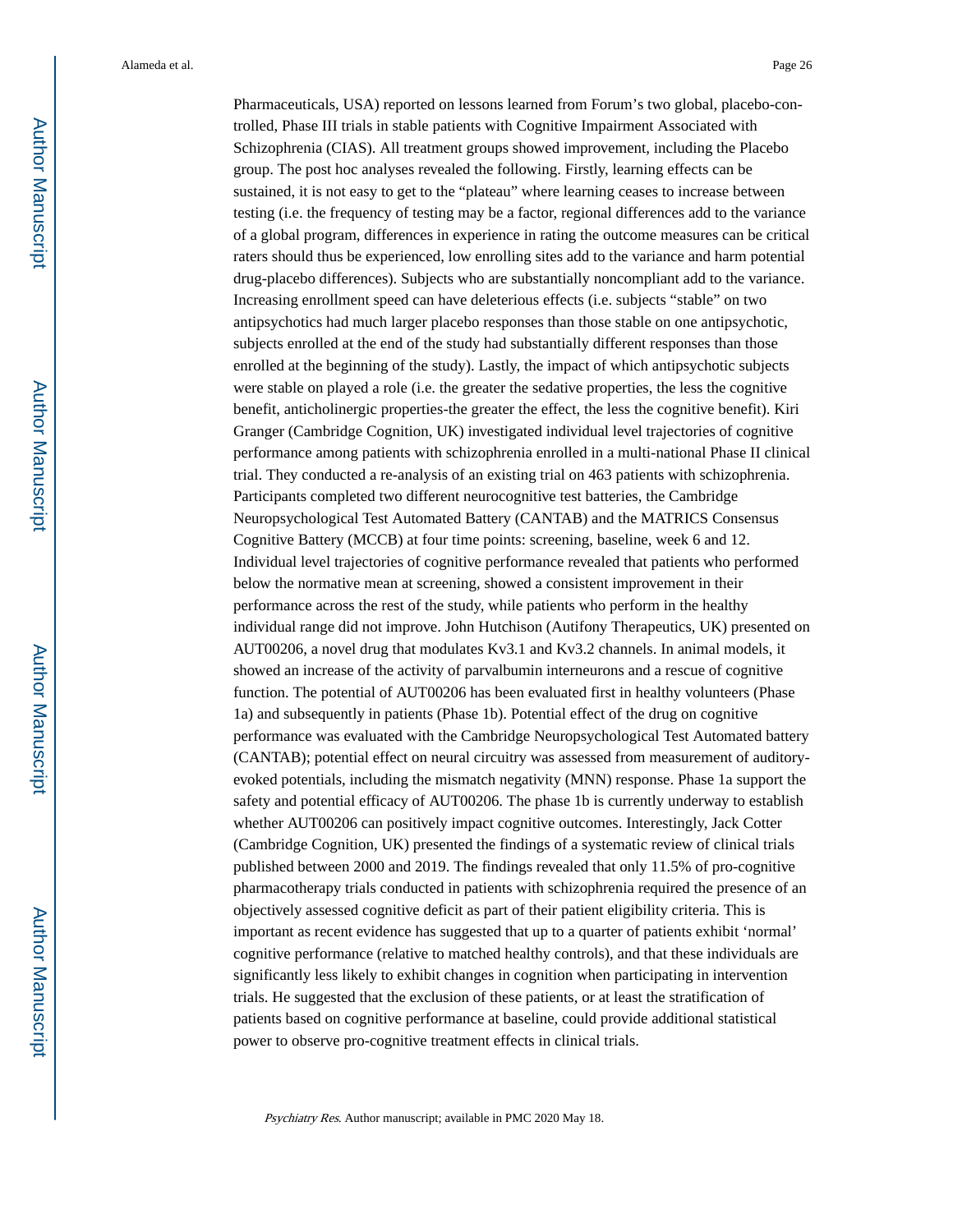Gjessing Jensen Karsten (Mental Health Centre, Capital Region of Denmark) discussed the Tolerability and Efficacy of Antipsychotics (TEA) trial, which investigated the cardiometabolic effects of extended release quetiapine versus aripiprazole in youth with first episode psychosis in Denmark. The study found greater weight gain in the youth randomized to quetiapine compared to the youth randomized to aripiprazole after 12 weeks of treatment. Aripiprazole also had a more favorable profile in terms of several other cardiometabolic indicators, including waist circumference, blood pressure, cholesterol, insulin increase, and insulin resistance. Bjϕrn H. Ebdrup (University of Copenhagen, Denmark) reviewed the treatment of antipsychotic-associated obesity with the glucagon-like peptide-1 (GLP-1) receptor agonist exenatide, an antidiabetic drug. The study randomized patients with schizophrenia and obesity to exenatide or placebo. It was found that exenatide was not associated with weight loss after 3 months but was associated with subtle improvements in bone markers. In contrast, a meta-analysis suggests that GLP-1 agonists are effective for antipsychotic-induced weight gain, especially in patients treated with clozapine and olanzapine.

Marc-André Roy (Université Laval, Canada) presented a retrospective cohort analysis of 22 patients who experienced neutropenia and were either re-challenged ( $n = 16$ ) or maintained  $(n=6)$  on clozapine and followed for a mean of 7.2 years. At the end of the observation period, only one patient stopped clozapine due to neutropenia after the patient experienced 11 neutropenias. The results suggest that maintaining a patient on clozapine or rechallenging the patient with clozapine after a few months could be a useful treatment option following a neutropenia episode after discussing risks/benefits with the patient and his/her family.

Alan Breier (Indiana University School of Medicine, USA) presented findings from an eight-week randomized "add-on" study investigating fingolimod, an anti-inflammatory agent approved for relapsing multiple sclerosis, versus placebo in schizophrenia. The study randomized 40 subjects and found that there was no significant difference between fingolimod and placebo in terms of cognition and symptoms. However, there was a relationship between fingolimod-induced percent lymphocyte decreases and diffusion tensor imaging fractional anisotropy (DTIFA) increases.

Kenneth Koblan (Sunovion Pharmaceuticals, Inc., USA) discussed a study that investigated SEP-363,856, a novel psychotropic agent with a non-D2 mechanism of action, for the treatment of schizophrenia. SEP-363,856 is a full agonist at TAAR1 and 5-HT1A. SEP-363,856 reduced striatal activation in a reward processing task. Furthermore, in a 4 week randomized, placebo-controlled trial, SEP-363,856 reduced total psychotic symptoms and negative symptoms. The drug was well-tolerated in the 4-week randomized controlled trial and in the subsequent 6-month open label period.

Thomas Guillot (Neurocrine Biosciences, Inc, USA) discussed a study investigating the long-term effects of valbenazine on tardive dyskinesia in patients with schizophrenia/ schizoaffective disorder. Valbenazine is a highly selective vesicular monoamine transporter 2. After either 42 or 48 weeks of treatment with valbenazine, participants were recruited to be followed for an additional 72 weeks, and in this longer follow-up period, valbenazine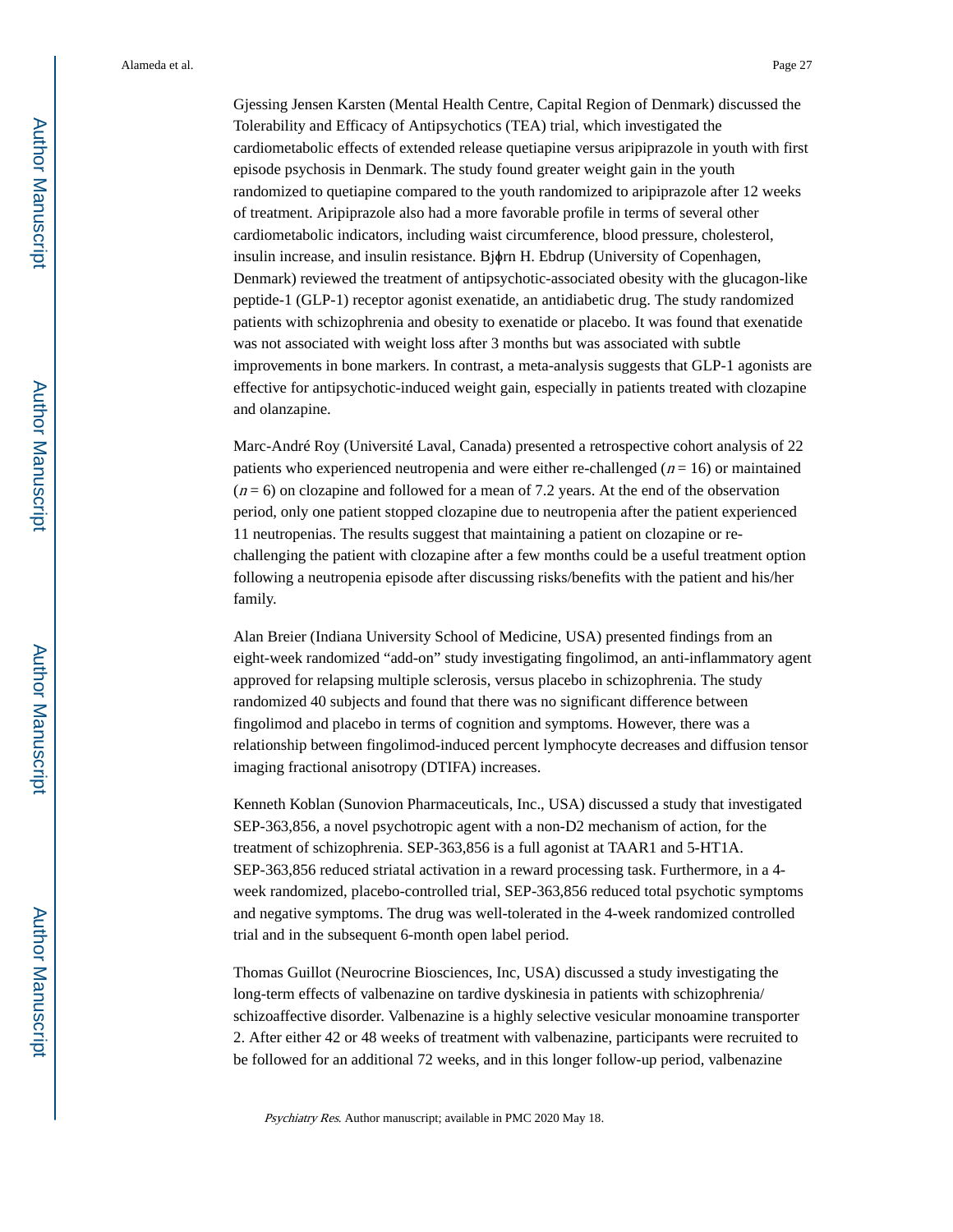continued to be generally well-tolerated with high rates of patient satisfaction and improvements in tardive dyskinesia symptoms.

Matthijs Bossong (University Medical Center Utrecht, Netherlands) presented a study that found cannabidiol reduced resting state perfusion in a brain network comprised of the parahippocampus, hippocampus, and striatum in a 3-week randomized controlled trial comparing placebo ( $n = 17$ ) with purified cannabidiol ( $n = 16$ ) in individuals at clinical high risk for psychosis. While total symptom scores decreased more with cannabidiol than placebo, the differences were not statistically significant.

#### **15. Genetic studies**

Lynn DeLisi (VA Boston, USA) presented a historical perspective on the genetic heritability of schizophrenia. Schizophrenia is considered a complex non-mendelian trait, and involves multiple genetic factors, as well as gene-environment and epistatic interactions. Initial family and twin studies support a high heritability for the disorder (~80%). Early linkage studies also led to the identification of initially promising risk genes of interest, such as dysbindin and neuregulin. Genome-Wide Association Studies (GWAS) conducted over the last decade have identified hundreds of other significant sites with promising leads that do not include the earlier findings. However, some of the heritability for schizophrenia cannot be explained only by these variants, suggesting the involvement of rare mutations with a large effect size within some families. Genetic testing may hold value in the near future for prediction of treatment response as a promising avenue for further research, but it is unlikely to be useful for predicting who will develop schizophrenia.

The relationship between genetic factors and cognitive functioning came under discussion. Cecilie Lemvigh (University of Copenhagen, Denmark) conducted a twin study  $(N = 214)$  to investigate the association between specific cognitive domains, using the Cambridge Neuropsychological Test Automated Battery, and genetic liability for schizophrenia. The study findings indicate that the spatial span task, which is a measure of working memory, is associated with genetic liability for schizophrenia, which is independent of IQ. Giada Tripoli (King's College London, UK) also investigated the association between cognition and genetic factors. She examined whether the genetic risk that someone has for schizophrenia (defined by a polygenic risk score) is associated with facial emotion recognition, a measure of social cognition. Her study included 412 individuals with a first episode of psychosis and 805 healthy controls. The study findings indicate that a higher polygenic risk score for schizophrenia is a predictor of poorer facial emotion recognition, especially for negative emotions.

Jaana Suvisaari (National Institute for Health and Welfare, Finland) presented ongoing work examining CCL22 and 37 other important cyto and chemokines in a longitudinal study. The cohort consisted of a clinically high risk (CHR) participants ( $n = 35$ ), patients with a first episode of psychosis (FEP) ( $n = 129$ ) and healthy controls ( $n = 130$ ). The study supports elevated levels of CCL22 in FEP, additionally showing elevated levels in CHR. Elevated CCL22 level was correlated with symptom severity at both baseline and one-year follow-up.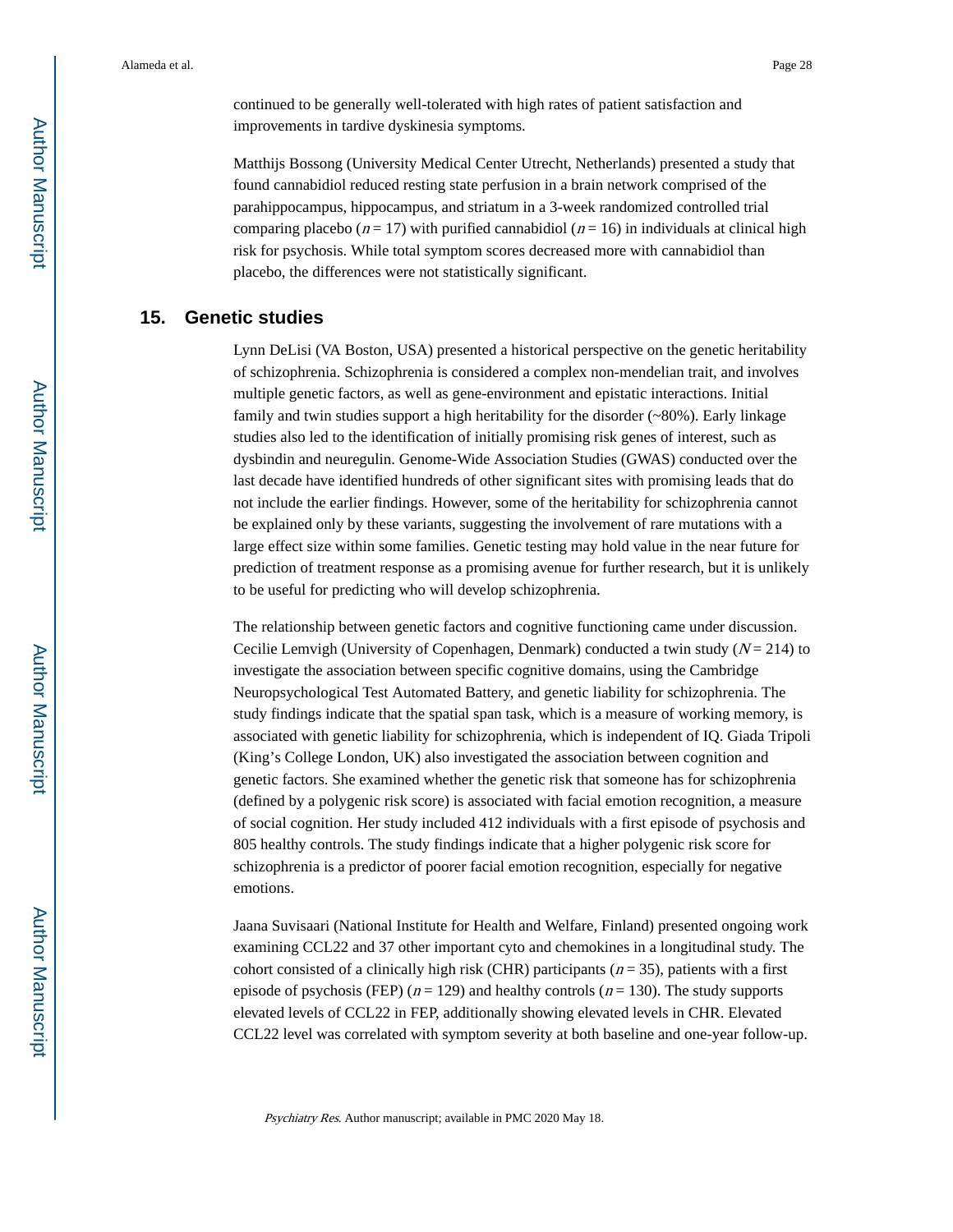Increased levels of CCL22 also correlated with almost half of the other immune markers studied.

Johannes Vogt (Phillips-University Marburg, Germany) discussed the role of synaptic lipid signaling (lysophosphatidic acid signaling/LPA signaling) in neuropsychiatric disorders specifically in the context of schizophrenia. He and his team utilized electron microscopy, cell culture experiments, mass spectrometry and electrophysiological experiments to probe the scope and extent of synaptic LPA signaling in the mouse model. They noted that autotaxin (ATX) is synthesized in the astrocytic compartment, and selectively modulates excitatory but not inhibitory synapses on glutamatergic neurons. Further, both pharmacological and cell-type specific genetic inhibition of ATX resulted in rescue of hyperexcitability, and this was further demonstrated in the ketamine model of schizophrenia where cortical hyperexcitability, hyperlocomotion and a reduced PPI were reversed to wild type levels. The results point towards a novel mechanism to target with future drug therapies that can restore excitatory inhibitory imbalance by targeting synaptic ATX.

Inna Gaisler-Salomon (University of Haifa, Israel) presented data on the regulation of glutamate homeostasis by neuron-astrocyte interaction and its relevance to cognitive function in schizophrenia. She investigated the molecular, functional and behavioral implications of disrupting glutamate dehydrogenase activity in the brain using mouse models with CNS-Glud1 homozygous and heterozygous mutations. She tested the interaction of this mutation with an environmental manipulation by a stress exposure paradigm with social isolation. Homozygous CNS-Glud1 mutant mice displayed schizophrenia relevant phenotypes such as amphetamine induced hyperlocomotion, spatial acquisition and reversal deficits in the water T-maze and social preference deficits. This was accompanied by astrocytic glutamate metabolism deficits. These abnormalities were absent in heterozygous mice but upon exposure to stress by adolescent social isolation, the cognitive deficits could be recapitulated even in these mice.

Sinead O'Donovan (University of Toledo, USA) reported on cell type specific alterations in adenosine generating pathways in schizophrenia. She investigated the adenosine hypothesis in enriched populations of pyramidal neurons and enriched populations of astrocytes from the dorsolateral prefrontal cortex of schizophrenia subjects and corresponding controls ( $n =$ 16/group). The effects of chronic antipsychotic exposure in the postmortem sample were controlled for by examining gene expression patterns in haloperidol-decanoate treated rats. No change was found in adenosine kinase gene or protein expression, considered a key regulator of extracellular adenosine levels. However, genes involved in extracellular adenosine-generation were significantly altered in a cell-specific manner (ENTPD1 and 2 in astrocytes, ENT1 and adenosine receptor A1 in pyramidal neurons). A1 receptor expression changes may be driven by antipsychotic exposure. The results provided new insights into the role of adenosine hypofunction in schizophrenia.

Philip Haydon (Tufts University, USA) presented in vitro and in vivo work suggesting that NMDA receptor hypofunction in schizophrenia may be related to diminished activity of the α7-nAChR that is expressed on astrocytes in the hippocampus. His work explored the role of astrocyte in synapse modulation mainly during sleep. This modulation seems to be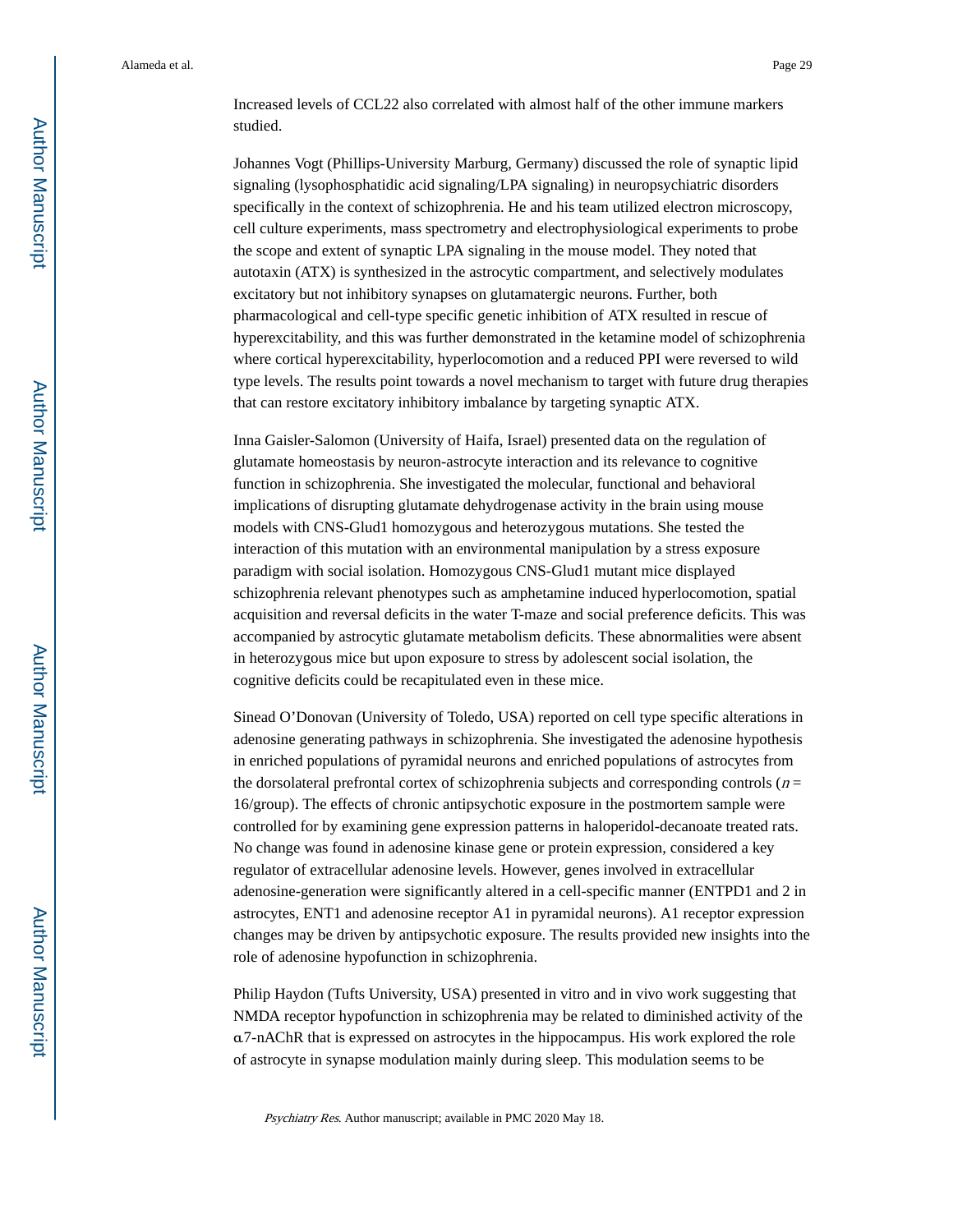NMDAR/D-serine-dependent according to time of the day and darkness. NMDAR coagonist site saturates during the dark phase (active phase) – endogenous d-serine decreases. Nicotinic receptors are particularly important in astrocytes: optogenetic stimulation of cholinergic fibers causes an alfa-7 dependent increase in occupancy of co-agonist site of NMDAR, but neuronal alfa7 are not required for cholinergic control of NMDAR co-agonist. He found that deletion of astrocytic alfa7 nicotinic receptor leads to reduced hippocampal dserine in male mice, but not in female. The findings may guide strategies for using medications that stimulate the α7-nAChR to normalize NMDA receptor function in schizophrenia. Similarly, Anthony Grace (University of Pittsburgh, USA) presented data from animal studies of a developmental disruption model of schizophrenia that support aberrant activity of the  $\alpha$ 7-nAChR, as well as the ability of novel classes of  $\alpha$ 7nAChRmodulating drugs acting in the hippocampus to reverse the hyperdopaminergic tone. His presentation focused on the MAM developmental model of schizophrenia that is based on the dopamine hyper responsivity hypothesis of schizophrenia. Compared to control rats, MAM rats had significantly increased number of active DA neurons in the ventral tegmental area driven by an overactive hippocampus. Both full and partial agonists reduced the hyperdopaminergic state in MAM rodents compared to controls This is a novel finding suggesting the potential of alpha 7 receptors as a therapeutic target for schizophrenia.

Then, Jennifer Coughlin (Johns Hopkins University, USA) presented in vivo imaging findings using  $[18F]$ ASEM PET in patients with recent onset of psychosis. In this study, [<sup>18</sup>F]ASEM with positron emission tomography (PET) was used to test for low in vivo availability of the hippocampal α7-nAChR in individuals with recent onset psychosis compared to healthy controls (HC). Results showed that, among patients with recent onset psychosis, hippocampal  $[18F]$ ASEM binding (total distribution volume) was lower in comparison to controls. Among patients, higher hippocampal [18F]ASEM binding was associated with better verbal memory and processing speed.

Sharon Hunter (University of Colorado, USA) presented data from a recent clinical study probing preventative pharmacologic strategies targeting cholinergic signaling in psychosis. In a double blind randomized control design, 100 pregnant women were given 900 mg of choline or corn oil daily and for 3 months, the infants received 100 mg of choline. At 4 weeks of age, supplemented infants had better cerebral inhibition with P50, which was true even for infants with increased genetic risk. It was also noted that the males responded better than the females to choline supplementation. She emphasized the importance of increasing the choline levels in maternal diet, treating maternal mental health conditions like anxiety and depression, and abstinence from nicotine and cannabis, to help preserve normal development.

Kiran Girdhar (Mt Sinai, USA) presented research on differential histone medication in schizophrenia patients ( $n = 250$ ) compared to controls ( $n = 330$ ). Differential binding of enhancer regions were evident between the two groups. Pathway analysis further showed enrichment in enhancer regions for potassium and calcium channels. There was also significant enrichment for genome-wide association study loci for differentially modified enhancer regions.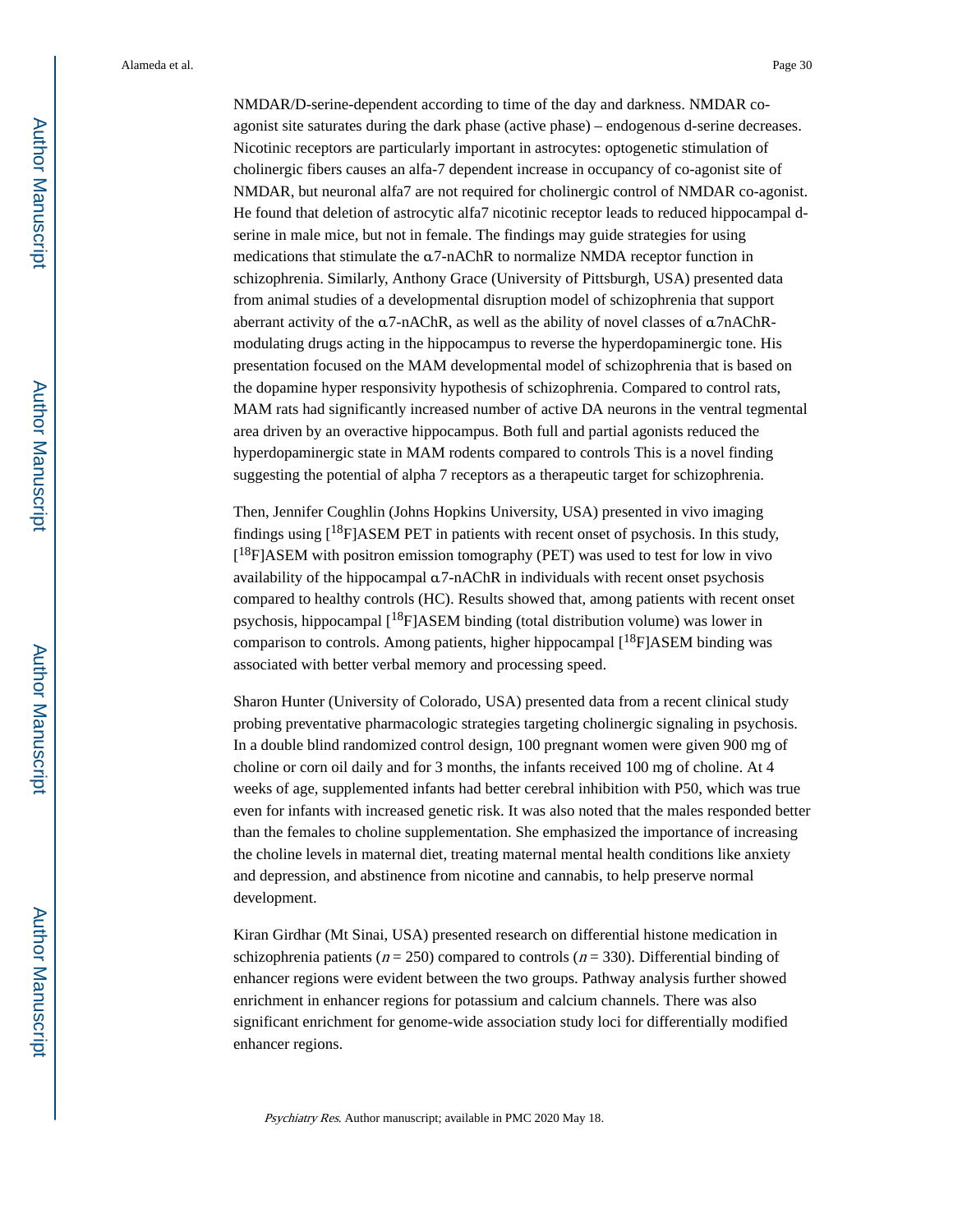Victoria Rodriguez (King's College London, UK) presented findings from a study, which explored whether a polygenic risk score for schizophrenia, bipolar disorder and depression can distinguish between diagnostic categories for affective psychosis. Both the polygenic risk score for schizophrenia and bipolar disorder effectively distinguished between nonaffective psychosis and bipolar disorder compared to controls, whereas only the bipolar polygenic score was able to distinguish psychotic depression versus controls. The schizophrenia poly genic risk score could further distinguish between affective and non affective psychosis and, within the former, between bipolar psychosis and psychotic depression.

Guillo Pergoa (University of Bari Aldo Moro, Italy) presented results from a study, which compared the neurophysiological correlates of polygenic risk and co-expression (miR-137 network translation). Co expressed genes were associated with miR-137, which was involved with working memory and emotional face processing. A polygenic co expression index was developed to predict treatment response to olanzapine in patients.

#### **16. Negative symptoms**

Dawn Velligan (University of Texas Health Science Centre at San Antonio, School of Medicine, USA) reviewed the literature on the Motivation and Engagement (MOVE) program, which consists of different therapeutic components to improve negative symptom domains and functioning. She highlighted that psychosocial interventions, such as MOVE are associated with improvement in only certain domains, but not all domains.

Jason Holden (University of California, San Diego, USA) presented a novel intervention for negative symptoms in schizophrenia, called the Mobile-assisted Cognitive Behavioural Therapy for Negative Symptoms (mCBTn), which combines Cognitive-Behavioral Social Skills Training and a smartphone intervention ("CBT2go" application). He conducted a study to determine whether weekly group CBT sessions paired with the CBT2go application could reduce defeatist attitudes. Results show significant reductions in both defeatist beliefs and motivational negative symptoms over time (up to 24 weeks) in comparison to baseline, with medium to large effect sizes.

Melanie Bennett (University of Maryland School of Medicine, USA) presented on the topic of enhancing community functioning in veterans with schizophrenia. Results were presented from an ongoing randomized clinical trial of a behavioral intervention to increase community engagement across three centers, called Engaging in Community Roles and Experiences (EnCoRE). To date, 108 veterans with schizophrenia spectrum disorders and negative symptoms have enrolled. Taken together, participants were positive about the program and in particular about the benefits of action planning and social skills training. Those who attended more often reported more frequent use of EnCoRE skills and strategies to increase participation in community activities. Participants reported doing more activities that they found enjoyable, and there was some suggestion that people continued this after the program ended.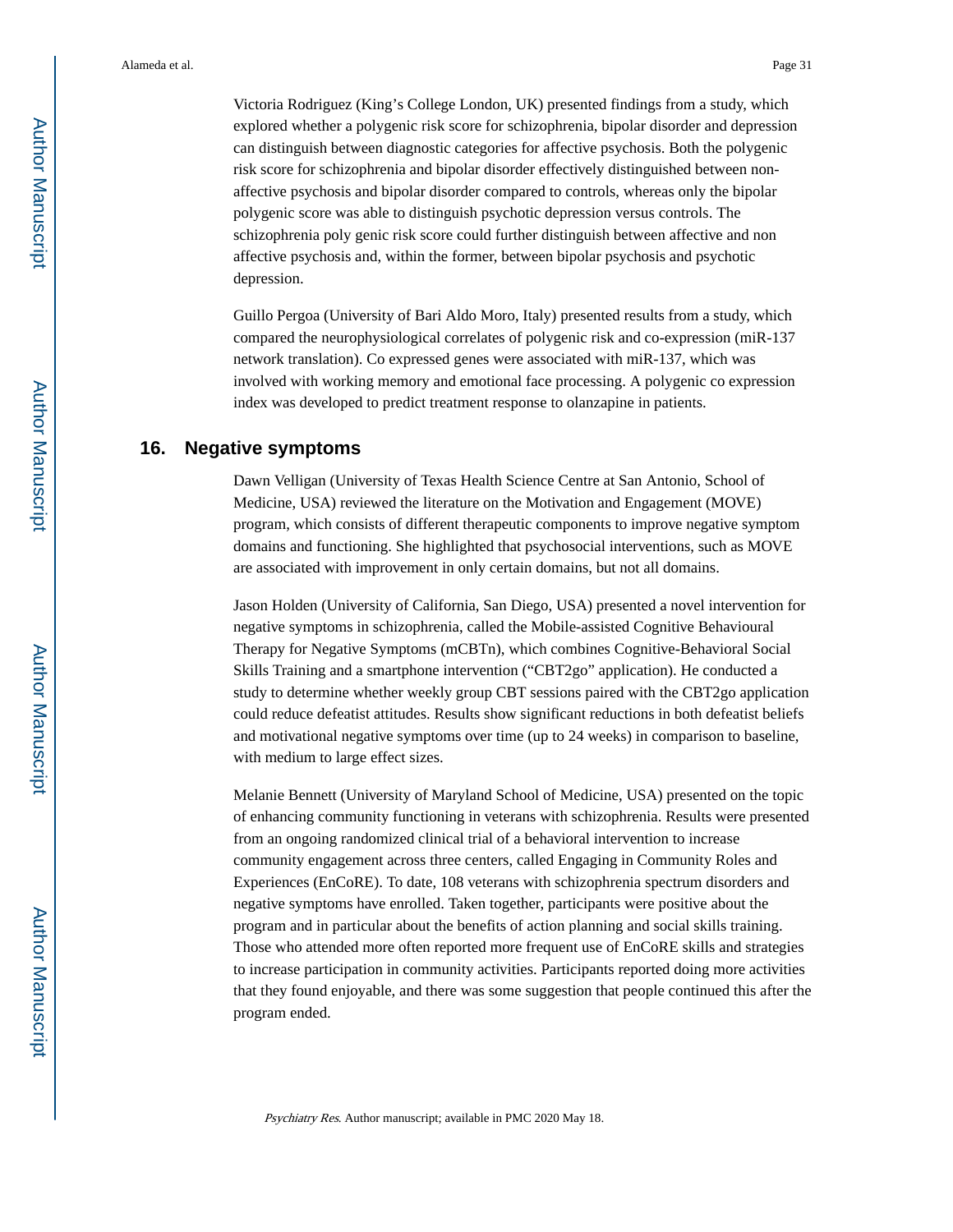Felice Reddy (VA Greater Los Angeles, USA) presented a study that used an intervention consisting of Motivational Interviewing (MI) and cognitive behavioural therapy (CBT) interventions for the treatment of negative symptoms. She randomized veterans with schizophrenia and negative symptoms to 12 weeks of either group-based MI + CBT for negative symptoms (treatment arm) or a mindfulness skills training group (control arm). Participants in the treatment arm showed improved motivational negative symptom scores. However, no changes have been observed on the defeatist beliefs or community functioning measures, though this may be due to the behavioral focus of the intervention, or its length.

Thomas Pollak (Institute of Psychiatry, Psychology & Neuroscience, King's College London) examined plasma samples from individuals at clinical high risk (CHR) for psychosis and healthy controls and found toxoplasma exposure was related to severity of negative symptoms and poor functional outcomes in CHR individuals. Moreover, he suggested Epstein-Barr virus (EBV) exposure could be a protective factor for developing psychosis.

Anthony Ahmed (Weill Cornell Medical College New York Presbyterian Hospital, USA) critiqued the two dimensional model of negative symptoms. According this model symptoms are categorized into either diminished expressions or anticipated experience of emotions. Instead he proposed that a five factor model is more appropriate. Together with his colleagues he conducted a serious of studies, which included a factor analysis examining the latent structure of negative symptoms from the Scale for the Assessment for Negative Symptoms (SANS), Brief Negative Symptom Scale (BNSS), and Clinical Assessment Inventory for Negative Symptoms (CAINS), as well as a network analysis, which was applied to examine the latent structure of negative symptoms in American and Italian outpatients rated on the BNSS. The findings provide support for a five-factor structure model, including emotional blunting, anhedonia, asociality, avolition and alogia.

#### **17. Psychosis among migrants and minorities**

Brian O'Donoghue (Orygen, the National Centre of Excellence in Youth Mental Health, Australia) investigated whether migrants have an increased risk of developing a first episode of psychosis (FEP) and transitioning to a full psychotic disorder. Data included records from individuals aged 15–24 years with a FEP who presented to an early psychosis centre in Melbourne between 2011–2013 ( $N > 700$ ), and records from a cohort of young people identified as ultra-high risk  $(N>400)$ . Overall, there was no significant difference in risk of psychosis for migrants as a total group. However, migrants from North and Middle East Africa and Sub-Saharan Africa showed increased risk of developing a FEP compared to individuals born in Australia. In contrast, migrants from Asia showed decreased risk of developing a FEP compared to natives. First-generation migrants were under-represented in the ultra-high risk cohort, suggesting that they are less likely to attend ultra-high risk clinics. With regard to transitioning, data was pooled from other groups  $(N > 2000)$ , revealing no difference in the rate of transition for migrants versus those born in Australia. Thus, particular migrant groups in Australia have increased risk of developing a FEP but are under-represented in ultra-high risk clinics.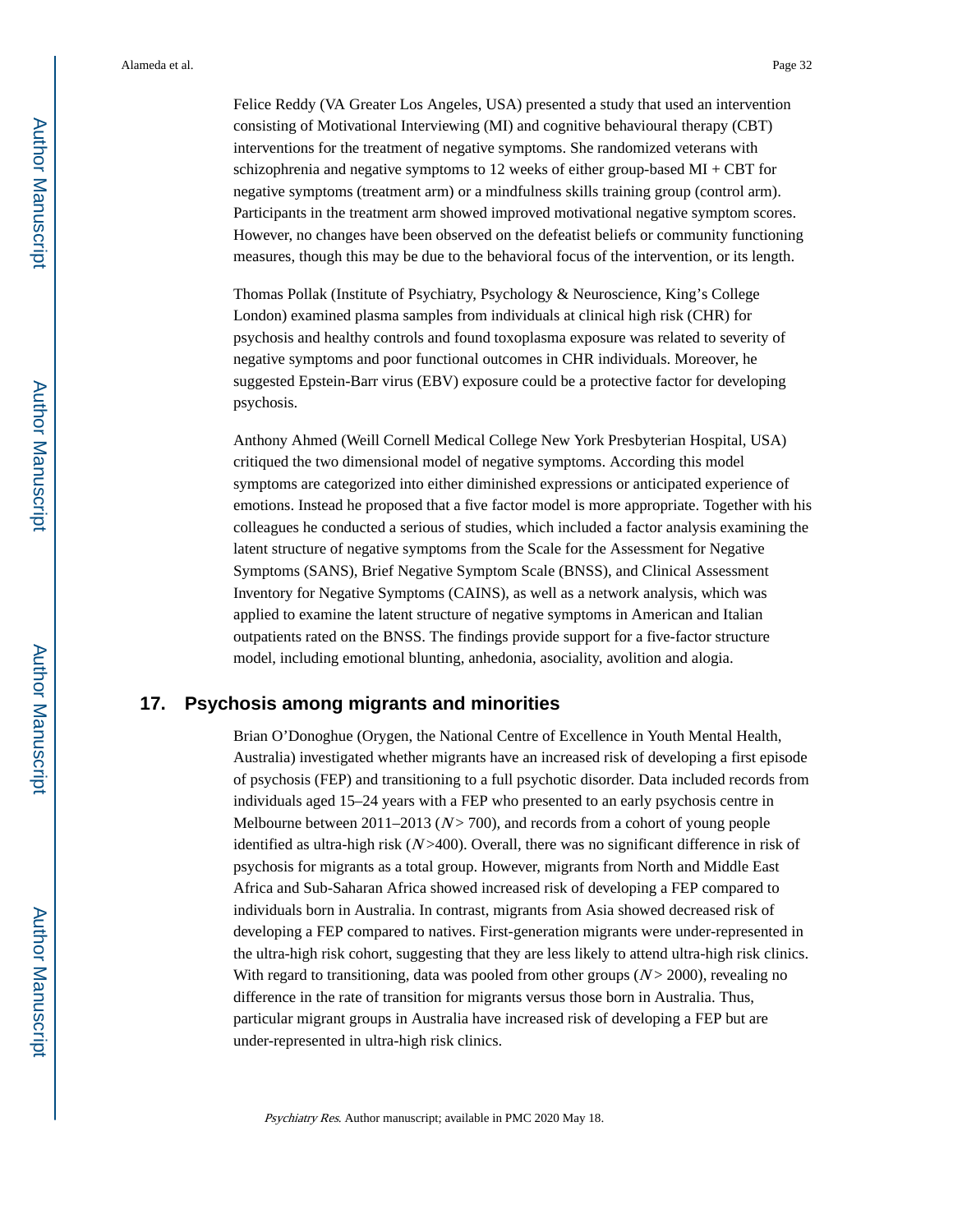Els van der Ven (Columbia University, USA) presented data investigating the risk of psychotic disorder in first and second-generation immigrants across urban and rural areas in different host countries. Incidence rates were analyzed from individuals with a first episode of nonorganic psychosis from the European Network of National Schizophrenia Networks Studying Gene-Environment Interactions (EU- GEI) study, including 19 centres across Europe  $(N > 1500)$ . Overall, there was a higher incidence of psychotic disorders among non-Western migrant groups in Europe. Regions with greater overall incidence also had a higher incidence rate among migrants, including London, Amsterdam, Paris, and Creteil. The relative risk between sites was quite variable, with almost a seven-fold increase in variation in migrants. These results indicate that among migrants and their descendants there is large variation in the incidence of psychosis across regions, suggesting that not only region of origin, but also region of destination, confers psychosis risk.

Kelly Anderson (Western University, Canada) presented work investigating whether there are differences across ethnic minority groups in hospitalization and involuntary admission after psychosis onset, and whether there are symptom and behavior differences between groups. Migrant groups had increased rates of hospitalization and involuntary admission in comparison to a general population reference group, aside from migrants from Latin America. Further, the rates of involuntary admission were slightly higher in refugee groups. Elevated risk of in voluntary admission was also seen in African and Caribbean immigrants, and Caribbean refugees in particular, in comparison to immigrants from Europe. Lastly, migrants were more likely to be perceived as being more aggressive and posing a risk of harm to others than the general population. Thus, migrant status confers greater risk of involuntary admission, and migrant groups show different clinical presentation, or are at least perceived to. However, adjusting for differences in clinical presentation did not negate the relationship between migrant status and involuntary admission, suggesting that this is not driven by clinical presentation alone.

Oladunni Oluwoye (Washington State University, Spokane, USA) presented work on racial and ethnic differences in psychiatric symptoms and service utilization in participants enrolled in the multi-center Recovery After An Initial Schizophrenia Episode – Early Treatment Program (RAISE-ETP) for first-episode psychosis. Seventeen sites were randomized into usual community care ( $N = 181$ ) and 17 to NAVIGATE ( $N = 223$ ), a coordinated specialty care model for first episode psychosis. In the community care group, non-Hispanic Black participants were less likely to receive individual therapy than non-Hispanic white participants, and Hispanic families were less likely to receive family psychoeducation than non-Hispanic white families. Within NAVIGATE, non-Hispanic Black participants were less likely to receive family psychoeducation than non-Hispanic white participants. Among non-Hispanic Black participants, those with family involvement at baseline had better quality of life across the 24-month treatment period, though this was not the case in non-Hispanic white participants. These results suggest that non-Hispanic Black individuals are less likely to receive some services in community care in comparison to non-Hispanic white individuals. Further, non-Hispanic black families are less likely to receive family psychoeducation, and this lack of family engagement negatively impacts quality of life outcomes. Thus, identifying cultural barriers to treatment engagement for those experiencing their first episode of psychosis needs further investigation.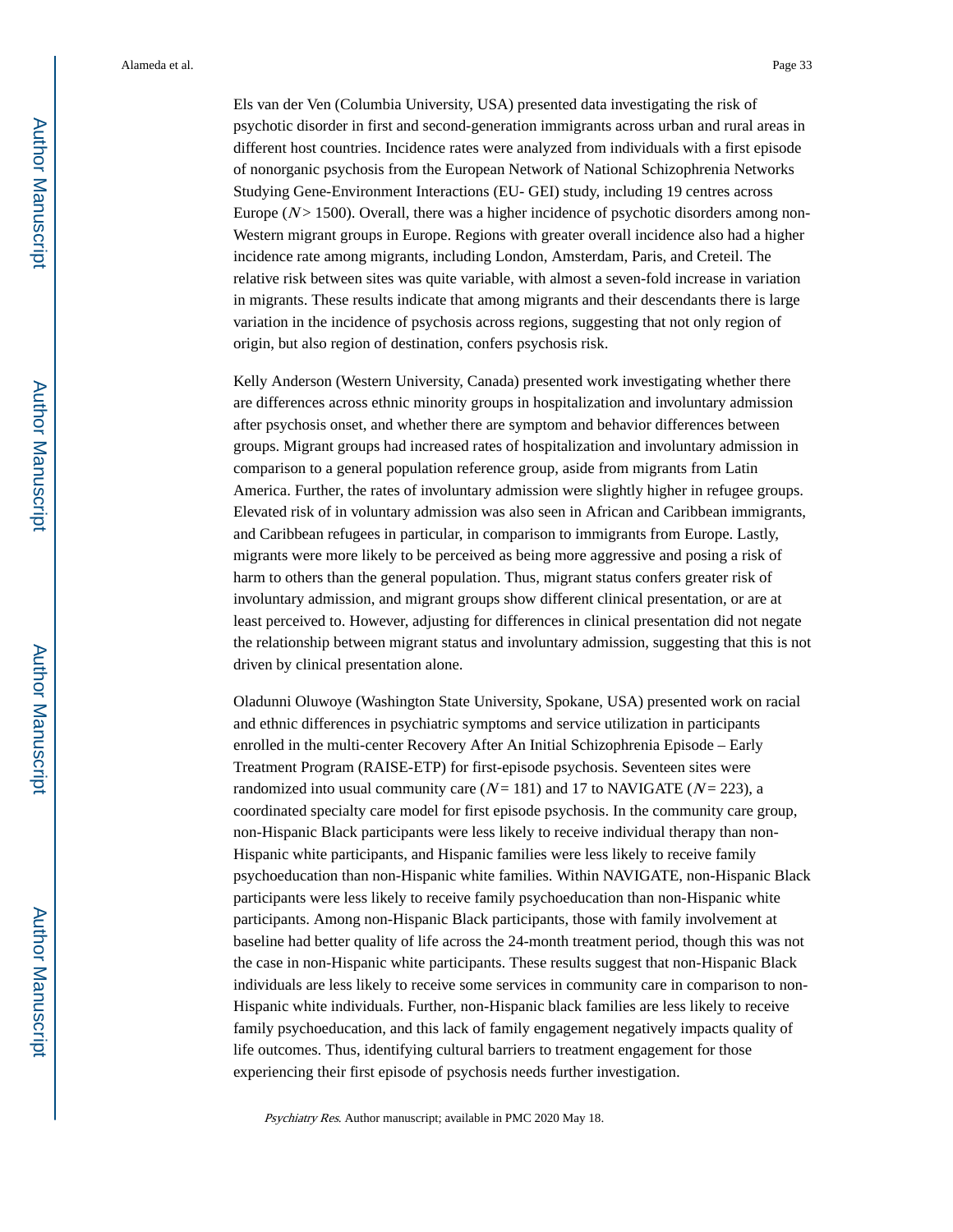#### **18. The early identification and prevention of psychosis**

Lotta-Katrin Pries (Maastricht University, Netherlands) reported on the low 6-year incidence (0.3%−0.9%) and transition (0.1%−1.2%) rates in low-, moderate and high-risk general population subgroups in the Netherlands Mental Health Survey and Incidence Study (NEMESIS) sample ( $n = 6071$ ). Although 49% of all cases in the high-risk group could have been prevented if the risk had been eliminated, the lower incidence (0.5%) and transition (1.2%) rates in this group still suggest that only small benefits can be expected from preventive approaches. A striking observation was the high prevalence of affective symptoms across all risk groups (75%−97%), once again underlining the multi-dimensional nature of psychopathology in individuals at risk of psychosis.

Philip McGuire (King's College London, UK) addressed whether the North American Prodrome Longitudinal Study (NAPLS) risk calculator can be applied to the European Network of National Schizophrenia Networks Studying Gene Environment Interactions (EU-GEI) data. Unlike NAPLS, however, EU-GEI verbal learning and social function measures were not significantly associated with psychosis risk, although the direction of the associations was similar to those in the NAPLS cohort. He concluded that the NAPLS RISK calculator can not be applied directly to EU-GEI data yet, due to differences in outcome measures between the two studies. However, harmonized initiatives such could aid the development of a risk calculator that can be used in both Europe and North America.

Treatment for at risk individuals was a much-contested topic at the congress. Alison Yung (Orygen Youth Health Research Centre, Australia) presented a historical review and analysis of the literature to examine ethical and practical issues in early intervention for psychosis. She explained that there are difficulties with ultra-high risk (UHR) identification, as the UHR threshold is an arbitrary line. Therefore, the treatment of UHR individuals including detection, service issues, communication, intervention, and whether UHR criteria are valid remains in question. Mark Weiser (Sheba Medical Center At Tel Hashomer, Israel) presented on the risk-benefit ratio of antipsychotic treatment in the prodromal phase. In recent years second generation antipsychotics have proven to have many more side effects than was previously appreciated. However, the initial estimate of a 40% conversion rate in high risk groups have fallen to around 10%. The stigma of being labeled as having a high risk of developing schizophrenia added to the increasing concern of the ethical implications of early diagnosis and pharmacological intervention in high risk groups further complicates matters. Cognitive behavioral therapy (CBT) as well as Omega-3-fatty acid supplementation, was raised as a suitable alternative for early intervention in psychiatry. It was argued that CBT could help bolster resilience in those at high risk for significant mental illness. Even though conversion to schizophrenia is quite rare, 90% of high-risk patients are likely to develop some form of mental illness worth following up. Diana Perkins (University of North Carolina At Chapel Hill, USA) conducted a review of the literature as well as government registries for the current status of early pharmacological and psychotherapeutic intervention. The results of the meta-analyses conclude that there is in-sufficient evidence to support any particular intervention at present. Several clinical trials are underway to examine the effects of specific pharmacological treatments, psychotherapies, and a stepped-approach to care. The psychosis clinical high-risk syndrome is not yet fully recognized by standard diagnostic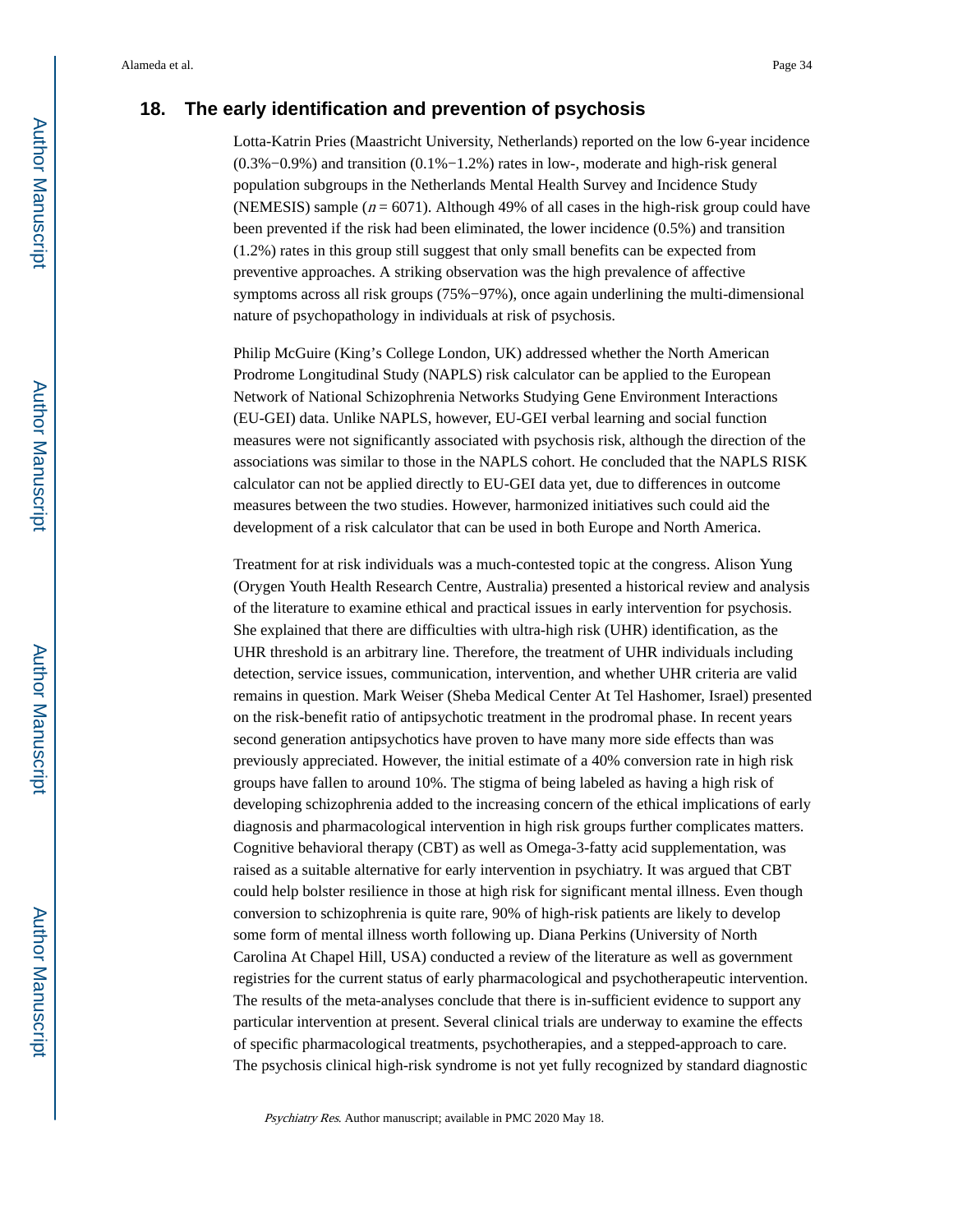systems used by clinicians to document medical services. Currently there exist little agreedupon diagnostic categories for attenuated psychosis, as well as evidence-based treatment guidelines. This makes the communication of diagnostic and treatment uncertainties in highrisk patients very difficult and ethically challenging. Robert Freedman (University of Colorado Health Sciences Center, USA) presented work on docosahexaenoic acid (DHA) and choline as prenatal nutrients to prevent mental illnesses. A key ethical issue with largescale supplementation is balancing the effectiveness of the nutrient with cost as well as potential side-effects for the population at large. Studies are challenging because results will not be known for decades. Nevertheless, for prenatal choline, positive effects on cognition have been recorded as long as 7 years after birth. The AMA now recommends evidencebased amounts of choline along with folic acid and Vitamins A and D for all pregnant women. Accordingly, new placebo-controlled randomized trials of these micronutrients would deprive women of standard prenatal care. Panel members were in agreement that an ethical trial design would offer all women supplements and record maternal levels during pregnancy as the key intervention variable, rather than treating some women with placebo. Fetal developmental problems may not inevitably presage mental illness, but neither can later interventions reverse these early defects. Therefore, improving prenatal prevention has its own ethical imperative. The discussant, William Carpenter (University of Maryland School of Medicine, USA) concluded that the use of antipsychotics in clinical high risk patients remain unresolved. Psychotic like experiences are ubiquitous in clinical high risk, but symptoms of full psychosis emerge in a minority of cases. Concerns have been expressed that CHR includes false positive cases for psychosis and may lead to excessive AP drug treatment. But the CHR construct identifies persons who merit clinical care [no false positives] only some of whom progress to full psychosis. Patients are treated according to their presenting problems, not their diagnosis. CHR is associate with potential progression to full psychosis. Risk calculators contribute to estimate of risk at the outset and clinicians are further informed if psychotic-like symptoms progress over time. He suggests that we move away from trying to predict the development of a specific diagnosis, and rather focus on more general presentations along a spectrum of potential psychopathology. Diagnostic class will be clarified over time and CHR as defined by the Attenuated Psychosis Syndrome in Section 3 of DSM-5 serves as a placeholder diagnostic category.

#### **19. Language impairments**

Alban Voppel (UMC Groningen, Netherlands) presented findings on speech measures in a schizophrenia cohort, both as a central symptom and as a side-effect of antipsychotics. Patients with schizophrenia were divided in high versus low DA2 receptor efficacy groups, controlling for dosage. A relatively short semi-structured interview was used with the purpose of speech elicitation. Transcription and editing were performed and the results obtained confirm that pathological speech is also influenced by medication: D2R occupancy of medication has a significant effect on speech measures. Semantic incoherence of speech was computed using word2vec comparing healthy controls with the schizophrenia cohort; measures of coherence showed significant differences, usable for classification, conforming the utility of automatic linguistic analysis to measure pathological speech, a main feature of schizophrenia.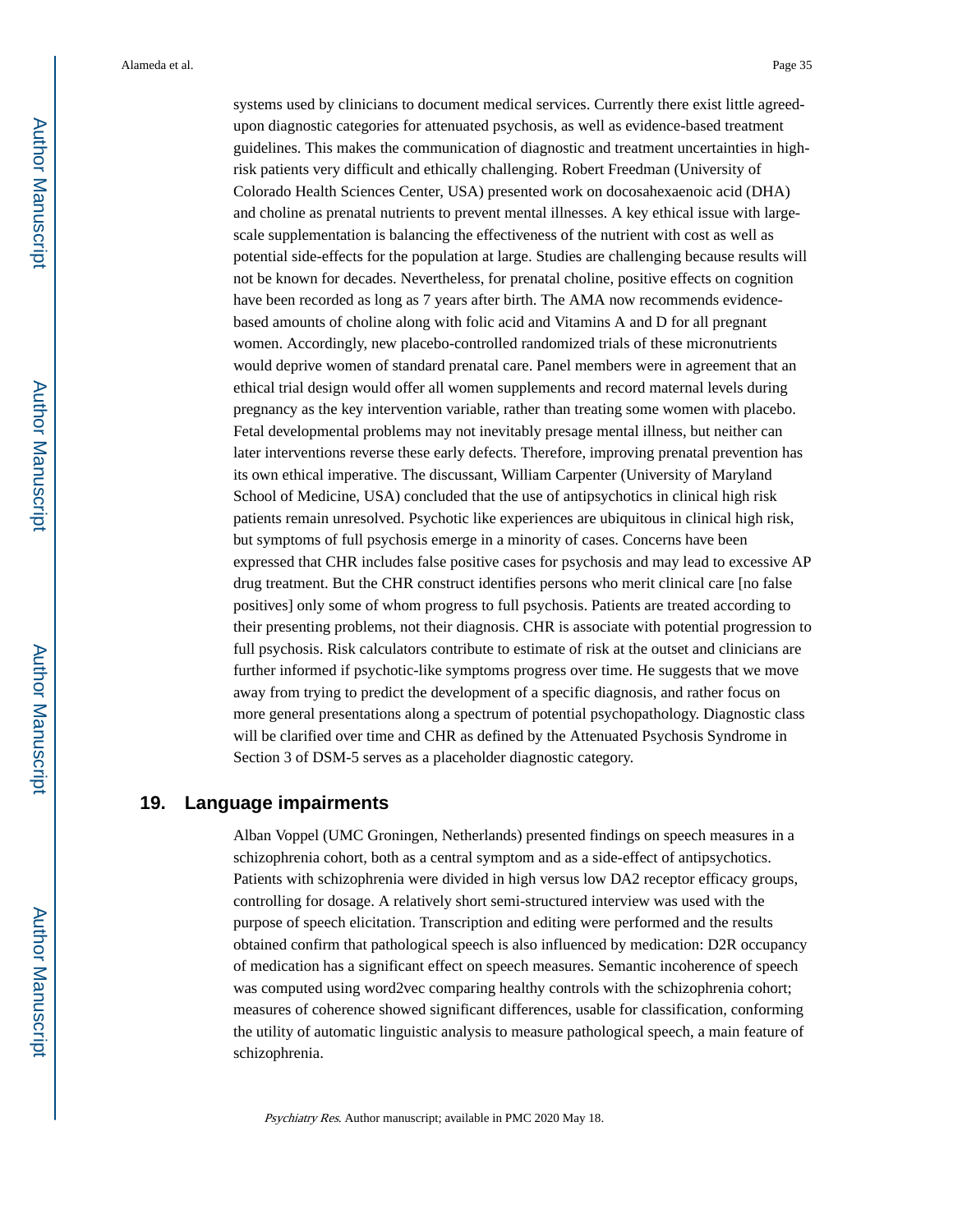Elkin Gutierrez (IBM Research, USA) presented on an algorithm that was used to identify metaphoricity of individual words within a sentence. This was then applied to speech produced by patients based on open-ended interviews. The results showed that metaphoricity for free speech was higher in clinical high-risk (CHR) individuals and patients with schizophrenia than healthy controls. Metaphoricity was not explained by bizarreness or sentiment coherence. These findings confirm increased production of metaphoricity in free speech. Additionally, they suggest the putative role of metaphoricity in the identification of an individual as CHR.

Natália Mota (Brain Institute at Federal University of Rio Grande do Norte, Brazil) presented on the use of graph theory to measure thought disorganisation through graph analysis of dream reports. The results evidenced fragmented speech in patients with schizophrenia, as well as fewer words and smaller connected components when talking about a dream or affective images compared to other subjects, but not when talking about daily life events. Furthermore, speech connectedness correlated with negative symptoms and with brain dysconnectivity.

Terje Holmlund (University of Tromsø, Norway) discussed the relevance of using technological advances in the form of smart devices as an effective and affordable way to monitor clinical events. A mobile tool was developed to enable participants to remotely selfadminister daily interactions through a smart device. The analysis of speech samples revealed that it was possible to detect abnormalities in the structure of language in schizophrenia. The results also show that new technologies provide unprecedented opportunities for remotely monitoring behavior.

Eric Tan (Swinburne University, Australia) points out that abnormal speech patterns are prevalent in individuals with schizophrenia and in combination with machine learning could potentially be used as an objective diagnostic marker for the disorder. It was found that in comparison to healthy controls, schizophrenia patients surprisingly had more utterances per minute. He used machine learning to successfully differentiate patients from controls based on the number of word revisions, words used per minute, and the number of utterances with omissions.

#### **20. Sensory processing**

Various presenters focused on visual processing impairments in their talks. Brian Keane (Rutgers University, USA) proposed that visual shape completion could potentially serve as a useful biomarker in schizophrenia. He based this on a study assessing shape completion in schizophrenia patients. The study found equivalently impaired visual shape completion in first episode and chronic patients, suggesting that this abnormality could potentially be a fixed trait at the time of the diagnosis. Patients also had impaired shape completion compared to bipolar disorder patients, indicating that the effect is relatively illness specific. The deficit is additionally linked to cognitive disorganization and poor premorbid functioning. All patient groups showed normal responses to alterations in illusory contour salience, suggesting that patients can form illusory contours, but not utilize them to discriminate shapes. In summary, visual shape completion is worse in schizophrenia, present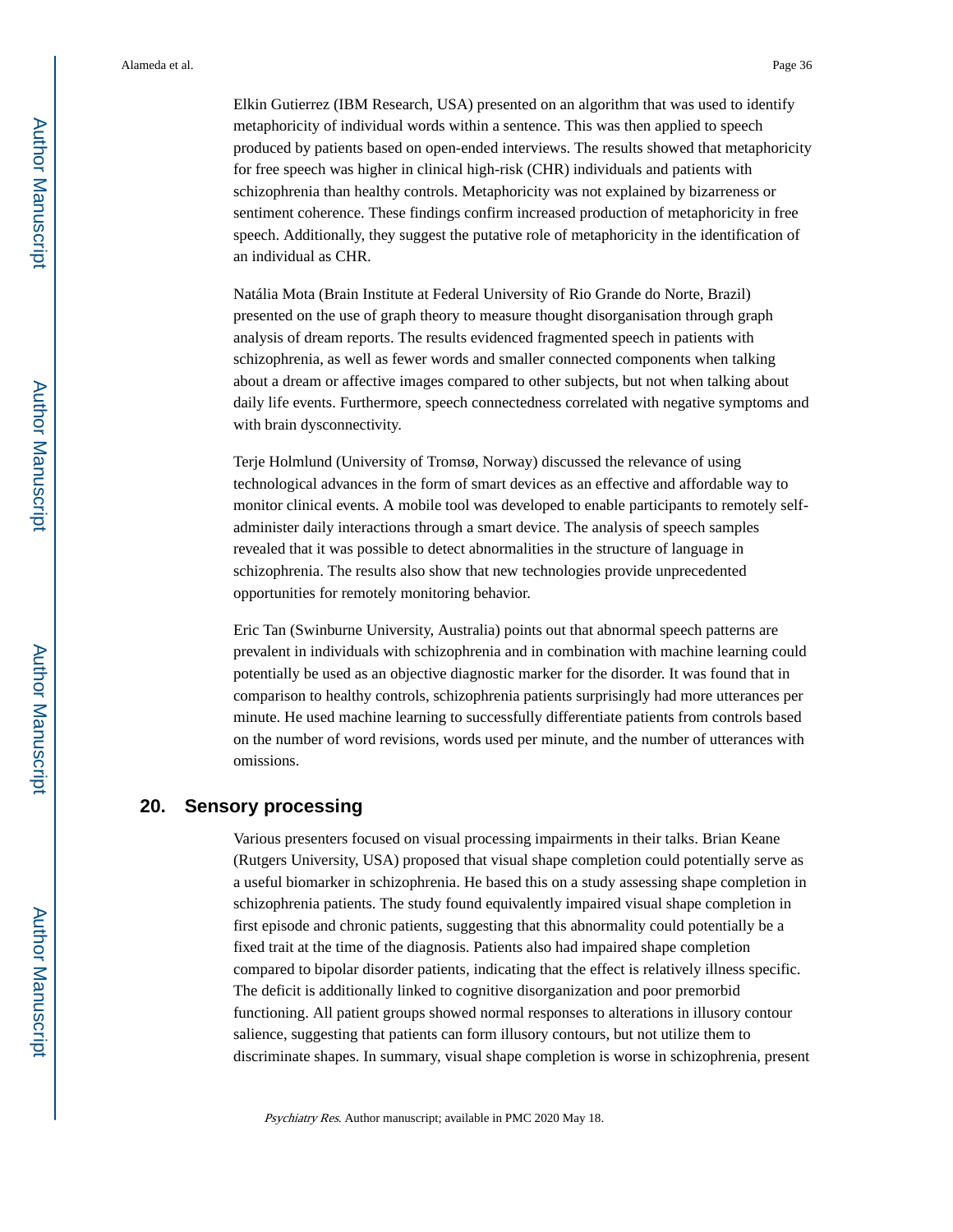at illness onset, with large effect sizes  $(0.8)$ , not explained by attention, motivation, and broad orientation tuning, which implicates later processing stages: i.e. individuals diagnosed with schizophrenia form illusory lines, but do not properly use them perhaps because of impairments to higher-order cognition. Scott Sponheim (University of Minnesota, USA) presented data from two experiments. One, a combined magnetoencephalography MEG/ functional imaging study in schizophrenia, examining brain responses while participants detected contours made up of visual elements, surrounded by a dense field of similar elements. The findings indicate that during contour perception there was diminished MEG response. A second study examined these disturbances in a combined group of schizophrenia patients, first degree relatives of schizophrenia patients, as well as healthy controls. The study investigated object perception and neural timing and found anomalies in N400, which is associated with identifying objects. The study suggests that the initial registration of visual stimuli could be the core feature of visual disturbances in schizophrenia. Diminished effects of perceptual context during contour detection may reflect genetic liability for schizophrenia and is apparent in biological relatives of individuals with this disorder. Ivy Tso (University of Michigan Medical School, USA) presented data on the role of altered gaze perception processing in schizophrenia. The study involved a group of 47 schizophrenia and 55 bipolar patients, with 55 healthy controls. Participants were shown faces with varying gaze directions and asked whether they were making eye contact with the participant. The slope and absolute threshold of the perception curve were used as indices. The study revealed reduced perceptual sensitivity as well as an increased self-referential bias for both patient groups. Although schizophrenia tended to have more severe abnormalities on average than bipolar disorder, differences were not statistically different. Effective connectivity analysis suggests a primary dysfunction of the visual cortex, with aberrant top down processes compensatory in nature. Antigona Martinez (Nathan S. Kline Institute of Psychiatry, USA) used a motion detection task to study visual processing in patients with schizophrenia and autism. Both patient groups showed impaired motion sensitivity and face emotion re cognition. Visual processing deficits were associated with distinct neural responses in each group: while schizophrenia patients demonstrated deficient neural response, autism patients demonstrated elevated neural response during motion processing. Steven Silverstein (Rutgers University, USA) used electroretinography (in which flashes of light of various intensities, colors, and frequencies are presented to the center of the eye) to examine retinal processing abnormalities in schizophrenia patients. Compared to a group of age and sex-matched psychiatrically healthy control subjects, people with schizophrenia showed deficient retinal processing at higher light intensities, but not at lower intensities, suggesting that they may have difficulty accurately representing stimulus changes as intensities increase. In contrast, deficits were not detected in a comparison group of patients with major depressive disorder.

Caitlyn Kruiper (University Medical Center Utrecht, Netherlands) studied the relationship between sensory gating and cognitive frag mentation in an antipsychotic naïve, first-episode schizophrenia cohort. Sensory gating is the pre-attentive automatic process whereby irrelevant sensory information is filtered out, saving processing resources for more salient inputs. She did not find strong evidence supporting a relationship between sensory gating and poor cognition. However, sensory gating was associated with general symptomatology.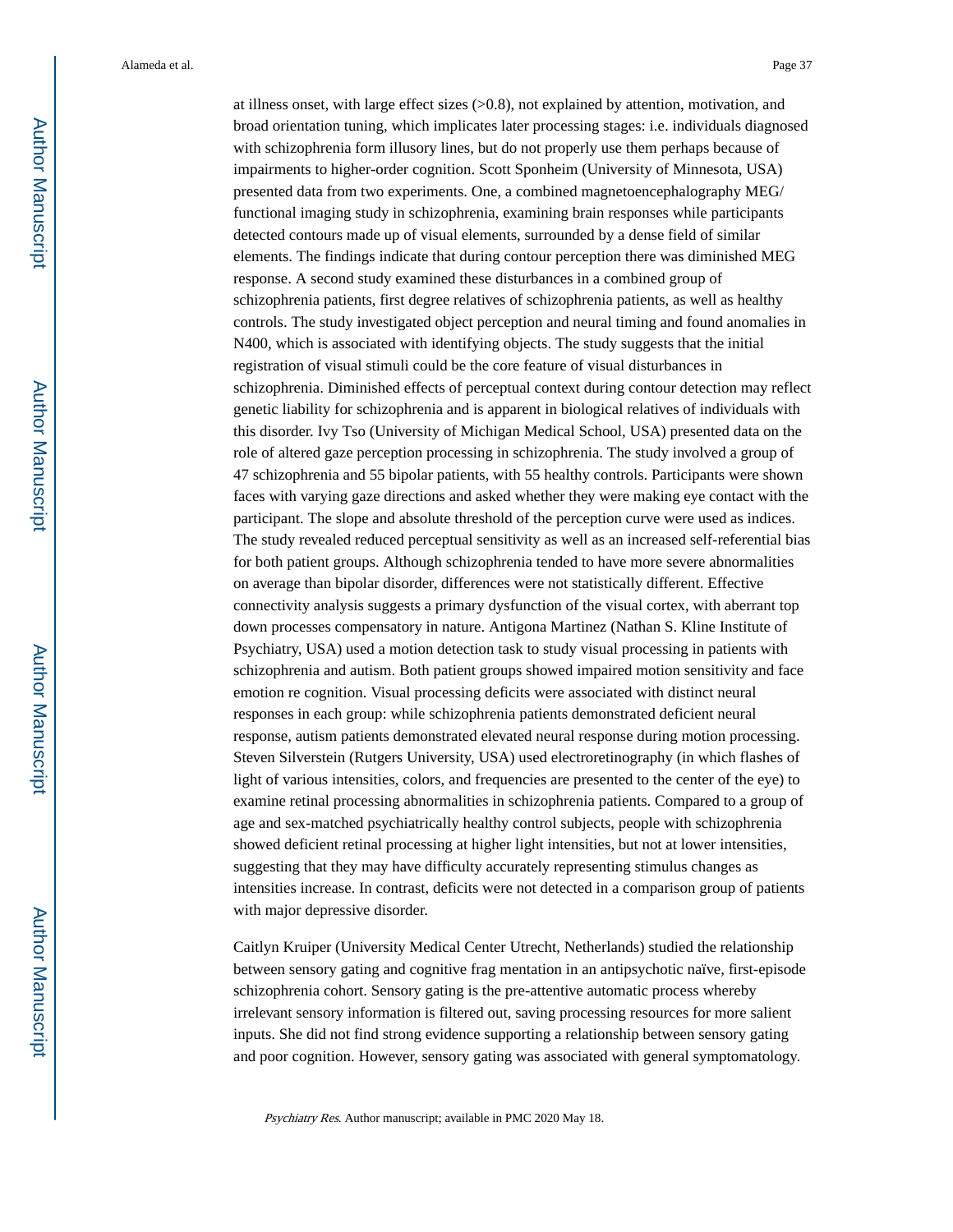Jason Johannesen (Yale University School of Medicine, USA) presented three separate studies examining the psychometric, functional and neurophysiological correlates of social attribution task-multiple choice (SAT-MC) performance in schizophrenia. The first study examined the psychometric properties of the SAT-MC compared to standard video based cognitive tests in a group of schizophrenia patients as well as patients with a substance use disorder. The second study examined functional relationships of the SAT-MC and affect recognition (BLERT) performance across neurocognitive, metacognitive, theory of mind (ToM), and symptom domains in 72 adults with schizophrenia. Lastly, in an ongoing study, an adapted version of the SAT-MC was used to study neurophysiological correlates using EEG in a group of chronic SZ patients, clinically high-risk patients as well as matched healthy volunteers. It was found across studies that the SAT-MC has good construct validity and diagnostic specificity for schizophrenia, and correlates with processes outside that of the visual modality, such as memory encoding and emotional intelligence. Preliminary psychophysiological findings implicate occipital gamma-band desynchronization as a candidate mechanism of animacy perception. It was concluded that the SAT-MC, and associated visual science construct of animacy perception, capture a core aspect of social cognitive difficulties in schizophrenia characterized by failure to integrate primary perceptual processes with top-down interpretative abilities.

Studies relating to the theme of auditory processing deficits were presented. Alice Medalia (Columbia University, USA) tested whether the presence of early auditory processing (EAP) deficits can be used to personalize cognitive remediation (CR) of schizophrenia patients. Patients with baseline EAP deficits made significantly more cognitive gains when CR included EAP training, while patients without EAP deficits showed no benefit from EAP training. These findings suggest that EAP treatment is only indicated in people with identified EAP deficits and that EAP should be assessed at baseline to personalize CR. Amanda Mccleery (University of California, Los Angeles, USA) used a mismatch negativity (MMN) task to study predictive coding in schizophrenia patients. Patients with auditory hallucinations, but not non-hallucinators, showed impaired MMN. These findings suggest hallucinations may be associated with deficits in prediction signaling related to noisy or aberrant sensory processing. Julien Laloyaux (University of Bergen, Norway) reported on work that explored the role played by noise frequencies and expectations on the elicitation of false perceptions using white noise in people with auditory hallucinations (AH). They selected hallucination-prone and non-prone subjects, among undergraduate students to perform a semantic signal detection task varying the level of expectation associated with the perception of a word and as well as the frequencies of the noise presented during the task. In conclusion, the study found that false perceptions in the white noise paradigm in people with AH are driven by both: (i) specific frequencies contained in the white noise and (ii) a high level of expectation. These results support the latest cognitive models of AH that claim that AH arise from an interaction between top-down and bottom-up cognitive mechanisms. Ann Shinn (McLean Hospital, USA) explored auditory hallucinations across the psychosis spectrum: evidence of cerebellar dysconnectivity. She aimed to investigate whole-brain resting state functional connectivity abnormalities associated with lifetime auditory hallucinations in patients across the psychosis spectrum. The results suggest that aberrant cerebellar connectivity may be a feature of auditory hallucinations (1) across the spectrum of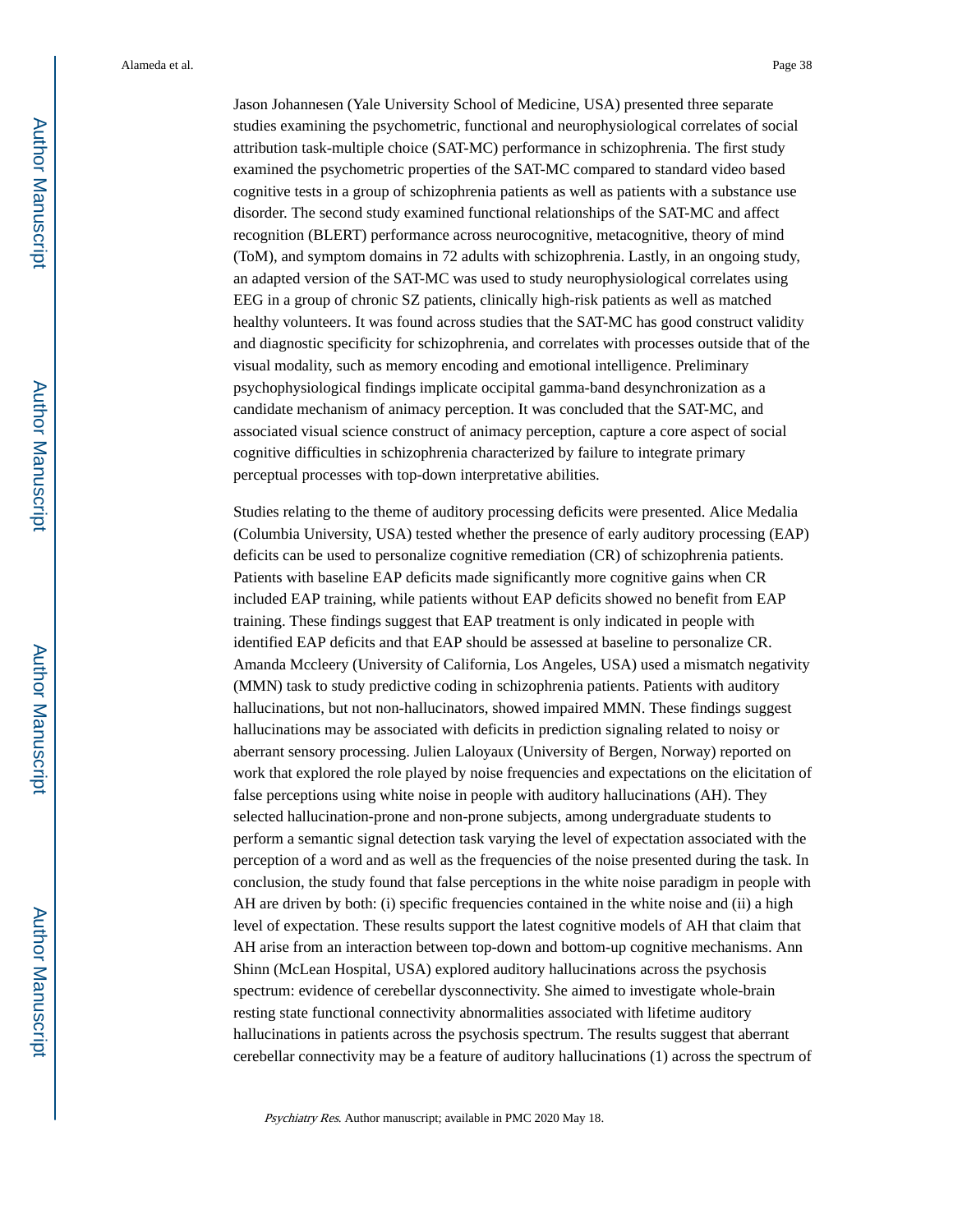psychosis,(2) in schizophrenia, and (3) in bipolar disorder with psychotic features. The findings also suggest that auditory hallucinations in schizophrenia and bipolar disorder can be distinguished by differences in the direction of cerebello-temporal connectivity. Katharina Stegmayer's (University of Bern, Switzerland) discussed a study on auditory verbal hallucinations with emotional content in schizophrenia. The study included 88 participants with auditory verbal hallucinations AVH ( $n = 33$ ), non-AVH ( $n = 15$ ), and controls ( $n = 40$ ). It was found that patients with AVH had increased perfusion within the left superior temporal gyrus compared to non-AVH patients and healthy controls. The results suggest that AVH is linked to a dysfunction of basic language areas. Marek Kubicki (Harvard Medical School, USA) investigated the association between microstructural white matter abnormalities and auditory verbal hallucinations. In this study, 23 chronic schizophrenia subjects (mean duration of illness 16.5 years) and 23 matched healthy controls were included. The study used FreeSurfer parcellations for tractography seeding. Stochastic tractography method was used for generating tracts. Fractional anisotropy was calculated and averaged over the tracts separately for dorsal and ventral connections. The results suggested that schizophrenia is associated with white matter pathology. Their results also pointed out that myelin abnormalities likely account for the findings. Moreover, it showed that white matter myelin pathology could lead to decreased connectivity.

#### **21. Physical health, aging and mortality**

Several talks focused on physical health and lifestyle interventions aimed at individuals living with a serious mental illness. Leopoldo J. Cabassa (Washington University in St. Louis, USA) presented results from a qualitative study assessing client's experiences of a peer-led healthy lifestyle program. A subset of participants who completed the lifestyle program reported that the program enhanced their insight into a healthy lifestyle and selfreported behavioral changes in terms of diet and exercise. Additionally, clinically significant improvements in weight-loss (23.8%), cardiorespiratory fitness 32.8%) and CVD risk reduction (45.8%) were reported in this group of participants. Benjamin Druss (Emory University, USA) presented two mobile health (mHealth) studies assessing the use of mobile devices to promote physical health in people with SMI. The first study was a randomized trial of a mobile personal health record for individuals with SMI and medical comorbidity, and the second was a trial of differing forms of financial incentives coupled with wearable devices to increase physical activity among inactive individuals with SMI. The study findings suggested that mHealth can be used to support improvements in quality of care and health behaviors in SMI. Kelly Aschbrenner (Department Of Psychiatry, Geisel School of Medicine at Dartmouth College, USA) presented an overview of a study protocol and baseline data for a randomized controlled trial evaluating the effectiveness of a peer group lifestyle intervention enhanced with mobile health technology to address cardiometabolic risk in young adults with serious mental illness. Her presentation included a review of studies on evidence-based lifestyle interventions for individuals with a serious mental illness (SMI). Findings suggest that modifications may need to be made to existing interventions to meet the needs of young mental health service users, including peer support and use of popular technologies to support health behavior change to improve health in this group. Nuray Çakici (Academic Medical Center, Amsterdam) conducted a meta-analysis on blood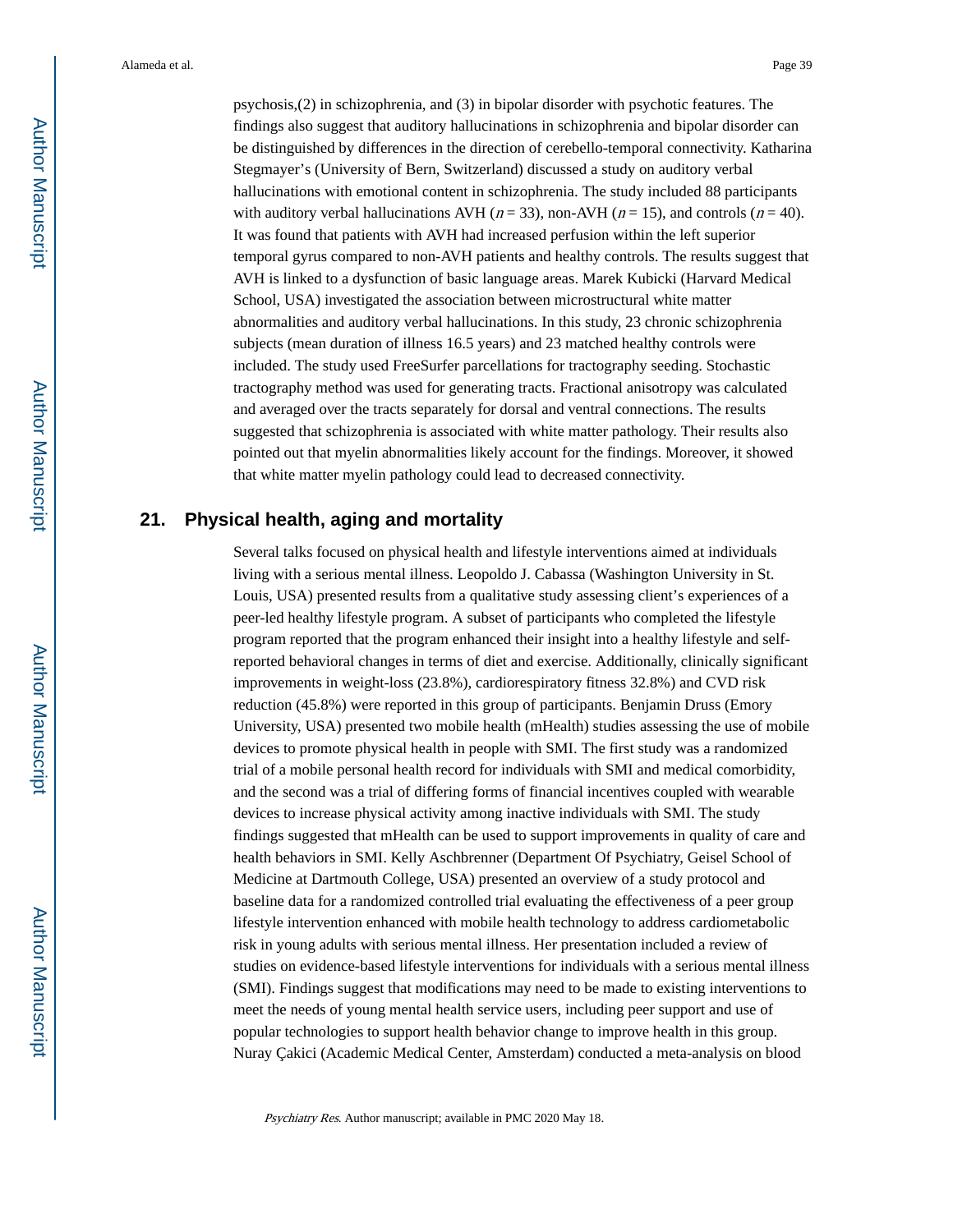compounds in drug-naïve first-episode schizophrenia and depression, and identified similar changes in growth, immune and glucose factors in both disorders. These findings might indicate shared preventive strategies and treatment for immune and metabolic dysfunctions present in the early illness course in both the disorder types. Martin Strassnig (University of Miami, USA) presented ecological momentary assessment data on sedentary behavior in people with schizophrenia ( $n = 100$ ) and healthy controls ( $n = 71$ ). A consistent picture emerged in people with schizophrenia, namely they completed more surveys at home, were less likely to be in the company of others, and spent the majority of time on sedentary activities (for example, watching television, resting and/or smoking). The results highlight the lack of daily activity patterns in people with schizophrenia, and underline the need for exercise-focused interventions.

The topic of accelerated aging in schizophrenia emerged during the congress. Brian Kirkpatrick (University of Nevada School of Medicine, USA) discussed the history and current knowledge on accelerated aging associated with schizophrenia. He focused in his talk on how developments in molecular technologies and neuroimaging can support further research aimed at exploring the roles of oxidative stress, impaired glucose tolerance, and inflammation on brain age in schizophrenia patients. He emphasized that genomic testing in particular has consistently identified a strong correlation between DNA epigenetic methylation and biological age in schizophrenia populations. He also noted the importance of considering previous confounds including antipsychotic exposure, dietary habits and body mass index when exploring accelerated aging in schizophrenia. Leticia S. Czepielewski (Universidade Federal do Rio Grande do Sul, Brazil) presented a study investigating the role of telomere length as a proposed marker for accelerated aging in schizophrenia. In addition, the study considered the effects of CCL-11 levels as a marker of inflammation on telomere length, global gray matter volume, and verbal episodic memory performance. In this study, schizophrenia patients had decreased telomere length compared to unaffected individuals, which was associated with higher inflammation, poorer verbal episodic memory, and reduced gray matter volumes in the brain. Shorter telomere length also mediated the deleterious effects of longer illness duration on verbal memory, which was also correlated with higher inflammation. Igor Nenadic (Philipps Universität Marburg, Germany) presented work done on the influence of schizophrenia subtype on the association between actual age and estimated brain age assessed from a T1 brain scan using a machine learning tool. The findings suggest brain age differences between controls and two patient groups, namely firstepisode schizophrenia patients, and those at ultra-high risk for psychosis. Importantly, the same was not found in a cohort of bipolar disorder patients. Julia Sheffield (Vanderbilt University Medical Center, USA) proposed that accelerating aging and associated changes in connectivity of the cingulo-opercular and fronto-parietal networks are characteristic of psychotic disorders. She identified reduced global efficiency of these networks, known to be implicated in higher-order cognitive functioning, in patients with chronic psychotic disorders, but not first-episode patients. The findings suggest that the connectivity of these networks is preserved in first episode psychosis, but markedly reduced in patients with chronic illness. Tamsyn Van Rheenen (University of Melbourne, Australia) presented a study investigating age-related changes in fluid reasoning, working memory, frontal brain volume and its relationship with cognitive reserve in patients with schizophrenia. Patients, when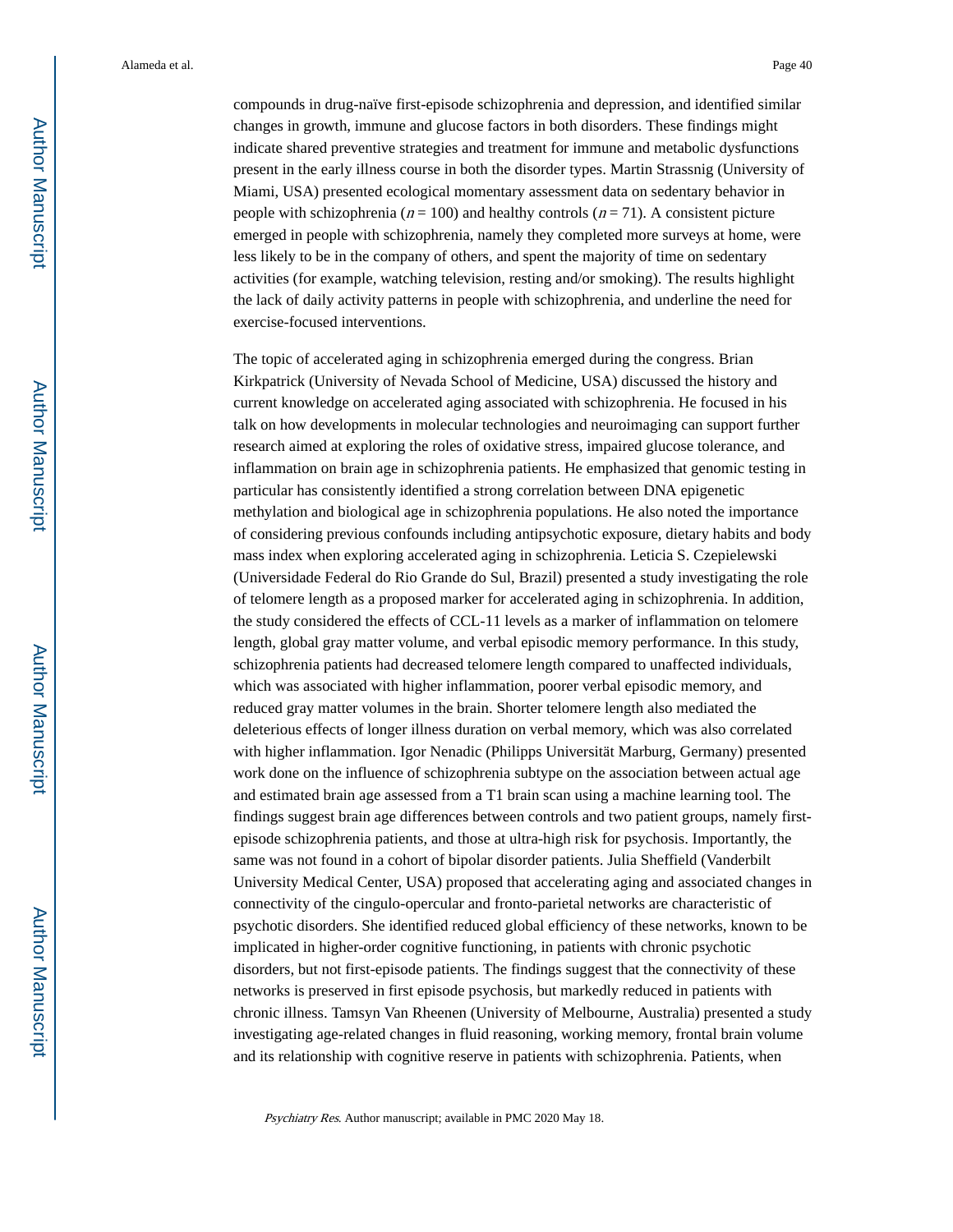compared to controls and considered as a whole group, had increased age-related reductions in brain volume, but there were no significant between group differences in age-related change of fluid cognition. Age-related decline in fluid cognition was evident in patients with low cognitive reserve, but there was no difference in age-related brain volume change between patients with high or low cognitive reserve. This suggests that higher cognitive reserve in a subgroup of schizophrenia patients buffers against ageing effects on fluid cognition by protecting against pathologically exaggerated brain volume deterioration.

Elias Mouchlianitis (Institute of Psychiatry, Psychology, & Neuroscience at King's College London, UK) presented a study investigating the association between glutamate and neurostructural integrity in patients with treatment-resistant schizophrenia. The findings suggest that there is a significant positive correlation between anterior cingulate cortex Glu/Cre and brain-PAD only for the treatment-resistant patients ( $P = 0.014$ ). There was no significant correlation for the treatment-responsive group or the healthy participants. The study indicates glutamate levels to be associated with accelerated brain ageing in treatmentresistant patients.

#### **22. Computational approaches**

Albert Powers (Yale University School of Medicine, USA) presented findings from a study that used a conditioning paradigm to explore to what extent prior beliefs about the external world dominates over sensory information in the production of auditory hallucinations. Participants were presented with repeated pairings of a visual stimulus and a faintlypresented auditory stimulus during an fMRI experiment. Participants were asked to report whether the auditory stimulus was present when the visual stimulus was presented. Patients with psychosis with and without hallucinations were compared with healthy voice hearers and healthy controls. Irrespective of psychosis status, conditioned hallucinations occurred more frequently, and were reported with stronger conviction, in participants who hallucinate. Computational modeling also showed an increased reliance on prior beliefs in those with hallucinations irrespective of psychosis status. This suggests that both patients and controls who experience auditory hallucinations exhibit greater reliance on prior beliefs compared to incoming sensory information. High-level model parameters encoding volatility beliefs about the stimulus relationships discriminated between participants with and without psychosis. Activity in anterior insula and superior temporal sulcus encoded low-level perceptual beliefs and differentiated hallucinating from non-hallucinating groups, while activity in para hippocampal gyrus and cerebellum encoded volatility beliefs and differentiated psychotic from non-psychotic participants.

John Torous (Harvard Medical School, USA) discussed the value of exploring smartphone data to support cognitive assessment in schizophrenia patients based on the characterization of "digital fingerprints".He argued that digital phenotyping and collection of passive device data could hold promise in the prediction of possible relapse in patients.

Kathryn Hess (École Polytechnique Fédérale de Lausanne, Switzerland) presented data on the use of topological analysis to predict functional and social outcomes in early psychosis patients ( $n = 101$ ) with similar clinical and/or metabolic profiles followed up over three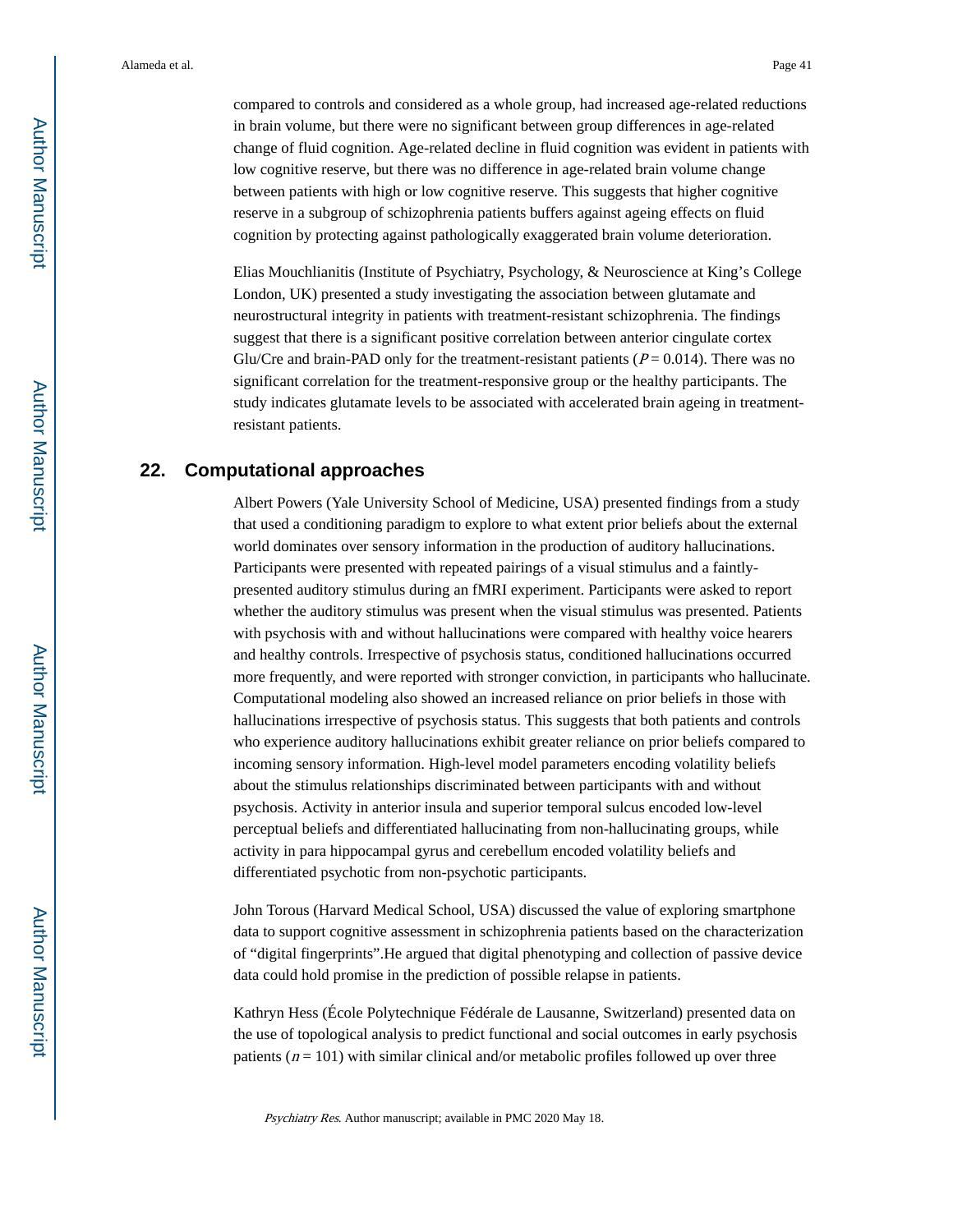years. The application of topological analysis based on baseline psychopathology identified three patient groups with distinct patterns of social and occupational outcomes. The group characterized by low levels of negative and depressive symptoms at baseline had better social and occupational functioning at follow-up and a distinct biological profile. In contrast, the patient group with high levels of positive symptoms at baseline showed the worst social and functional outcomes at three years. She emphasized the value of emerging computational techniques to predict functional outcomes in early psychosis based on clinical and metabolic assessments at baseline.

Dominic Dwyer (Ludwig-Maximilian-University, Germany) presented a study that used a combination of clinical, imaging-based, and combined data to predict social and role functioning in a group of clinically high-risk ( $n = 116$ ) and recent-onset depression ( $n =$ 120). As part of the study, a predictive model for functional outcome with a high sensitivity and specificity was developed. The presenter emphasized that, while external validation of this model was necessary, it provides a good example of how combining multi-modal data can support the development of improved prediction models for functional outcomes in high-risk patient groups.

#### **23. Interdisciplinary interventions**

Jimmy Choi (Olin Neuropsychiatry Research Center, USA) presented data from a study, which sought to engage schizophrenia patients with low motivation in physical exercise as part of a rehabilitation program. Towards this goal, a clinical trial was conducted to explore the efficacy of an "exergame" intervention, which combines elements of physical activity with neurocognitive rehabilitation exercises, sometimes within a virtual reality environment. The intervention resulted in an improvement in negative symptoms and working memory in patients irrespective of their motivation. However, a significant improvement in processing speed and positive symptoms was only evident in the high-motivation group. Results from this study supported the value of "exergaming" to engage schizophrenia patients with low motivation in physical activity.

Mike Best (Queen's University, Canada) presented findings from an open-label pilot study, which sought to explore the value of a novel intervention for internalized stigma in firstepisode psychosis patients ( $n = 15$ ). The eight-session BOOST (Be Outspoken Overcoming Stigmatizing Thoughts) group intervention took the form of brief group treatment sessions, and combined elements of cognitive restructuring with assertive communication skills and peer support. In this study, BOOST was shown to improve internalized stigma, self-esteem and global life satisfaction.

Kee-Hang Choi (Korea University, South Korea) presented findings from a randomized controlled trial that explored the efficacy and tolerability of a structured psychotherapeutic approach as an adjunct to treatment as usual in schizophrenia spectrum disorder patients. Behavioral activation therapy consisted of a once weekly hour-long face-to-face session conducted over ten weeks. In this study, behavioral activation was associated with a reduction in negative symptoms post treatment. However, this effect was not maintained at six-month follow-up. Behavioral activation may offer a suitable approach to de creasing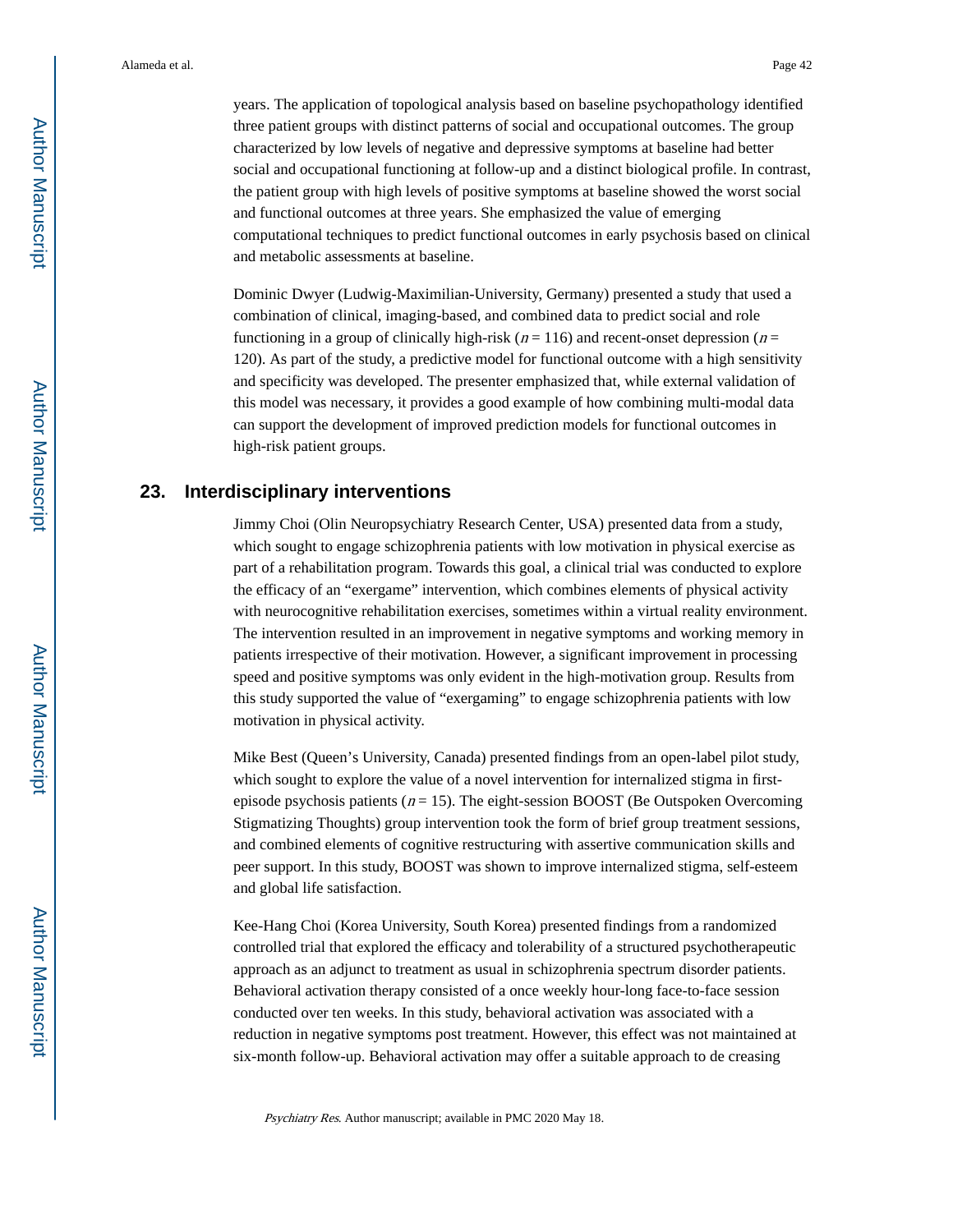negative symptom severity in schizophrenia patients, although a longer intervention period (>10 weeks) or follow-up sessions may be necessary to maintain the beneficial effects of the intervention.

Piper Meyer-Kalos (University of Minnesota, USA) presented results from a pilot study which explored the feasibility of Individual Coping Awareness Therapy (I-CAT) as a means of combating stress in patients with early schizophrenia ( $n = 6$ ). In this study, I-CAT improved stress management, resilience and symptom severity, and was shown to be both feasible and tolerable. These findings provided the basis for a randomized controlled trial using the I-CAT in early schizophrenia, which is currently in progress.

Jie Lisa Ji (Yale University, USA) discussed how integrating neuroimaging and transcriptomic data could be leveraged to inform therapeutics as a part of the Gene Expression Mapping Integrated with Neuro-Imaging for Discovery of Therapeutics (GEMINI-DOT) initiative. As part of this initiative a study was conducted, which included 24 healthy participants. The participants were randomized to receive placebo, lysergic acid diethylamide (LSD), or ketanserin (a 5-HT2A receptor antagonist) and LSD. The study integrated resting-state functional connectivity and gene expression data and found that whole brain spatial patterns of LSD effects corresponded to 5-HT2A receptor cortical gene expression in humans, which suggests that the 5-HT2A receptor is likely involved in LSD's neuro-pharmacology.

Jerrilyn Kent (University of Minnesota, USA) presented findings from a study, which explored temperoparietal junction activation in patients with psychosis ( $n = 50$ ) and at-risk first-degree relatives ( $n = 21$ ) compared to controls ( $n = 29$ ) in response to an implicit theory of mind task. In this study, temperoparietal junction activation was lower in patients and their relatives compared to controls, suggesting an association with shared genetic liability.

#### **24. Patient adherence and engagement**

Dawn Velligan (University of Texas Health Science Center at San Antonio, School of Medicine, USA) discussed the value of engagement focused care in schizophrenia to facilitate long-acting injectable antipsychotic use and medication follow through. She presented findings suggesting that the engagement focused program promotes the appropriate use of long-acting injectables by targeting three stakeholder groups; administrators, prescribers and the end users. She highlighted the importance of focusing on engagement and recovery goals in promoting medication follow through and acceptance of long-acting injectable medication.

Joy Noel Baumgartner (Duke Global Health Institute, USA) presented results from a study that sought to develop a culturally appropriate version of the Family Psycho-education intervention for adults living with psychotic disorders in lower to middle-income countries. In this study, thematic analysis was performed on qualitative data obtained from interviews conducted with patients, providers, caregivers, religious leaders, healthcare managers and government officials living in Tanzania ( $n = 80$ ). The study highlighted the role and value of family, religion, faith, and hope as important themes to consider in the development of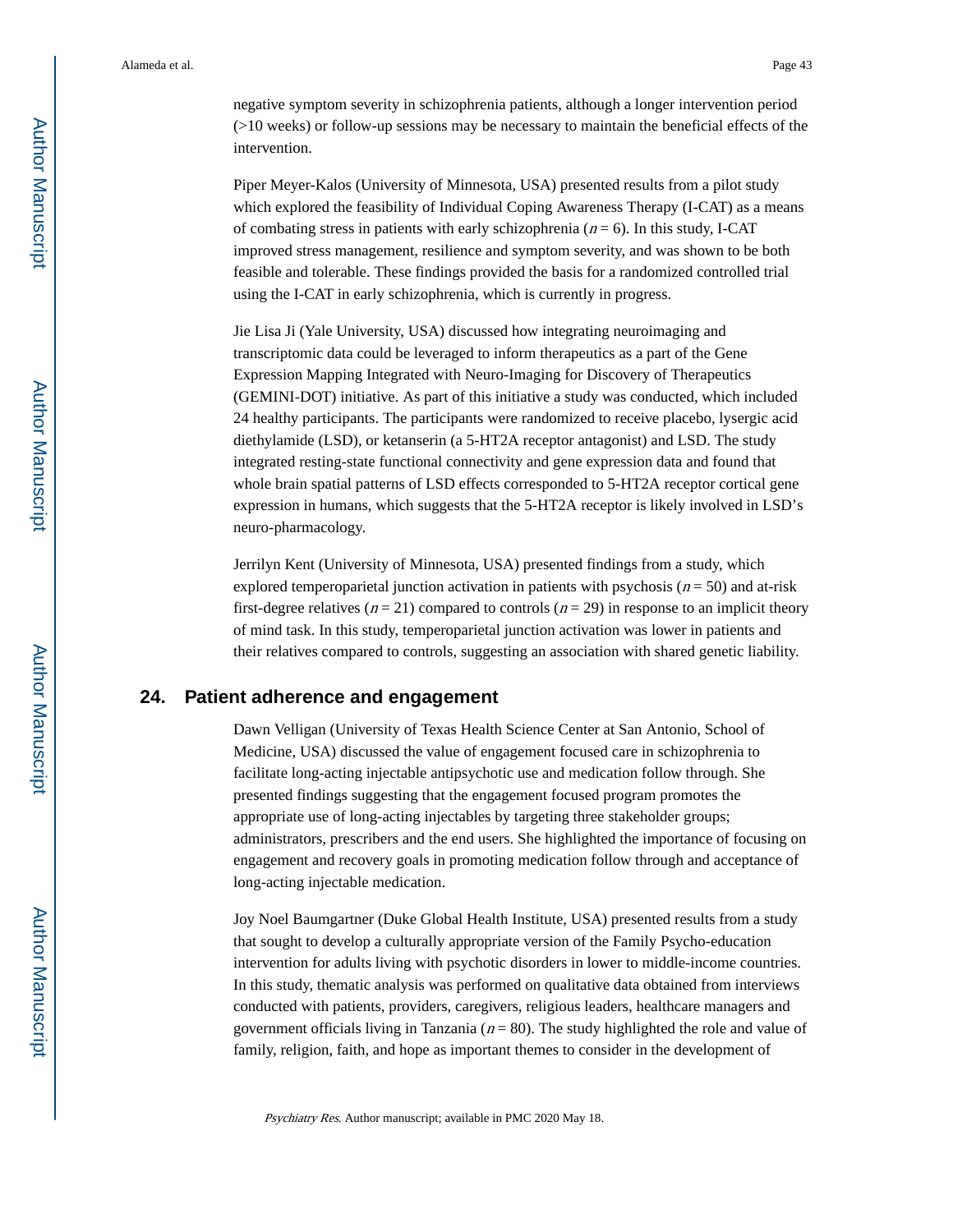psycho-education interventions. An adapted intervention was developed which included an orientation session and education workshop with family members, as well as ongoing patient-relative group sessions. This intervention differed from conventional family psychoeducation insofar as it incorporated tailored topics and exercises that were culturally appropriate and engaging.

Isaac Lema (Muhimbili University of Health and Allied Sciences, Tanzania) presented findings from a mixed method study where the research team sought to develop and test a customized adherence enhancement program for treatment with long-acting injectable anti psychotics in Tanzanian patients with a chronic psychotic disorder. The study found that poor medication adherence was associated with negative patient attitudes and more severe symptomatology. Findings from this research support the potential for use of long-acting injectables in chronic schizophrenia in lowerto middle-income health settings.

Martha Sajatovic (Case Western Reserve University, USA) presented results from a webbased survey on long-acting injectable antipsychotic use with the goal of assessing current practice and developing appropriate treatment guidelines for the management of psychotic disorders. A total of 34 research practitioners were asked about their experiences and recommendations for selecting and treating patients with long acting injectables during the initiation and maintenance phases of therapy. Respondents indicated that approximately 30% of their patients were treated with long-acting injectable antipsychotics, which were recommended for patients with poor insight, unstable housing, a history of violence, and social isolation. There was agreement that long acting injectable antipsychotics should to be used to screen for non-adherent versus treatment-resistant patients prior to moving on to clozapine treatment.

#### **25. Conclusion**

In summary, a broad range of topics was covered during the first North American SIRS congress. Interesting new work was presented investigating schizophrenia as a disorder of the self, with presenters emphasizing that individuals living with the illness experience an aberrant sense of agency and body ownership. Several sessions addressed potential environmental risk factors. In particular, the influence of childhood adversity as well as the role played by neighbourhood factors, such as violence and poverty were considered. The importance of timing of adversity featured, with presenters emphasizing that earlier versus later trauma exposure was associated with distinct deficits and symptoms. Other topics included the effects of smoking and substances. It was emphasized that tobacco smoking is not merely a means of self-medication. Instead, the data suggest that it is associated with suicidal behaviour and an earlier age of illness onset. The link between cannabis use and psychosis featured prominently and it was proposed that cannabis use is an important predictor of relapse. Inflammation and the disruption of the blood-brain barrier as well as the blood-gut barrier as potential risk factors for psychosis came under the spotlight. It was proposed that higher levels of inflammation are associated with shorter telomere length, which is in turn associated with accelerated aging, in schizophrenia cohorts. In terms of cognition and functioning, memory deficits and their association with the hippocampus were highlighted. It was suggested that treatments should target hippocampal parvalbumin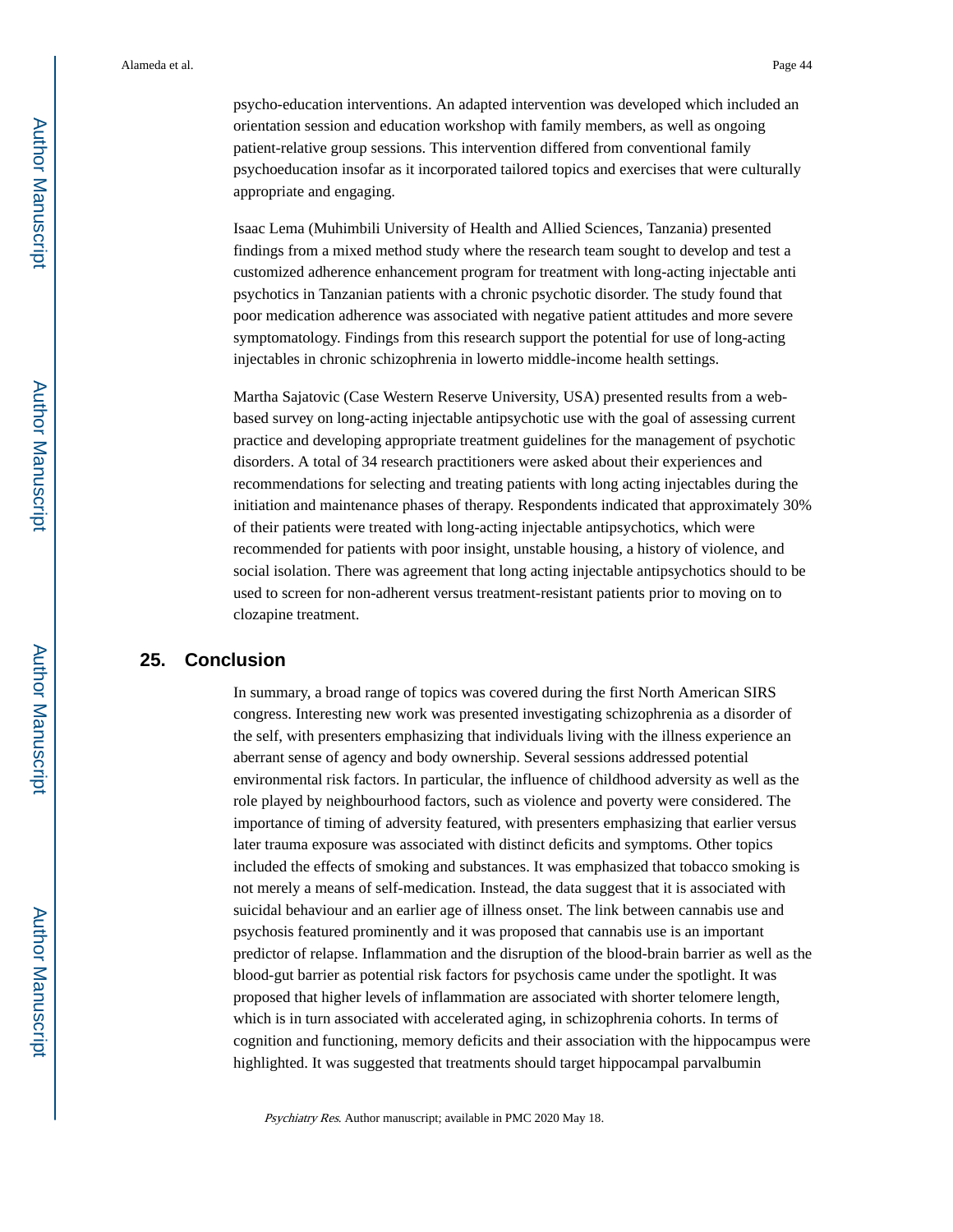interneurons by restoring GABAergic signaling. Relating to the topic of functionality, the use of virtual reality to assess functional capacity was addressed. Then the role played by genetics came under discussion. Genetic testing could play an invaluable role in the future when it comes to the prediction of treatment response. In terms of pharmacological treatments, the development of novel antipsychotic drugs targeting cognitive impairment and negative symptoms, as well as the use of long-acting injectables were addressed. Presenters discussed the reasons why some patients relapse despite receiving assured treatment, i.e. long-acting injectables. The efficacy of non-pharmacological interventions was covered and in particular the efficacy of CBTp and tDCS.

In terms of moving the field forward, novel ways of early identification of individuals living with schizophrenia spectrum disorders were addressed. Presenters provided evidence supporting the efficacy of using a multi-dimensional approach to identify symptoms, with some suggesting that patterns of similar neural network activation could be useful in identifying patients. Others also proposed that more emphasis should be placed on biotypes, and here impaired visual processing and language impairments could be important biomarkers. Another topic that has gained great momentum over the past few years and that featured prominently during the congress is that of computational approaches. A number of presenters illustrated the usefulness of techniques, such as machine learning and topological analysis, to identify patients and predict functional outcomes as well as antipsychotic treatment response. The advantages of big data and consortiums, such as ENIGMA and GWAS came under discussion.

Other equally important topics that were covered during the congress include the identification and treatment of at-risk for psychosis populations. Presenters highlighted that the diagnosis of, and identification of effective treatment, for individuals at-risk for psychosis remain problematic. It was suggested that less emphasize should be placed on diagnosis and whether individuals with attenuated psychosis go on to develop a psychotic disorder. Instead the focus should be more on the presenting problems of the treating at-risk individuals. Psychosis risk in vulnerable groups, such as migrants and refugees was discussed. However, the evidence is inconclusive as to whether or not these populations are at greater risk for psychosis. Nevertheless, the evidence clearly suggests that immigrants and migrants are less likely to have access to mental health services, which in itself is highly problematic.